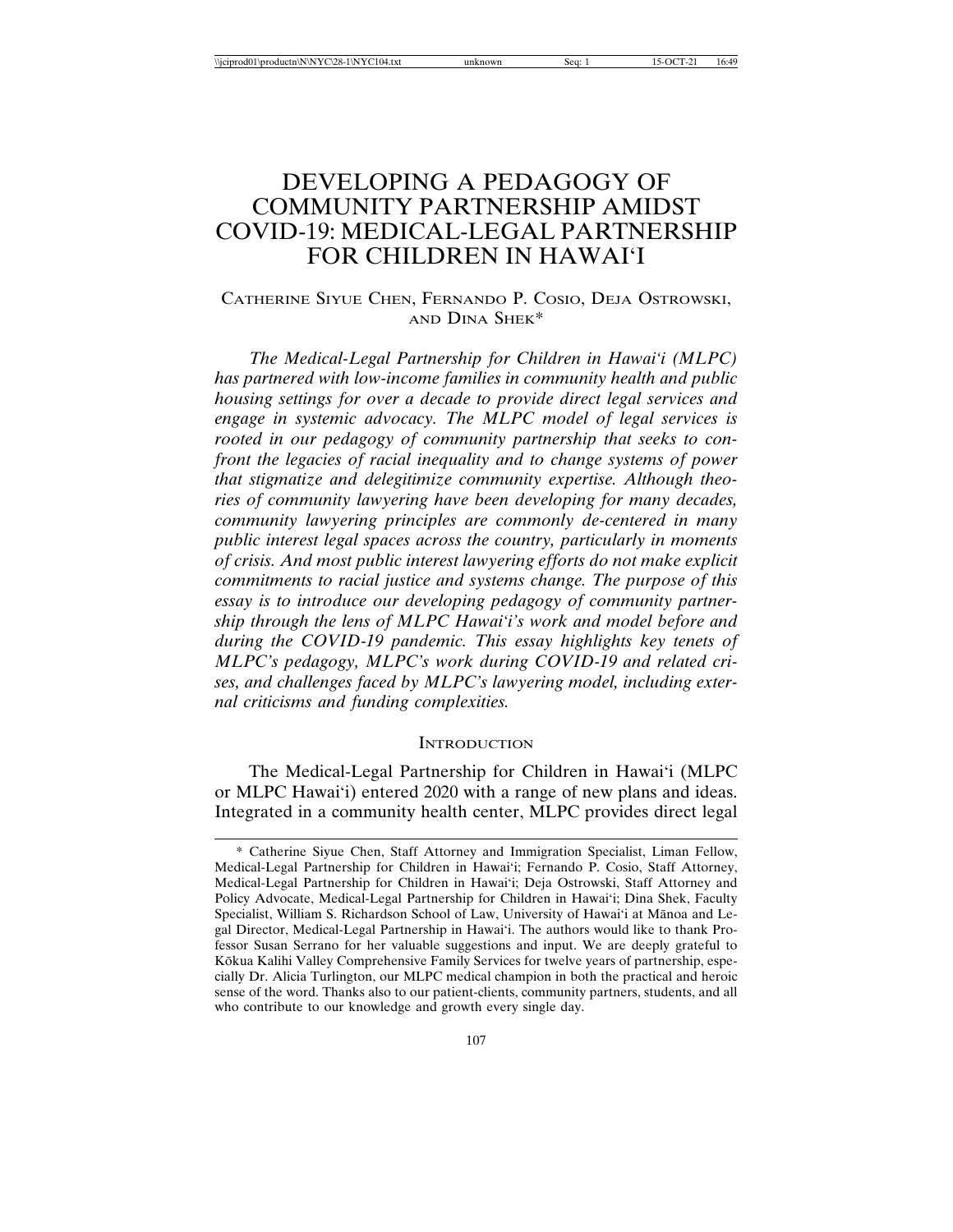services, conducts cross-disciplinary training, and engages in systemic advocacy. We began that year as a full-time staff of four attorneys,<sup>1</sup> the largest staff of attorneys that our small legal clinic has had in its decade of existence. As February turned into March, conversations around COVID-19 became more serious, and on Monday, March 16, 2020, about a week before Hawai'i initiated its first lockdown orders, we had our last in-person team meeting. Sitting in opposite corners of our small office, we began to pivot to remote services. Just that week, we were supposed to have our first workshop in an ongoing series about "legal care" for elderly patients at the community health center, a meeting with the Office of the Public Defenders about an immigration initiative, a make-up clinic class, and a presentation to the entire staff at the community health center, in addition to our regular on-site clinic hours. We immediately suspended all on-site and in-person activities and began pandemic planning.

The months that followed saw multiple long-term crises unfolding simultaneously around the globe. These crises manifested themselves in unique ways in Hawai'i, and, as with the rest of the country, highlighted and exacerbated enduring problems with governmental, healthcare, and service systems. Our mostly Micronesian client communities<sup>2</sup> experienced some of the highest rates of COVID-19 in the state,<sup>3</sup> pushed by the racial inequities driving up morbidity and mortality for Native Hawaiian and Pacific Islander (NHPI) communities throughout the country.4 Hawai'i's unemployment rates were among the highest in the country,<sup>5</sup> and MLPC's neighborhood in Kalihi saw

4 *See, e.g.*, Pearl A. McElfish, Rachel Purvis, Don E. Willis, & Sheldon Riklon, *COVID-19 Disparities Among Marshallese Pacific Islanders,* 18 PREVENTING CHRONIC DISEASE E02 (2021); Joseph Keawe'aimoku Kaholokula, Raynald A. Samoa, Robin E.S. Miyamoto, Neal Palafox, & Sheri-Ann Daniels, *COVID-19 Special Column: COVID-19 Hits Native Hawaiian and Pacific Islander Communities the Hardest,* 79 HAW. J. HEALTH SOC. WELFARE 144 (2020); Anita Hofschneider, *Hawaii Pacific Islanders Are Twice As Likely to Be Hospitalized for COVID-19*, HONOLULU CIVIL BEAT (Nov. 20, 2020), https:// www.civilbeat.org/2020/11/hawaii-pacific-islanders-are-twice-as-likely-to-be-hospitalizedfor-covid-19/.

5 *See, e.g.*, U.S. Bureau of Labor Statistics*, Hawaii and Nevada have the highest unemployment rates in October 2020,* TED: THE ECON. DAILY (Nov. 27, 2020), https://

<sup>1</sup> The four authors of this article.

<sup>2</sup> *See infra* Sections I.A. and I.D.

<sup>3</sup> *See, e.g.*, Anita Hofschneider, *Kalihi Has The Worst COVID-19 Outbreak In Hawaii. Here's How The Community Is Responding*, HONOLULU CIVIL BEAT (Sep. 9, 2020), https:// www.civilbeat.org/2020/09/kalihi-has-the-worst-covid-19-outbreak-in-hawaii-heres-howthe-community-is-responding/; Joshua Quint, Joseph Keawe'aimoku Kaholokula, Lisa Watkins-Victorino, Chantelle Eseta Matagi, Catherine Pirkle, Tetine Sentell, May Rose Dela Cruz, Emily K. Roberson, J. Ke'alohilani Worthington, & Sarah Kemble, *COVID-19 in Hawai'i: Addressing Health Equity in Diverse Populations*, DISEASE OUTBREAK CON-TROL DIVISION: SPECIAL REPORT (Mar.16, 2021), https://hawaiicovid19.com/wp-content/ uploads/2021/03/COVID-19-Race-Ethnicity-Equity-Report.pdf.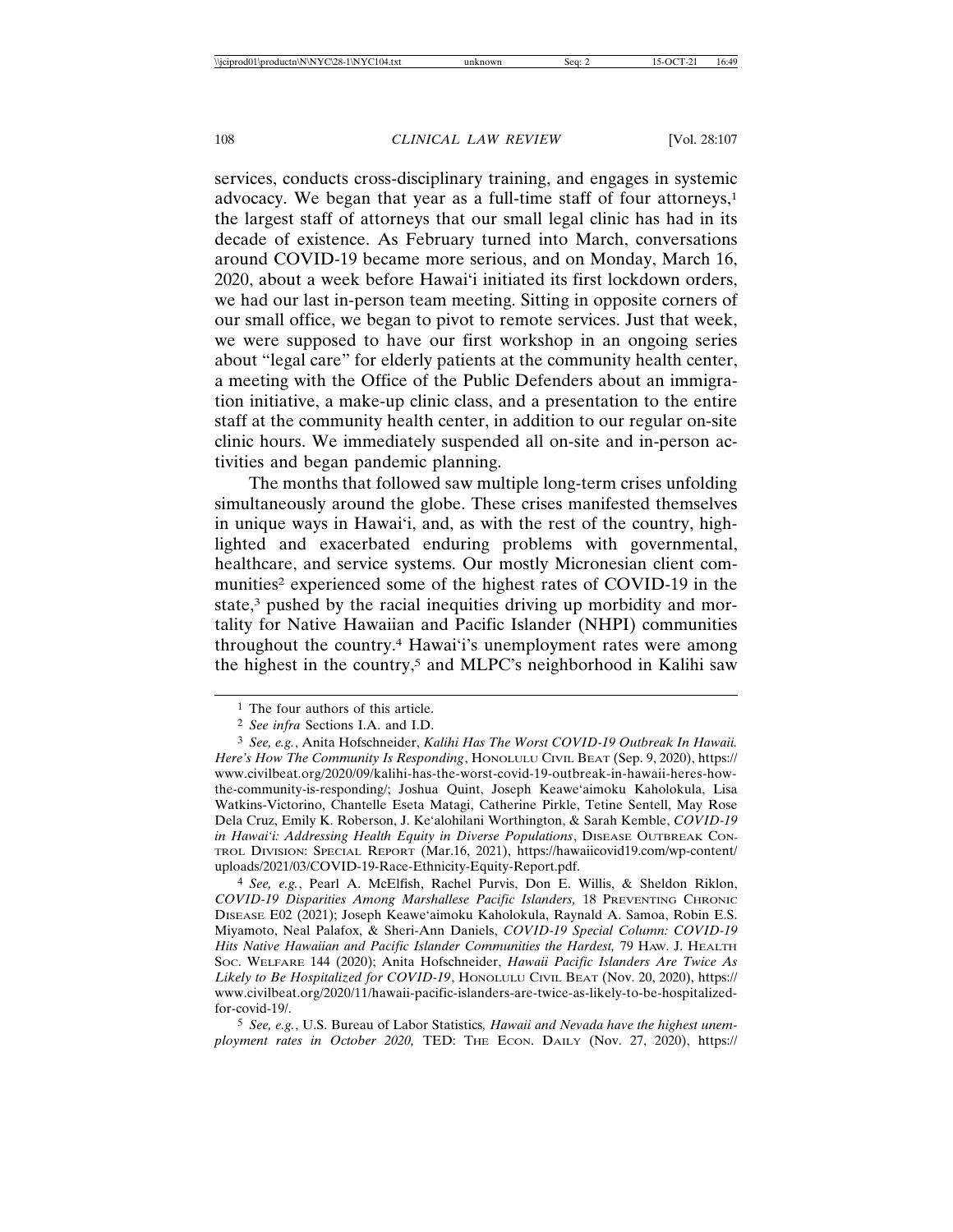the highest unemployment rates in the state.6 The overwhelming need exacerbated longstanding gaps in state agency structures, and the agencies struggled to provide needed services, particularly to limited English proficient (LEP) clients.7 Finally, as news about racially-motivated violence, particularly anti-Black policing, catapulted around the country (not a new crisis but newly-understood by many in that moment), our clients and community partners continued to navigate and respond to a long history of racial discrimination<sup>8</sup>, specifically in the context of police actions against Micronesians<sup>9</sup>—even as the Honolulu Police Department insisted that such bias did not exist in Hawai'i.<sup>10</sup>

In July 2020, with the global pandemic and racial reckoning intensifying, MLPC Hawai'i held its annual discussions on Rebellious Lawyering/Racial Justice with its attorneys, its Medical Director (a pediatrician at the community health center), and its summer students. Weighing our decisions against the framework of rebellious lawyering and racial justice is a part of every weekly team meeting and internal discussion, but this seminar-style discussion was a particular opportunity for the whole team to reflect and to more systematically guide our students in the community lawyering principles that MLPC seeks to practice. As our students contemplated their future careers in a moment defined by uncertainty, the conversation turned to the notion that community lawyering, with attorneys and client communities working in true partnership, is actually rather difficult to

8 Charles R. Lawrence III, *Local Kine Implicit Bias: Unconscious Racism Revisited (Yet Again)*, 37 U. HAW. L. REV. 457 (2015); *see also* Imani Altemus-Williams & Marie Eriel Hobro, *Hawaii is Not the Multicultural Paradise Some Say It Is,* NAT'L GEOGRAPHIC (May 17, 2021), https://www.nationalgeographic.com/culture/article/hawaii-not-multicultural-paradise-some-say-it-is.

9 Ashley Mizuo, *Racial Disparities Emerge In HPD Enforcement Of Stay-At-Home Violations*, HAW. PUB. RADIO (June 29, 2020), https://www.hawaiipublicradio.org/post/racial-disparities-emerge-hpd-enforcement-stay-home-violations#stream/0; Christine Jedra & Anita Hofschneider, *'Significant' Disparity In Use Of Force Questioned By Honolulu Police Commission*, HONOLULU CIVIL BEAT (Feb. 3, 2021), https://www.civilbeat.org/2021/02/ significant-disparity-in-use-of-force-against-some-groups-questioned-by-honolulu-policecommission/.

10 Anita Hofschneider, *Honolulu Police Chief Hopes Nationwide Reform Movement Skips Hawai'i,* HONOLULU CIVIL BEAT (June 19, 2020), https://www.civilbeat.org/2020/06/ honolulu-police-chief-hopes-nationwide-reform-movement-skips-hawaii/.

www.bls.gov/opub/ted/2020/hawaii-and-nevada-have-the-highest-unemployment-rates-inoctober-2020.htm; *Hawaii's Unemployment Rate Ties For Third-Worst In Nation*, HAW. PUB. RADIO (Sep. 20, 2020), https://www.hawaiipublicradio.org/post/hawaiis-unemploy ment-rate-ties-third-worst-nation#stream/0.

<sup>6</sup> Hofschneider, *supra* note 3 (citing Justin Tyndall, *Mapping Unemployment Claims in* **R** *Hawai'i*, UHERO (May 22, 2020), https://uhero.hawaii.edu/mapping-unemploymentclaims-in-hawaii/).

<sup>7</sup> Anita Hofschneider, *Advocates: Lack of Interpreter Services at Unemployment Office is Illegal*, HONOLULU CIVIL BEAT (July 7, 2020), https://www.civilbeat.org/2020/07/advocates-lack-of-interpreter-services-at-unemployment-office-is-illegal/.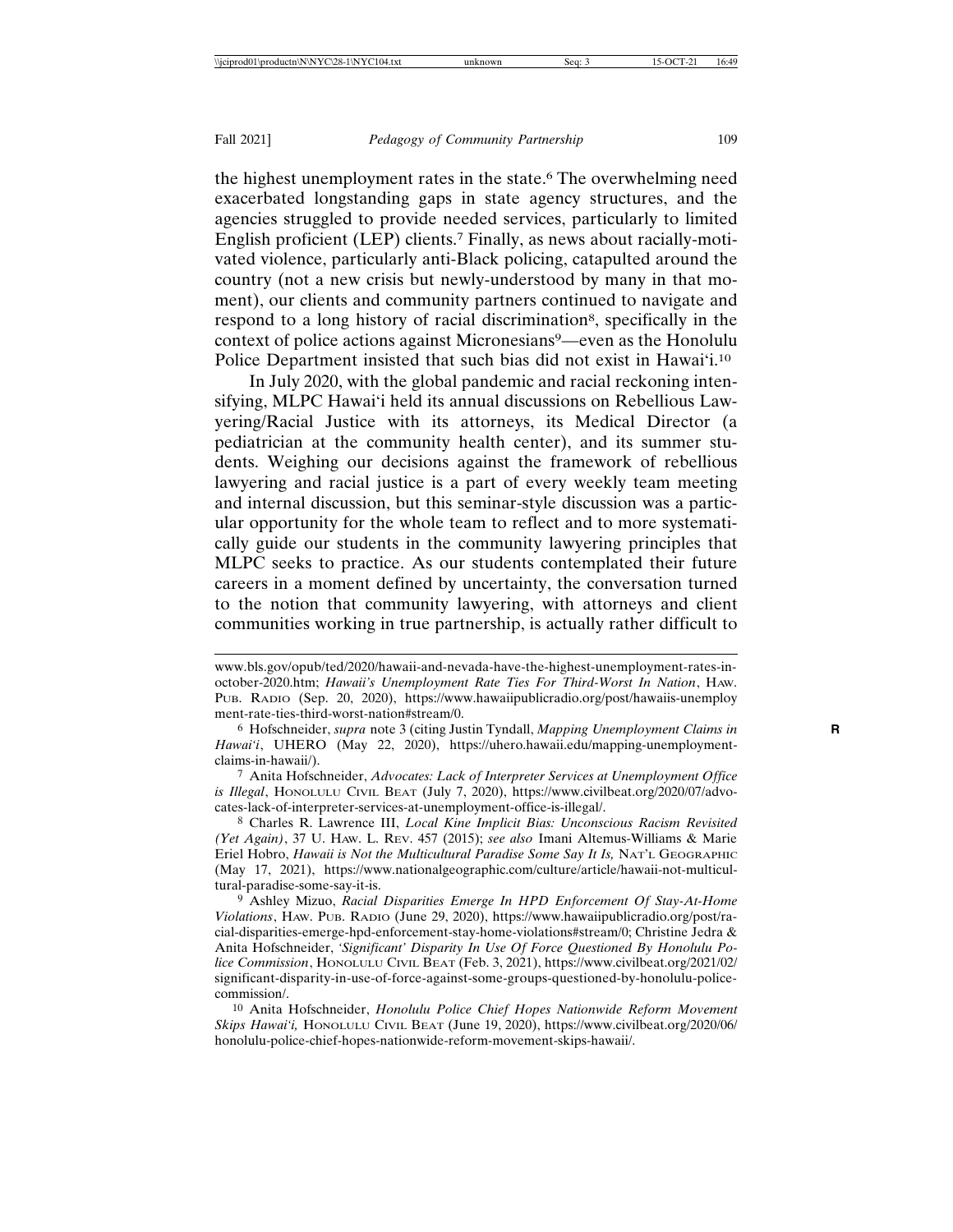find in practice.

It has been almost three decades since Gerald López wrote *Rebellious Lawyering: One Chicano's Vision of Progressive Law Practice*, and much has been written about community lawyering in this time.11 Nonetheless, community lawyering is far from the norm today. Its principles are commonly de-centered in many public interest legal spaces across the country, particularly in moments of crisis.12 Even among lawyers who champion these principles in their stated values, the realities of their practice may not center community partners in the way that community lawyering requires.13 Why is that? Why is it difficult for our students to go out and practice community lawyering in their new jobs, not just here in Hawai'i but in states all over the country, almost three decades and countless articles after *Rebellious Lawyering* first garnered acclaim?

For MLPC Hawai'i, our twelve years of practice has meant twelve years of developing methods to center rebellious lawyering principles in day-to-day practice. The COVID-19 pandemic was a moment that challenged our practice, as it did all legal practices, and it was a moment to further refine how we lawyer. Ultimately, the crises of the past year have been an affirmation of MLPC's tenets and a testament to the necessity of rebellious lawyering in the fight for change.

Our praxis14 and pedagogy is rooted in rebellious lawyering. Building on López's mostly fictional examples of rebellious lawyering practice, we endeavor to share our practice—including our successes and challenges—as we continue to develop our pedagogy. The purpose of this essay is to develop what we call the pedagogy of community partnership through the lens of MLPC Hawai'i's work during the COVID-19 pandemic, from direct service to community education to

<sup>11</sup> *See infra* Section I.C.

<sup>12</sup> *See, e.g.*, Tifanei Ressl-Moyer, Pilar Gonzalez Morales & Jaqueline Aranda Osorno, *Movement Lawyering During a Crisis: How the Legal System Exploits the Labor of Activists and Undermines Movements,* 24 CUNY L. REV. 91 (2021).

<sup>13</sup> This is not a criticism of all public interest lawyers. Many attorneys who value community lawyering, but whose organizations may not center it, are readily aware of these discrepancies and, indeed, offer some of the most compelling insights and critiques. *See infra* Section III for a discussion of the challenges that may contribute to this disconnect.

<sup>14</sup> We use "praxis" to describe a rebellious lawyering practice that includes reflecting on, learning from, and modifying our actions. Professor Eric Yamamoto defines "praxis" in Freirean terms as "antisubordination action with reflection." Eric Yamamoto, *Critical Race Praxis: Race Theory and Political Lawyering Practice in Post-Civil Rights America*, 95 MICH. L. REV. 821, 875 n. 249 (1997). Much of our MLPC praxis draws on Yamamoto's conception of a critical race praxis that "combines critical pragmatic socio-legal analysis with political lawyering and community organizing for justice practice by and for racialized communities. Its central idea is racial justice as antisubordination practice." *Id.* at 875; *see also, generally,* Dina Shek, *Centering Race at the Medical-Legal Partnership in Hawai'i*, 10 U. MIAMI RACE & SOC. JUST. L. REV. 109 (2019).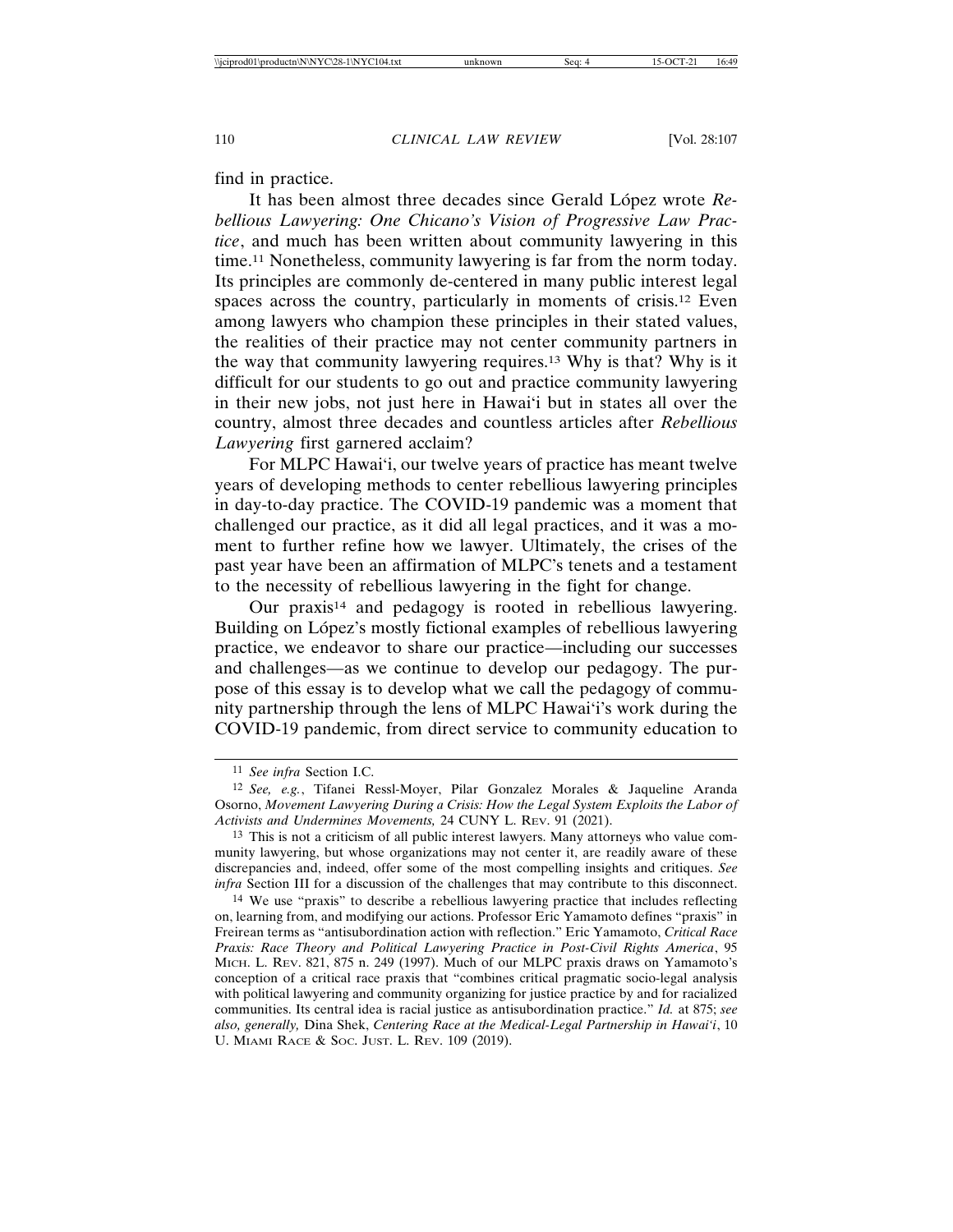systemic advocacy. This pedagogy begins with the core values and tenets of our work that seek to expand the roles of client and lawyer to engage in a true partnership that honors the skills and knowledge and power of all. By breaking through lawyer-client and provider-consumer relationships, we can tip the balance of power towards "the bottom"15 in order to create better solutions, and to retain and uplift the human potential of all.16

We offer this developing pedagogy of community partnership that became increasingly significant during the pandemic. It is neither final nor polished, but it is vital to share at this time of great crisis, change, and opportunity. We join others, especially Medical-Legal Partnership (MLP) practitioners, in developing pedagogy from praxis that is rooted in rebellious lawyering, centers racial justice, and uplifts community expertise. And we look forward to broader collaborations in the future to better operationalize, assess, and teach a community lawyering praxis of anti-subordination. Such methods and praxis center racial justice and acknowledge and confront the systems of subordination that affect us all. We hope that by developing this pedagogy of community partnership, we can contribute to the kind of change that is necessary for all communities to see justice.17

The following sections introduce our program framework and core tenets, and illustrate how our pedagogy of community partnership has endured during the COVID-19 pandemic crisis. Section I situates our MLP program within particular lawyering frameworks and introduces the core tenets of our MLPC Hawai'i program. Section II shares our pandemic experiences and how our practice shifted while adhering to our core praxis and pedagogy. In Section III, we share challenges and critiques that reveal how traditional methods of public

<sup>15</sup> Mari Matsuda, *Looking to the Bottom: Critical Legal Studies and Reparations*, 22 HARV. C.R.-C.L. L. REV. 323 (1987). Professor Matsuda's foundational critical race theory article introduced the concept as, "Looking to the bottom—adopting the perspective of those who have seen and felt the falsity of the liberal promise—can assist critical scholars in the task of fathoming the phenomenology of law and defining the elements of justice." Id. at 324. She explains, "This article [ ] suggests a new epistemological source for critical scholars: the actual experience, history, culture, and intellectual tradition of people of color in America. Looking to the bottom for ideas about law will tap a valuable source previously overlooked by legal philosophers." *Id.* at 325.

<sup>16</sup> Camara Phyllis Jones, *Confronting Institutionalized Racism*, PHYLON (2003); *see, generally*, *infra* Section I.D.

<sup>17</sup> Charles R. Lawrence III, *Sustaining the Struggle for Justice: Remembering and Renewing Abolitionist Advocacy*, ACCESS TO JUSTICE CONFERENCE (June 21, 2013), https:// www.law.hawaii.edu/article/charles-r-lawrence-sustaining-struggle-justice-rememberingand-renewing-abolitionist ("When we speak of 'access to justice' do we mean that our laws and institutions are just; that all we need do is insure that each individual can walk through the doors of our courts and legislatures to find that justice? Do we believe that the world our laws and institutions rationalize, support, and justify is a just world?").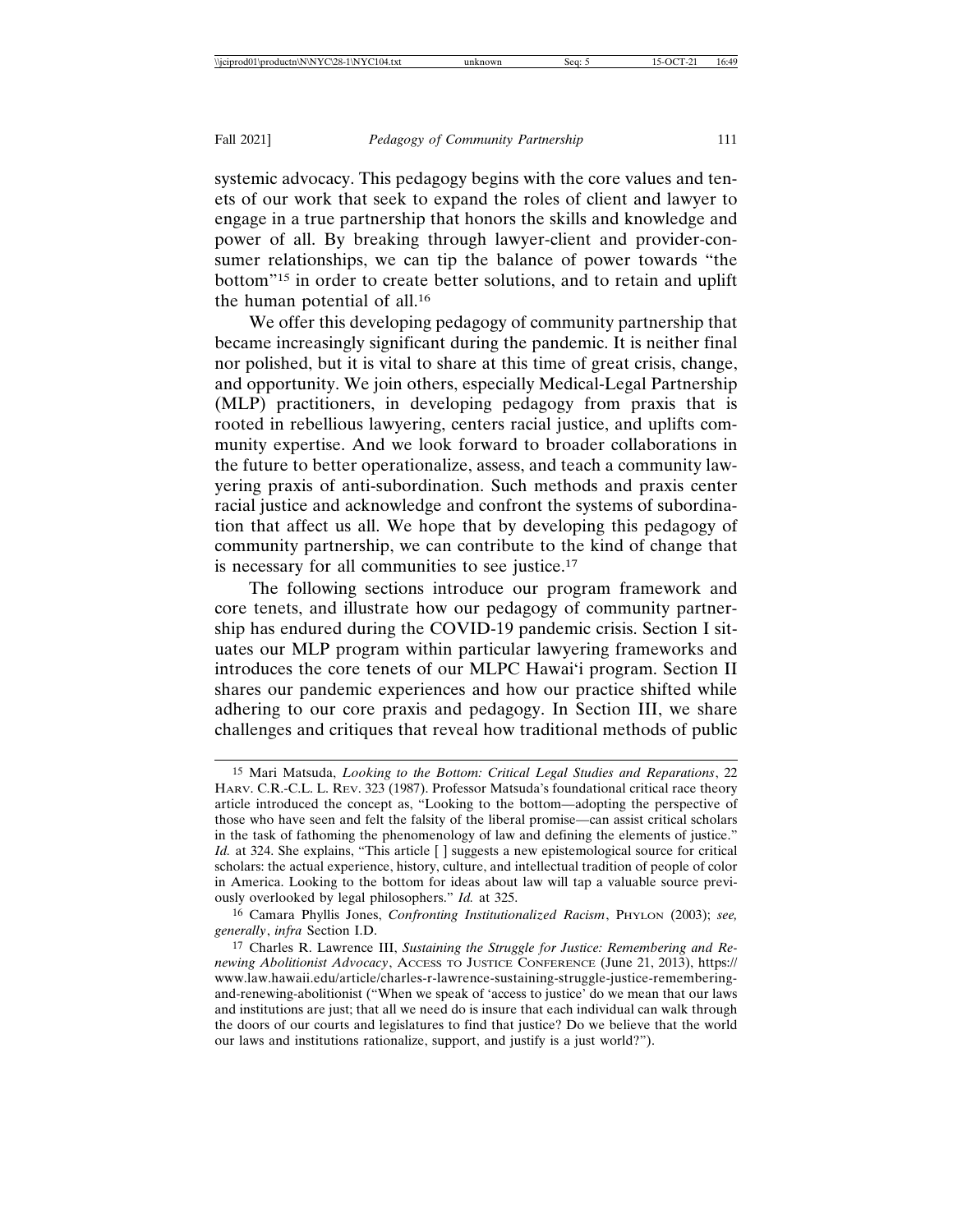interest lawyering and funding uphold status quo hierarchies and inequalities. We end with case stories during the pandemic to illustrate how our pedagogy of community partnership worked to support clients and uplift community voices and power.

## I. MEDICAL-LEGAL PARTNERSHIP FOR CHILDREN IN HAWAI'I BEFORE COVID-19: A DECADE OF DEVELOPING A PEDAGOGY OF COMMUNITY PARTNERSHIP

## *A. Introduction to MLPC Hawai'i*

The Medical-Legal Partnership in Hawai'i is a project of the William S. Richardson School of Law (University of Hawai'i at Mānoa). The primary site is the Medical-Legal Partnership for Children with Kōkua Kalihi Valley Comprehensive Family Services (KKV), a community health center. Since its inception in 2009, MLPC has partnered with low-income families in community health and public housing settings to provide direct legal services and engage in systemic advocacy.

MLPC employs a small staff, with four full-time attorneys. In addition to the staff, the work of MLPC depends on the healthcare providers at KKV (including frontline staff, medical assistants, interpreters, pediatricians, behavioral health physicians, eligibility workers, community health workers, and more), the interpreters outside of KKV who fill gaps in interpretation needs (all paid, professional interpreters), community partners (from a variety of community-based organizations and neighborhood service providers, particularly from our client constituent communities), law school colleagues (from administrators to faculty), and law and other students (who join MLPC through the clinic course, mandatory pro bono hours, externships for credit, or formal summer internships).<sup>18</sup>

MLPC's clients are generally the patients of KKV in the neighborhood of Kalihi Valley in Honolulu. Kalihi Valley's 30,000 residents are mostly made up of immigrants, including many new immigrant communities.19 About 70% of MLPC's clients are recent immigrants from Chuuk State of the Federated States of Micronesia. The vast majority of the rest of MLPC's clients are immigrants from other Pacific Islands or from Asia.

The work of MLPC is to 1) provide free, onsite, direct legal services, 2) conduct professional education and training across professional disciplines and 3) engage in systematic advocacy through

<sup>18</sup> MEDICAL-LEGAL PARTNERSHIP HAWAI'I, https://www.mlpchawaii.org/ (last visited Apr. 2, 2021).

<sup>19</sup> Jamila Jarmon, *Neighborhood—The Smallest Unit of Health: A Health Center Model for Pacific Islander and Asian Health*, 40 POVERTY & RACE 13, 13 (2011).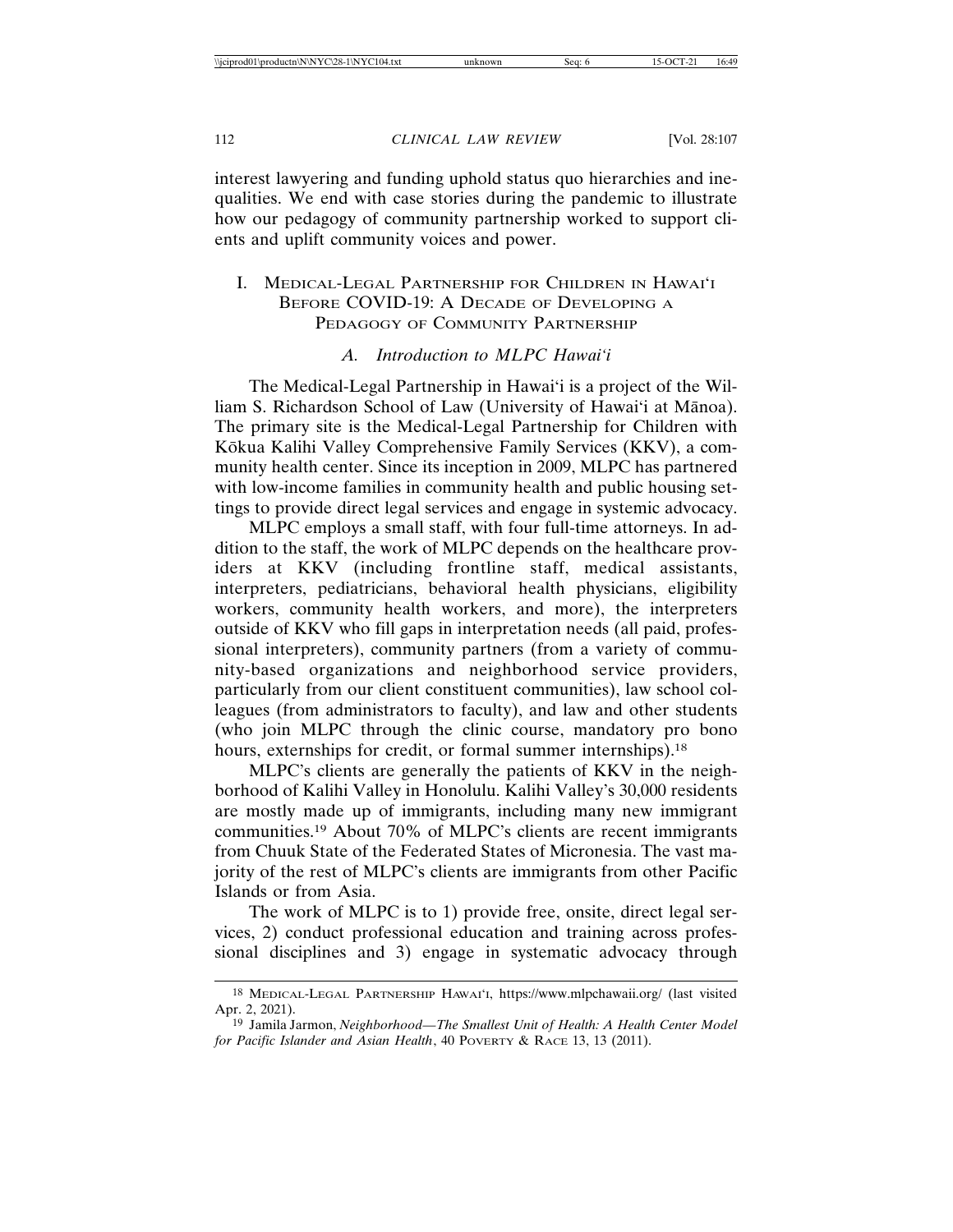community education and policy work. Our work alongside KKV's Pediatrics team seeks to be a "legal home," building on the "medical home" model central to community health practice.<sup>20</sup>

Before the pandemic, the direct services work centered around twice-weekly Legal Advocacy Clinics on-site at KKV, regularly scheduling about four to seven patient-client appointments. These appointments were a mix of pre-scheduled appointments and "warm handoffs," in which the health care provider brings the client into the MLPC office for a personal introduction.21 Attorneys sometimes met with families right in the exam rooms, while children waited for their vaccinations and booster shots, and sometimes met in the MLPC office, a mere ten steps away from the exam rooms. MLPC also provided "curbside consultations." A term borrowed from medical practice,22 a legal curbside consultation consists of a meeting with a health provider and an attorney, where the parties consult on a legal issue on behalf of an anonymous client.

Substantively, MLPC sees a range of issues, including housing, public benefits, immigration, civil rights, and family law. MLPC does not "agenda-set" but follows the needs of KKV's patients. As a result, we occasionally get requests for issues outside our areas of service, such as criminal law and child welfare matters. Even in these instances, MLPC staff spends time to explain legal processes and "how to work with a lawyer," encourage notetaking and invoking rights like asking for an interpreter, and, when necessary, make the appropriate referrals to other service providers.

For systemic advocacy—through both community education and policy—MLPC works alongside the communities served in our direct services work, focusing on policy solutions that emerge from the community. Professional education involves presentations for KKV's staff, as well as for other service providers and community leaders. Commu-

22 David Kuo, David R. Gifford, & Michael D. Stein, *Curbside Consultation Practices and Attitudes Among Primary Care Physicians and Medical Subspecialists*, 280 JAMA 905 (1998).

<sup>20</sup> *See, generally,* Dina Shek & Alicia Turlington, *Building a Patient-Centered Medical-Legal Home in Hawaii's Kalihi Valley*, 78 HAW. J. OF MED. AND PUB. HEALTH 55 (June 2019).

 $21$  This is contrasted to a regular referral, in which the healthcare provider gives the client our business card or phone number. In MLPC's experience, this "warm hand-off," where a trusted source makes that introduction, is critical to MLPC's accessibility. When simply given a phone number, clients do not always follow through with that potentiallyintimidating call. "Warm hand-offs" are increasingly recognized as a tool in integrated health care settings. *See, e.g.*, Osama Ahmed, Jodi A. Mao, Stephen R. Holt, Kathryn Hawk, Gail D'Onofrio, Shara Martel, & Edward R. Melnick, *A scalable, automated warm handoff from the emergency department to community sites offering continued medication for opioid use disorder: Lessons learned from the EMBED trial stakeholders*, 102 J. OF SUBSTANCE ABUSE TREATMENT 47, 47-52 (2019).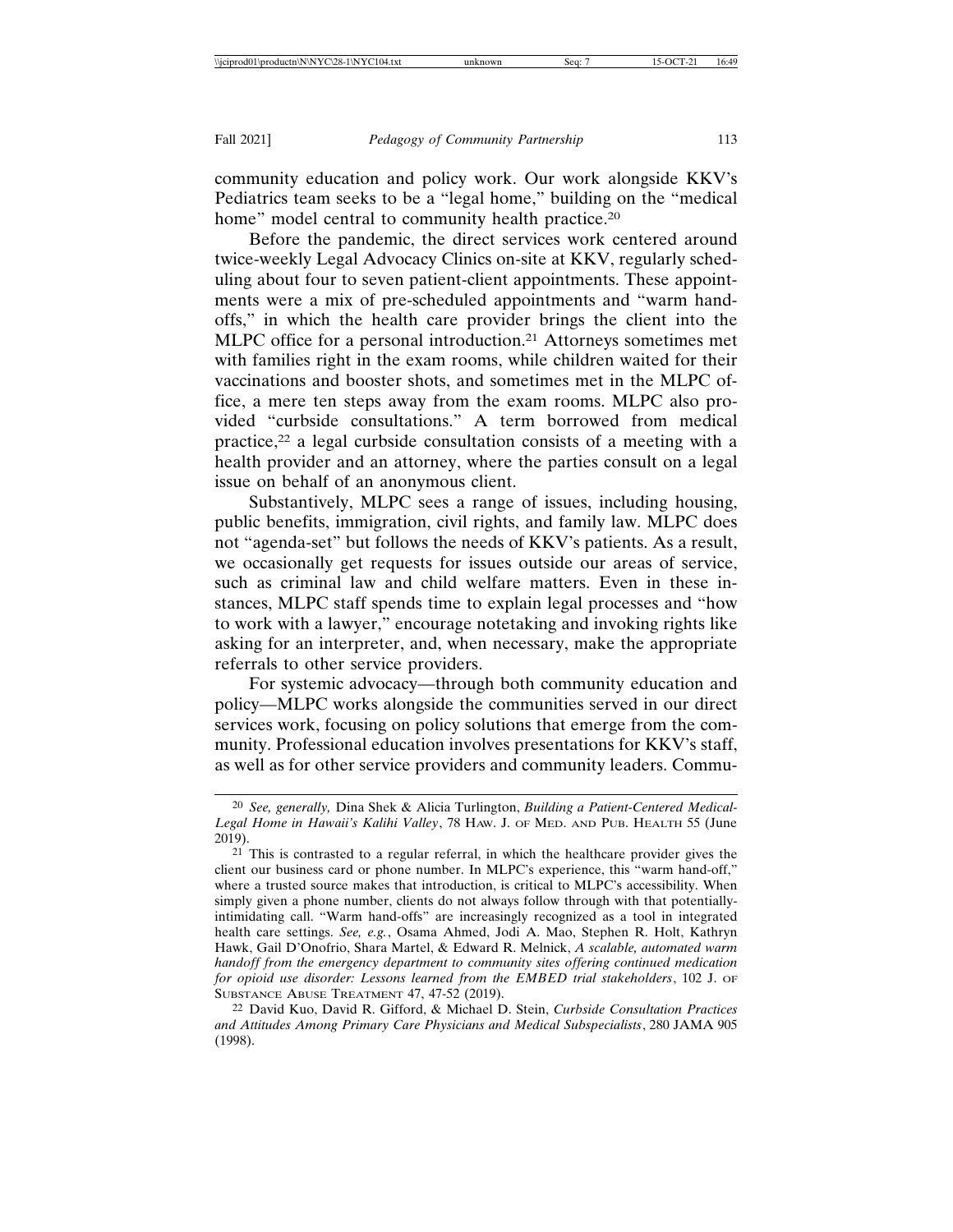nity education follows our "Advocacy Academy" approach that expands upon traditional "know your rights" workshops by teaching self-advocacy skills purposefully incorporating the policy knowledge, skills, and capacity of workshop participants.23 Policy and systemic advocacy work ranges from writing, research, and legislative advocacy, to organizing strategies and informal meetings. This work stems directly from the issues presented by direct services cases and by the experiences and express needs of MLPC's clients. We often follow the lead of our community partners, who have a long history of skilled advocacy around healthcare for Compacts of Free Association (COFA) immigrants,24 discrimination issues, immigrant rights, policing,25 and more.

The work of MLPC is situated within the frameworks of 1) the national Medical-Legal Partnership model, 2) community lawyering, and 3) racial justice. The rest of this section first offers a background to these three critical frameworks. The section then concludes by outlining the core tenets of MLPC that incorporate these three frameworks and inform our practice and pedagogy of community partnership.

### *B. The Medical-Legal Partnership Framework*

The national Medical-Legal Partnership model builds on public health concepts that acknowledge poverty, housing, education, employment, discrimination, and other social barriers that impact wellbeing more than genetics.26 The history of attorneys and physicians in the United States has been marked by instances of collaboration during key moments like the civil rights movement and the HIV/AIDS crisis.27 The Medical-Legal Partnership framework began in 1993,

<sup>23</sup> Shek, *supra* note 14, at 139-140. **R**

<sup>24</sup> *See* Dina Shek & Seiji Yamada, *Health Care for Micronesians and Constitutional Rights*, 70 HAW. MED. J. 4 (2011).

<sup>25</sup> *See, e.g.*, Innocenta Sound-Kikku & Tadasy "Tester" Puas, *Honolulu Mayor Should Urge HPD To Build Trust in Micronesian Community*, HONOLULU CIVIL BEAT (Aug. 5, 2021), https://www.civilbeat.org/2021/08/honolulu-mayor-should-urge-hpd-to-build-trustin-micronesian-community/.

<sup>26</sup> The National Center for Medical-Legal Partnership's framework outlines five domains of health-harming legal needs corresponding to social determinants of health, with the mnemonic I-HELP: Income & Insurance, Housing & Utilities, Education & Employment, Legal Status, and Personal & Family Stability. Bharath Krishnamurthy, Sharena Hagins, Ellen Lawton, & Megan Sandel, *What We Know and Need to Know about Medical-Legal Partnership*, 67 S. C. L. REV. 377, 380 (2015-2016). *See also* Chén Kenyon, Megan Sandel, Michael Silverstein, Alefiya Shakir, & Barry Zuckerman, *Revisiting the Social History for Child Health*, 120 PEDIATRICS e734 (2007).

<sup>27</sup> Joel Teitelbaum & Ellen Lawton, *The Roots and Branches of the Medical-Legal Partnership Approach to Health: From Collegiality to Civil Rights to Health Equity*, 17 YALE J. HEALTH POL'Y L. & ETHICS 343, 350-57 (2017).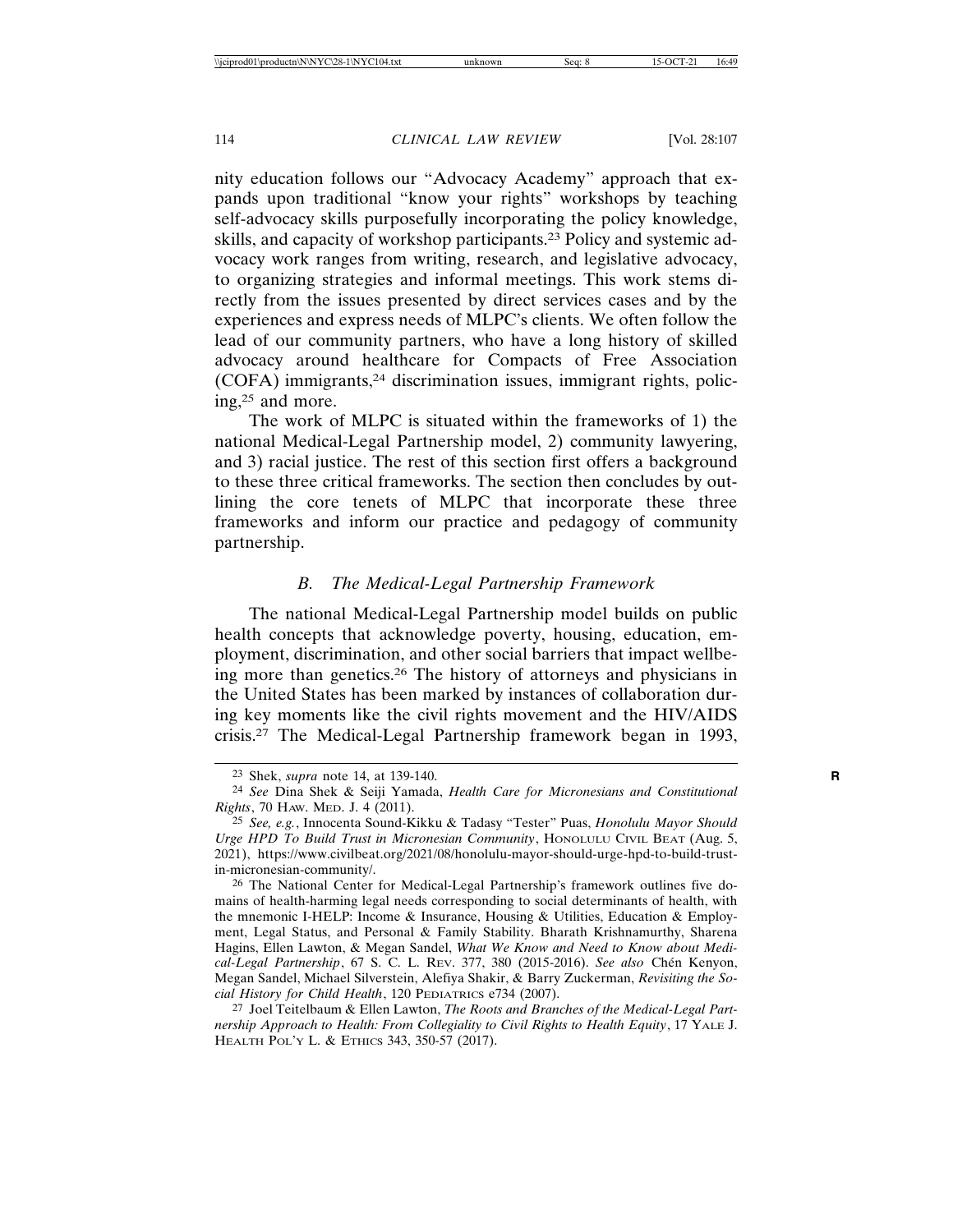when Dr. Barry Zuckerman, a pediatrician at Boston Medical Center created the first pilot MLP, hiring an attorney to work with medical providers to address health-harming legal needs.28 Since then, the model has developed and spread, including 450 health institutions, 170 legal aid agencies, and 58 law schools, covering 49 states and the District of Columbia.29

MLPC Hawai'i follows the national model in several key ways. First, the MLP framework recognizes the enormous potential of health institutions in serving as an entry point to legal services for lowincome individuals. Access to legal services is a notorious challenge. One national study showed that 80% of legal needs are unmet among individuals eligible for Legal Services Corporation services.30 The same holds true in Hawai'i.<sup>31</sup> Vulnerable individuals suffering from health conditions with a legal remedy are more likely to access health care than legal assistance.32 The integration of legal services into the health care team is not only about leveraging the relative accessibility of health institutions33 but also about embracing holistic care for the patient-clients. The problems of patient-clients do not come pre-packaged into categories—a single problem can involve multiple health and legal areas.34

Second, the MLP framework focuses on prevention. MLPs engage in "preventive legal care" alongside "preventive health care" by addressing and improving the social determinants of health that impact family well-being by prioritizing "upstream strategies" rather

31 Hawai'i Access to Justice Hui, *Achieving Access to Justice for Hawai'i's People* II-7 (2007), http://www.hawaiijustice.org/wp-content/uploads/2014/07/Access-to-Justice-Hui-Report-\_10-26-07\_-Final11.pdf

<sup>28</sup> *See* Kenyon et al. *supra* note 26; *see also* Elizabeth Tobin-Tyler, *Allies Not Adversaries: Teaching Collaboration to the Next Generations of Doctors and Lawyers to Address Social Inequality*, 11 J. HEALTH CARE L. & POL'Y 249, 250-51 (2008).

<sup>29</sup> *The Partnerships,* NAT'L CTR. FOR MED.-L. PARTNERSHIPS, https://medicallegalpartnership.org/partnerships/ (last visited Apr. 2, 2021).

<sup>30</sup> Teitelbaum & Lawton, *supra* note 27, at 361 (citing *Documenting the Justice Gap in* **R** *America: The Current Unmet Civil Legal Needs of Low Income Americans*, LEGAL SERVS. CORP. 9-12 (2009), http://www.americanbar.org/content/dam/aba/migrated/marketresearch/ PublicDocuments/JusticeGalnAmerica2009.authcheckdam.pdf).

<sup>32</sup> Tobin-Tyler, *supra* note 28, at 254 ("As Zuckerman notes, one of the first points of **R** contact for poor families when a child is born is their pediatrician: 'The best way to help children is to help their parents, and the best way to reach parents is through their children.'").

<sup>33</sup> Although the health care needs of vulnerable populations are also often unmet, overall the resources for health services for low-income individuals greatly outweighs the equivalent resources for legal services. Ellen M. Lawton & Megan Sandel, *Investing in Legal Prevention: Connecting Access to Civil Justice and Healthcare through Medical-Legal Partnership,* 35 J. LEGAL MED. 29, 34 (2014).

<sup>34</sup> *Id.* at 36.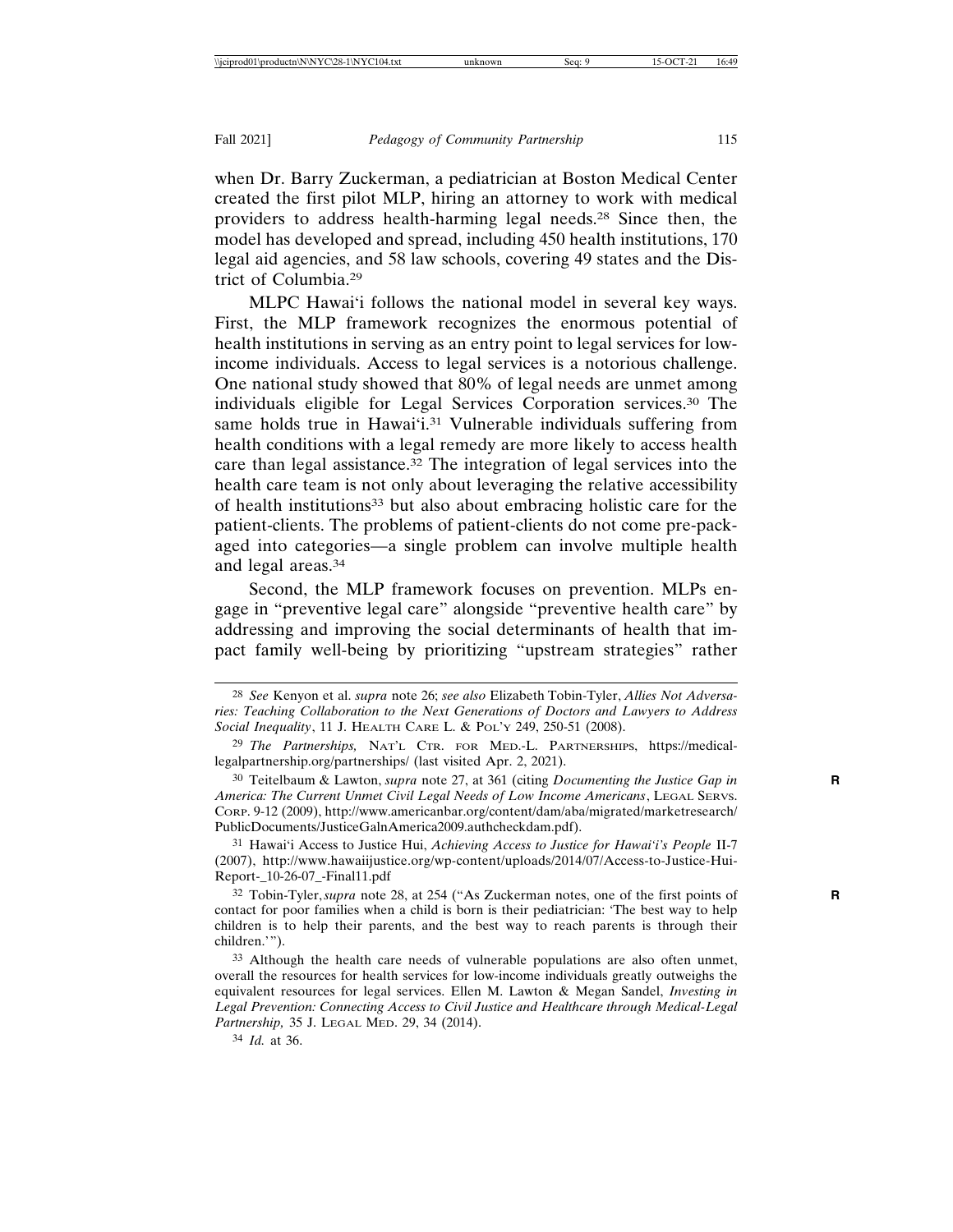than simply responding to urgent problems as they arise.35 Because preventive medicine and holistic care are core values in pediatrics, many MLPs, like MLPC Hawai'i, are in collaboration with pediatric departments.36

Finally, many MLPs across the country, like MLPC Hawai'i, are clinics associated with law schools and include pedagogy as a critical component.37 The MLP framework sits at the crossroads of changes in legal and medical education around the country, as both professions have recognized the importance of teaching ethics, social responsibility, and the specific skills of client- and patient-centered counseling.38

### *C. The Community Lawyering Framework*

MLPC employs a community lawyering model based on rebellious lawyering principles, which emphasize fostering the power and self-advocacy skills of low-income and historically excluded communities.39 Core to these principles is the role of MLPC attorneys as working with, not only for, clients, as described in Gerald López's seminal book, *Rebellious Lawyering: One Chicano's Vision of Progressive Law Practice*. 40 Public interest lawyer and scholar Angelo Ancheta further defined community lawyering as "a model for challenging racial ideologies and empowering both a subordinated community and specific individuals within that community."41 Clinical law professor Muneer Ahmad describes community lawyering as "a mode of lawyering that envisions communities and not merely individuals as vital in problemsolving for poor people, and that is committed to partnerships between lawyers, clients, and communities as a means of transcending individualized claims and achieving structural change."42 MLPC

<sup>35</sup> A helpful analogy likens litigation to surgery—while at times necessary, it cannot be the only solution. As Dr. Barbara Barlow at the Harlem Hospital Center explained, "If the majority of your work is trauma surgery, the fact that all trauma is preventable means that to not develop a program to prevent injuries is not doing your job as a doctor — it's almost immoral." Ellen M. Lawton, *Medical-Legal Partnerships: From Surgery to Prevention?*, MGMT. INFO. EXCH. J. 37, 37-38 (2007).

<sup>36</sup> L. Kate Mitchell, *The Promise and Failures of Children's Medicaid and the Role of Medical-Legal Partnerships as Monitors and Advocates*, 30 HEALTH MATRIX 175 (2020).

<sup>37</sup> Tobin-Tyler, *supra* note 28, at 251-52. **R**

<sup>38</sup> *Id.* at 265-77 (describing pedagogical developments in both fields in narrative listening, cultural competence, interdisciplinary practice and holistic problem-solving).

<sup>&</sup>lt;sup>39</sup> The term "historically excluded" appears to have been introduced by Dr. Kelebogile Zvobgo in a tweet. Dr. Kelebogile Zvobgo (@kelly\_zvobgo), TWITTER (June 25, 2021, 9:38 AM), https://twitter.com/kelly\_zvobgo/status/1408419297945395202.

<sup>&</sup>lt;sup>40</sup> GERALD P. LÓPEZ, REBELLIOUS LAWYERING: ONE CHICANO'S VISION OF PROGRES-SIVE LAW PRACTICE 37 (1992).

<sup>41</sup> Angelo N. Ancheta, *Community Lawyering*, 81 CAL. L. REV. 1363, 1389 (1993) (reviewing LOPEZ, *supra* note 40). **R** 

<sup>42</sup> Muneer I. Ahmad, *Interpreting Communities: Lawyering across Language Difference*, 54 UCLA L. REV. 999, 1079 (2007).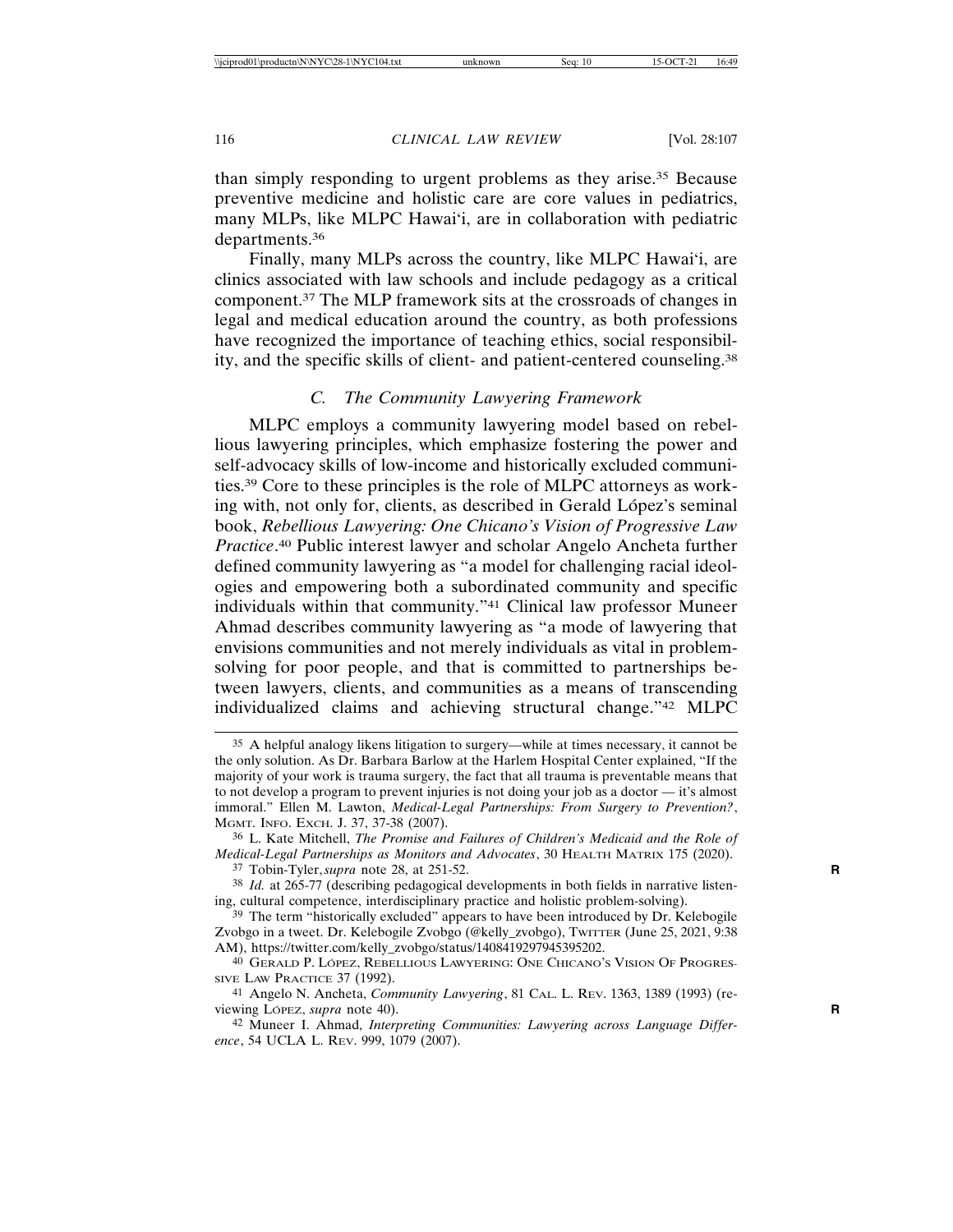grounds its work in community lawyering for social change that, according to civil rights attorney Charles Elsesser, "comes about when people without power, particularly poor people or oppressed people, organize and recognize common grievances." And most significantly, "[s]ocial change can only be lasting when it is led and directed by the people most affected."43

Rebellious lawyering for social change requires us to view clients as advocates who are capable of problem-solving for themselves and others. The community lawyering theory of change focuses on community empowerment in the fight for systemic change. As López suggests, all are "lay lawyers," problem-solving while helping ourselves and helping others.44 The other side of broadening the identity of "clients" to "lay lawyers" is expanding the role of lawyers: attorneys should not limit themselves to traditional legal tools. On the systemic advocacy side, this includes community organizing in addition to more traditional "policy" tasks.45 On the direct legal services side, this includes "self-help" services<sup>46</sup> and "social work"<sup>47</sup> in addition to more traditional representation.

Thus, collaboration with client communities is key to community lawyering.48 Many community lawyers define that "community" within a particular geographic area, centering a sense of place (or "home") in their practice. Part of this collaboration is recognition of

<sup>43</sup> Charles Elsesser, *Community Lawyering - The Role of Lawyers in the Social Justice Movement,* 14 LOY. J. PUB. INT. L. 375, 384 (2013). The literature on community lawyering is expansive and many have offered their definitions of its key elements. *See, e.g.*, Michael Diamond, *Community Lawyering: Revisiting the Old Neighborhood*, 32 COLUM. HUM. RTS. L. REV. 67, 109 (2000) (proposing the model of the "activist lawyer" within community lawyering in which "[t]he activist lawyer not only interacts with the client on a nonhierarchical basis, but also participates with the client in the planning and implementation of strategies that are designed to build power for the client and allow the client to be a repeat player at the political bargaining table.")

<sup>&</sup>lt;sup>44</sup> Gerald P. López, *Lay Lawyering*, 32 UCLA L. REV. 1 (1984). *See also* López, *supra* note 40, at 38-44. **R**

<sup>45</sup> *See, e.g.*, Theresa Zhen, *Community Lawyering: Direct Legal Services Centered around Organizing,* 9 CAL. L. REV. ONLINE 29, 32 (2018) ("What if each relationship we made intentionally advanced organizing campaigns that are led by a grassroots movement of people impacted by systems of exploitation? What if we saw each connection as an opportunity to build the type of power that is needed to topple systems?")

<sup>46</sup> *See, e.g.*, Seema N. Patel, *On Love and Lawyering: A Celebration of the East Bay Community Law Center*, 106 CAL. L. REV. 541 (2018) (explaining the East Bay Community Law Center's pyramid system that includes a base of outreach and education, a middle tier of self-help and counseling, and a top tier of traditional representation.)

<sup>47</sup> Jane Aiken & Stephen Wizner, *Law as Social Work*, 11 WASH. U. J.L. & POL'Y 63, 63-64 (2003).

<sup>48</sup> Lucie E. White, *Collaborative Lawyering in the Field? On Mapping the Paths From Rhetoric to Practice*, 1 CLIN. L. REV. 157 (1994). White's seminal work on "collaborative lawyering" as a mode of community lawyering has been embraced by generations of community lawyers.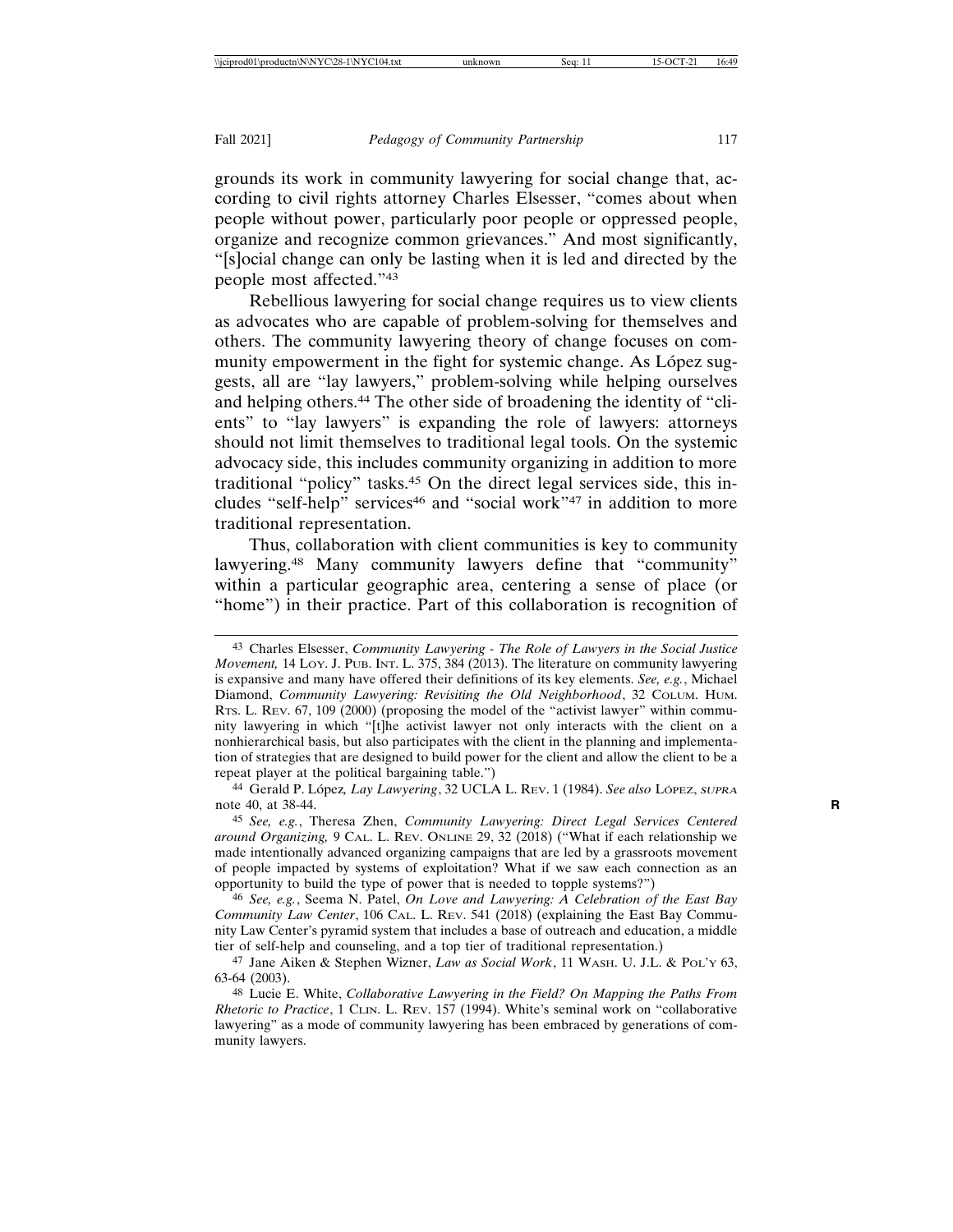the role of culture in these interactions. This includes not only the culture of client communities but also "the influence the lawyer's own culture has on the lawyer him/herself, his/her lawyering style, approach and problem-solving technique and their impact on the client."49

Finally, community lawyering has a strong pedagogical component and is interwoven in the history of law school clinics. Juliet M. Brodie argues that "community lawyer clinics," and in particular the "neighborhood-based community lawyer clinic model," are valuable settings for students, uniquely balancing the dual goals of clinical education—social justice and pedagogy.50 As Karen Tokarz, Nancy L. Cook, Susan Brooks, and Brenda Bratton Blom celebrate:

The skills that students learn in community lawyering clinics are varied: they learn to tolerate chaos and disorder; they learn to be part of a team (with many individuals who are not lawyers); they learn to think outside the legal box; they learn long-term commitment; they learn consensus building and dispute resolution; they learn about lawyering in multiple settings (from corporate boardrooms to the courts to the administrative offices of many different government agencies to the streets of the communities they serve); and they learn that intelligence and education do not always coincide. They come to understand that lawyers and clients are co-producers of the strategies and actions that have the capacity to solve some of the problems facing the clients in our more under-resourced communities.<sup>51</sup>

For young public interest attorneys, the integration of these lessons into the clinical legal education is critical.

## *D. The Racial Justice Framework*

Racial justice is the third framework within which MLPC situates

<sup>49</sup> Christine Zuni Cruz, *[On the] Road Back in: Community Lawyering in Indigenous Communities*, 5 CLIN. L. REV. 557, 567-68 (1999) (discussing community lawyering in indigenous communities, at the Southwest Indian Law Clinic). *See also* Sue Bryant & Jean Koh Peters, *Five Habits for Cross-Cultural Lawyering*, *in* RACE, CULTURE, PSYCHOLOGY, AND LAW 47 (Kimberly Barret & William H. George eds., 2005).

<sup>50</sup> Juliet M. Brodie, *Little Cases on the Middle Ground: Teaching Social Justice Lawyering in Neighborhood-Based Community Lawyering Clinics*, 15 CLIN. L. REV. 333 (2009). Brodie defines these clinics as 1) free-standing offices in a low-income community, 2) with a relatively robust and diverse caseload that consists mostly of smaller service cases, 3) that are structured by a commitment to a community rather than a subject area or mode of advocacy. *Id.* at 346-47. MLPC Hawai'i is not a "free-standing" office but an MLP embedded in a community health center. But it otherwise fits well in Brodie's definition, particularly in regards to the commitment to a neighborhood as a defining characteristic.

<sup>51</sup> Karen Tokarz, Nancy L. Cook, Susan Brooks & Brenda Bratton Blom, *Conversations on Community Lawyering: The Newest (Oldest) Wave in Clinical Legal Education*, 28 WASH. U. J. L. & POL'Y 359, 399 (2008).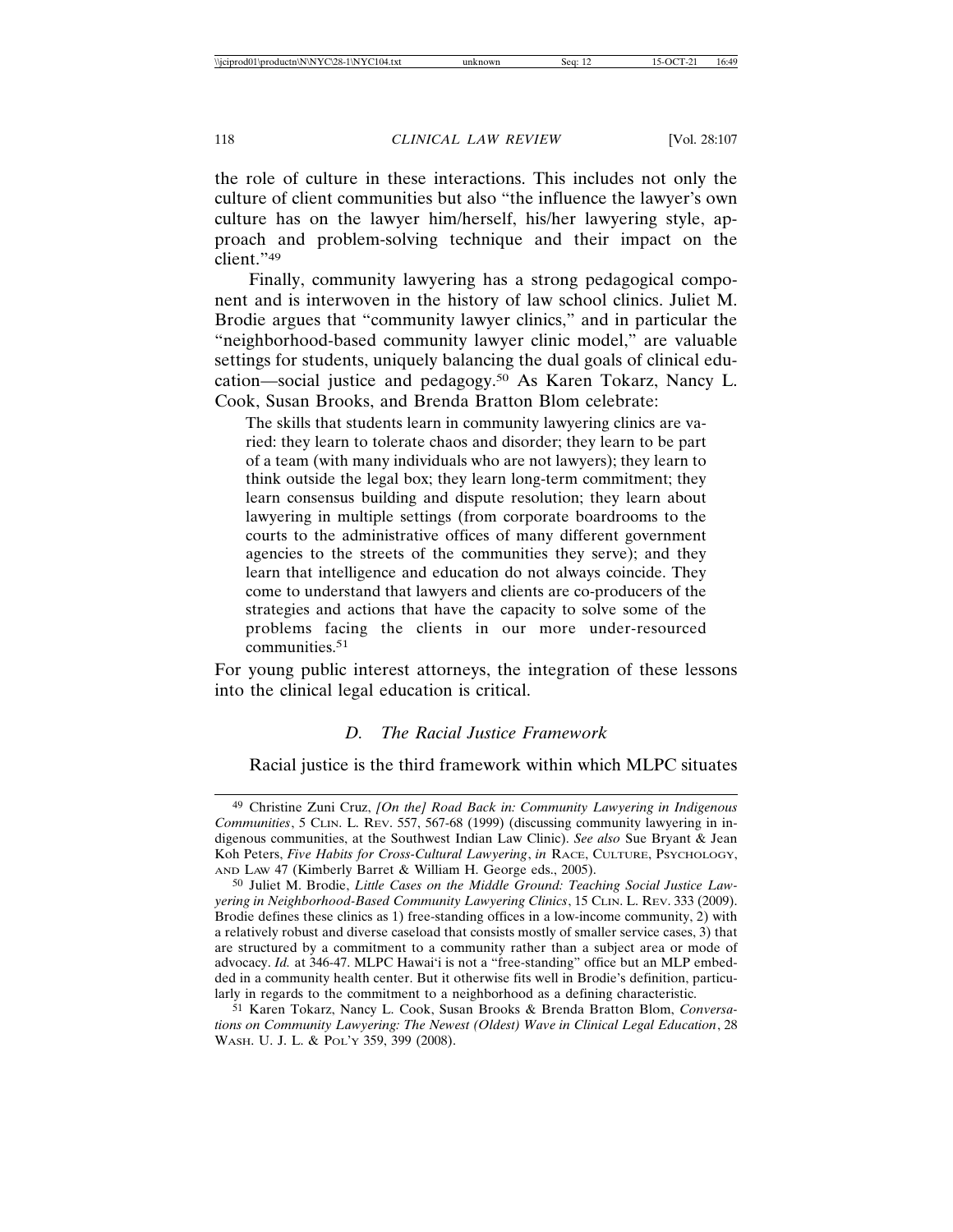itself. We recognize and actively challenge the ways that racism, even when directed at marginalized individuals and communities, harms us all.52 Dr. Camara Jones offers the following definition of racism that informs our work:

Racism is a system of structuring opportunity and assignment value based on phenotype ('race'), that:

- unfairly disadvantages some individuals and communities
- unfairly advantages other individuals and communities
- undermines realization of the full potential of the whole society through the waste of human resources.53

As Jones states, "The first step is to name racism in a society where many are in denial about its continued existence and impacts."54 From there, we must understand the mechanisms and impact and, finally, act to dismantle it. In the legal setting, Eric Yamamoto described how legal outcomes may curtail overt racism without actually changing the daily experiences of the people most affected by those legal outcomes.55 For MLPC advocates, this understanding is crucial to ethical and effective advocacy in both individual client cases and systemic change.56

The racial justice framework is critical to MLPC's daily work that exists in the context of Hawai'i's colonial history and the complex narratives of Hawai'i as a "majority minority" state.<sup>57</sup> Today, Hawai'i's newest immigrants are citizens from the Micronesian nations of the Federated States of Micronesia, the Republic of the Marshall Islands, and the Republic of Palau. After World War II, the U.S. administered the islands under the Trust Territory of the Pacific Islands.58 In 1986,

54 *Id.* at 20.

56 Shek, *supra* note 14, at 131 ("At MLP Hawai'i, we recognize that discrimination **R** impacts the core of both individual and structural relationships. This demands an approach of building trust and collaboration with communities by centering race. And when trusted relationships are established—ones that acknowledge our racial as well as economic realities—only then is deeper engagement possible to address power and, ultimately, to challenge structural and systemic racism together.")

57 While beyond the scope of this article, it is important to note that Hawai'i is a site of abundant and resilient indigenous roots, political overthrow, and ongoing settler colonialism. It is vitally important and deeply challenging to address the complexities of race, immigrant rights, and indigeneity, and doing so also presents opportunities for growth, learning, and connection. *See* Akiemi Glenn, *Want To Explore Race In Hawai'i? Center Those Most Impacted By It* (July 2, 2019), https://akiemiglenn.net/blog.

58 During this time, the U.S. conducted extensive nuclear weapons testing, dropping the equivalent of over 7,200 Hiroshima-sized bombs on the Marshall Islands. This resulted

<sup>52</sup> Lawrence, *supra* note 8, at 459 ("I argue that the 'bad guy hurts victim' story of fault **R** and causation keeps us from seeing and recognizing our collective, shared biases, from talking with one another about them, from seeing how they harm us all and from working together to heal ourselves.")

<sup>53</sup> Jones, *supra* note 16, at 10. **R**

<sup>55</sup> Yamamoto, *supra* note 14, at 828. **R**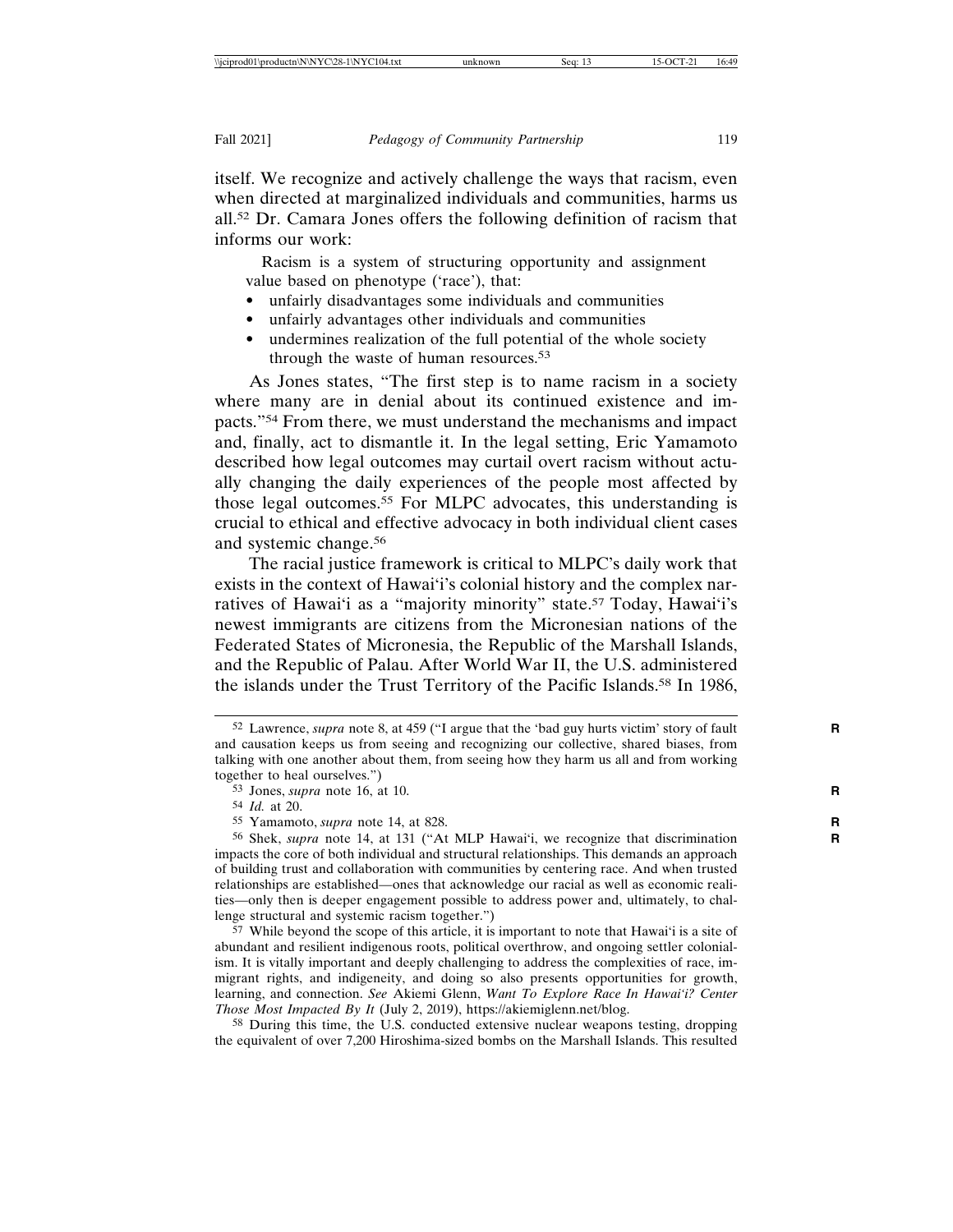the U.S. and the newly-independent Micronesian nations established the Compact of Free Association (COFA), which allows individuals from these nations to live and work in the U.S., in exchange for the U.S.'s exclusive military control over their Pacific Islands region.<sup>59</sup> However, COFA-status immigrants<sup>60</sup> are permanently stuck in this "non-immigrant" status, unless they have an independent form of immigration relief.61 Finally, Micronesians face high levels of discrimination in Hawai'i.62

The pedagogical component of the racial justice framework is also important.63 All MLPC students read key works on rebellious lawyering and racial justice. Clinic students undergo a more rigorous seminar as part of their class, and even pro bono students with limited volunteer hours are required to read some foundational texts and engage in a discussion group with MLPC attorneys.64

59 Approval of Compact of Free Association, 48 U.S.C. § 1901 (1986), Pub. L. No. 99- 239 (1986), https://www.doi.gov/oia/about/compact.

60 Documents sometimes use the term "migrant" to reflect that COFA-status is technically a non-immigrant status under immigration law. However, this article uses the term "immigrant" to more accurately reflect the lived experience of many COFA-status individuals as immigrants—permanent members of the community who call Hawai'i home and intend to stay.

61 This means that they are excluded from many social safety net programs, SNAP food stamps, and TANF welfare benefits, even with decades of legal residency in the United States. *See* Gregory T. W. Rosenberg, *Alienating Aliens: Equal Protection Violations in the Structures of State Public-Benefit Schemes*, 16 U. PA. J. CONST. L. 1417, 1424 (2014) (explaining the history of the Personal Responsibility and Work Opportunity Reconciliation Act of 1996). Furthermore, they are perpetually subject to the grounds of deportability and inadmissibility. 8 U.S.C. §§ 1127, 1182.

62 Chad Blair, *No Aloha for Micronesians,* HONOLULU CIVIL BEAT (June 10, 2011), http://www.civilbeat.org/2011/06/11650-no-aloha-for-micronesians-in-hawaii/; Anita Hofschneider, *#BeingMicronesian In Hawaii Means Lots of Online Hate*, HONOLULU CIVIL BEAT (Sep. 19, 2018), https://www.civilbeat.org/2018/09/beingmicronesian-in-hawaiimeans-lots-of-online-hate/; s*ee also* Shek, *supra* note 14, at 133-37. **R**

63 Jean Koh Peters & Susan Bryant, *Chapter Sixteen: Talking about Race*, GE-ORGETOWN LAW https://www.law.georgetown.edu/wp-content/uploads/2017/10/TalkingAboutRace.pdf (last visited Sep. 10, 2021).

64 Shek, *supra* note 14, at 133 n.116. **R**

in health problems — including stillbirths, birth defects, and cancer — and rendered several communities uninhabitable, the effects of which are still felt today. Jon Letman, *Micronesians in Hawaii face uncertain future*, AL JAZEERA (Oct. 2, 2013), https:// www.aljazeera.com/humanrights/2013/10/micronesians-hawaii-face-uncertain-future-2013 10191535637288.html; Coleen Jose, Kim Wall, & Jan Hendrik Hinzel, *This dome in the Pacific houses tons of radioactive waste—and it's leaking*, THE GUARDIAN (Jul. 3, 2015), https://www.theguardian.com/world/2015/jul/03/runit-dome-pacific-radioactive-waste; *see also* Julian Aguon, *Our Father*, THE PROPERTIES OF PERPETUAL LIGHT 88-89 (2021) (describing the damage of bombs on the Marshall Islands); *9th Review Conference of the States Parties to the Treaty on Non-Proliferation of Nuclear Weapons General Debate* (Apr. 27, 2014) (statement of Hon. Mr. Tony deBrum), https://www.un.org/en/conf/npt/2015/ statements/pdf/MH\_en.pdf ("Everything turned red—the ocean, the fish, the sky, and my grandfather's net. And we were 200 miles away from ground zero. A memory that can never be erased").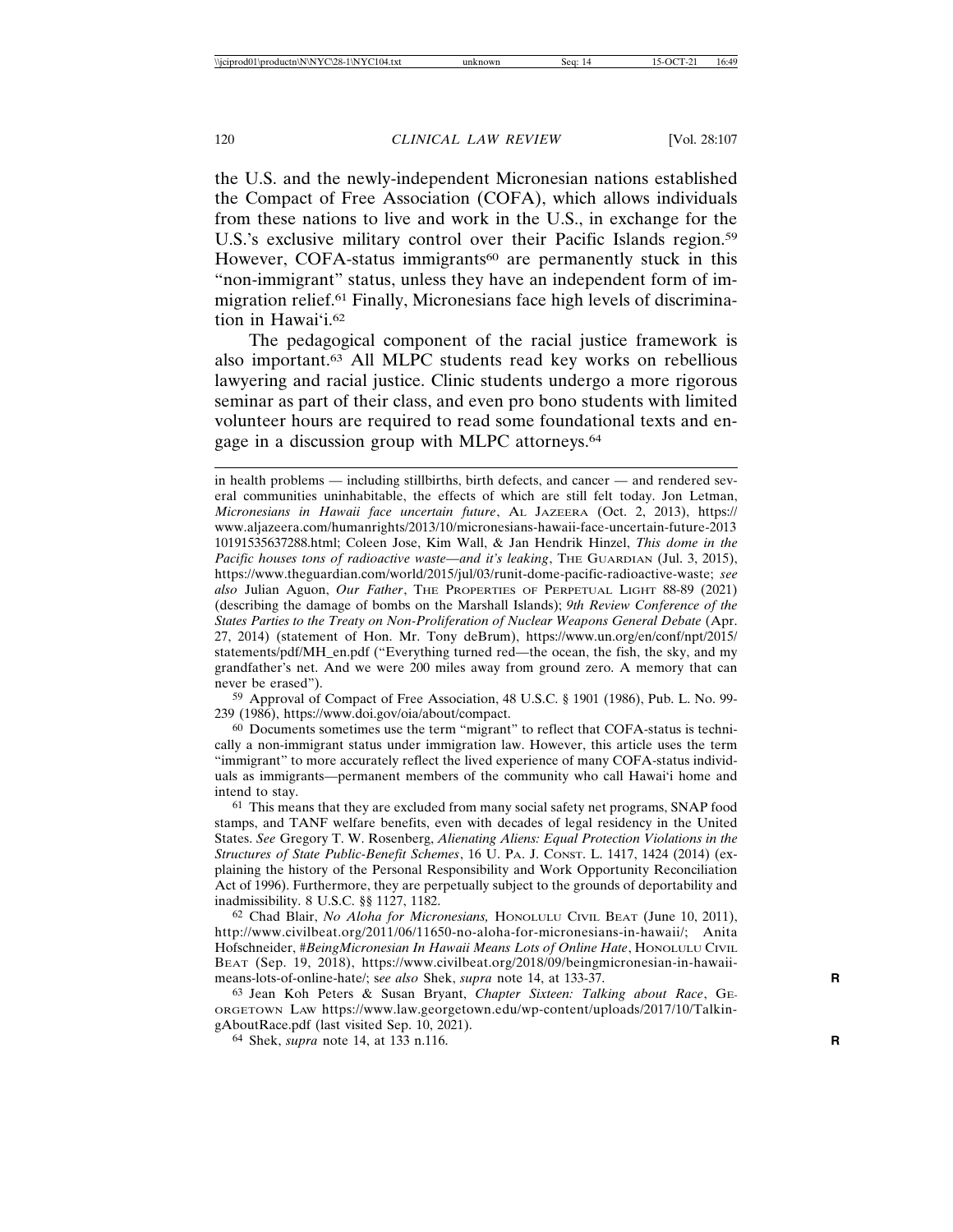### *E. The Tenets of MLPC Hawai'i*

MLPC's model stands on the shoulders of medical-legal partnership, community lawyering, and racial justice pioneers, and in conversation with other scholars and practitioners in these fields today.65 The work of MLPC is ever evolving as its attorneys seek to continuously learn. This section introduces three interrelated tenets of MLPC's developing pedagogy and praxis of community partnership.

## *1. "Neighbors being neighborly to neighbors."*

MLPC is built upon embracing the motto of KKV: "Neighbors being neighborly to neighbors."66 The Kalihi Valley neighborhood and its demographics, rhythms, and history are an important part of the MLPC model. This is a living motto, one that all KKV staff and partners embrace. It means that we are not only providers and patientclients but also neighbors, with our futures, successes, and failures interconnected.

This tenet means MLPC's position in the community is broader than an attorney in times of trouble. Although the problem-solving role of lawyers by definition assumes that there is a problem, MLPC's commitment to the neighborhood means that its relationship to the community is not only in the context of difficulties but also in the context of celebrations, forward-looking goals (i.e. "preventative legal care"), and daily life. As MLPC Legal Director Dina Shek wrote, "This simple philosophy demanded a different approach than typical 'top-down' lawyering that teaches lawyers to be experts, that says our time is valuable and shouldn't be wasted on non-legal matters, and that claims you can dissociate your work from your personal life. Being 'neighborly' means that we see ourselves as connected to our clients, that we share knowledge as readily as food and banter, and that

<sup>65</sup> Several other practitioners and scholars have written about rebellious lawyering and MLP practice. *See* Viviana Bonilla Lopez, *Beyond Medical Legal Partnerships: Addressing Recovery-Harming Social Conditions through Clubhouse-Legal Partnerships*, 43 N.Y.U. REV. L. & SOC. CHANGE 429 (2019); Amy Kilelea, *Collaborative Lawyering Meets Collaborative Doctoring: How a Multidisciplinary Partnership for HIV/AIDS Services Can Improve Outcomes for the Marginalized Sick*, 16 GEO. J. ON POVERTY L. & POL'Y 413 (2009); Emily A. Benfer, James Bhandary-Alexander, Yael Cannon, Medha D. Makhlouf, & Tomar Pierson-Brown, *Setting The Health Justice Agenda: Addressing Health Inequity & Injustice In The Post-Pandemic Clinic*, 28 CLIN. L. REV. 45 (2021).

<sup>66</sup> Who We Are, KOKUA KALIHI VALLEY, https://www.kkv.net/who-we-are (last visited Apr. 5, 2021) ("Kōkua Kalihi Valley Comprehensive Family Services (KKV) is a community health center and federally qualified health center that serves the ahupua'a of Kalihi on the island of O'ahu, Hawai'i. . . . Guided by a social-determinants of health approach, we provide a wide range of programs and activities that connect people to family, culture, community, land, and comprehensive clinical services, for an overall improved sense of self.").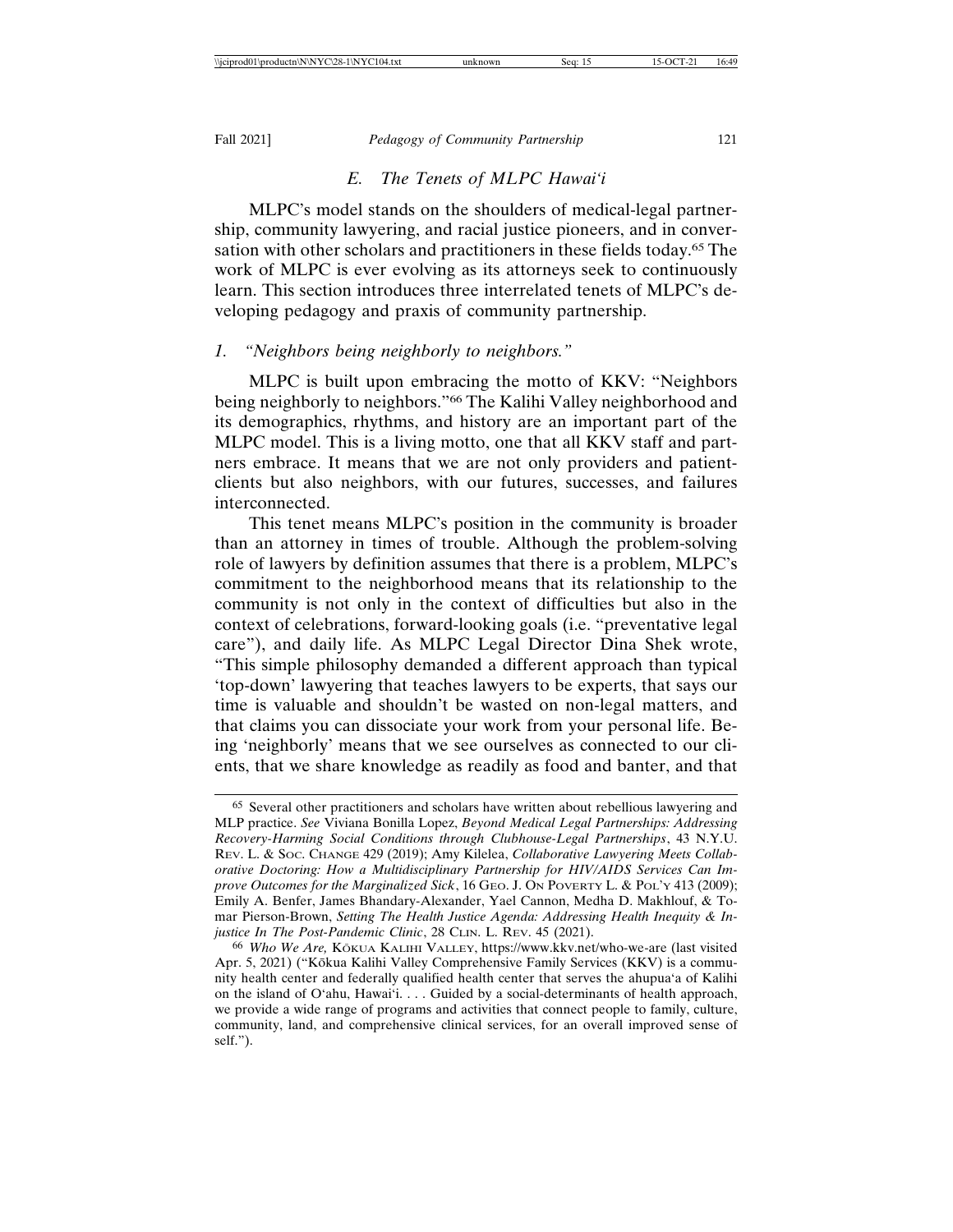we embrace building meaningful relationships."<sup>67</sup>

There is also teaching significance in the clinic's physical location in the neighborhood served. As Brodie described about Stanford Community Law Clinic, "[b]eing in East Palo Alto allows the students to observe residents' interactions with police, to notice the public transportation patterns, and when it pours in January, to experience the high risk of flooding that does not occur on the higher grounds of the surrounding wealthier communities."68 This dynamic is true of MLPC in Kalihi as well. Just as importantly, the location also allows students to see the joy and beauty of the neighborhood. Students can see when a toddler pokes her curious chubby cheeks through the MLPC office door or when former clients stop by to say hello. During MLPC's annual KKV site visits with medical and law students,<sup>69</sup> one stop is KKV's Elder Care Program, where students participate in the weekly dance exercise program—a moment of unfailing delight every visit.70

## *2. Expanding the Role of "Client": From "Learned Helplessness" to "Power"*

Drawing from the precepts of community lawyering and racial justice, this second tenet calls advocates to upend power differentials between clients and lawyers and the systems they encounter. Our work requires us to make an explicit and detailed commitment to meeting and challenging broken systems, and centering community leadership and power.

This tenet means shifting the work of lawyers away from reinforcing "learned helplessness" in clients and towards the promotion of power and self-advocacy skills in social, legal, and policy matters. It focuses on power relationships and how to change systems, and it strongly rejects any framework that blames or coerces clients. As clinical lawyer and professor Gary Bellow wrote, "Clients can be liter-

<sup>67</sup> Shek, *supra* note 14, at 110-111. **R**

<sup>68</sup> Brodie, *supra* note 50, at 359. **R**

<sup>69</sup> A cohort of first-year law students, the Ulu Lehua Scholars program, tour KKV and the MLPC program yearly. *Ulu Lehua Scholars Program*, WILLIAM S. RICHARDSON SCHOOL OF LAW, https://www.law.hawaii.edu/ululehua (last visited Apr. 5, 2021); *see also* Ciara Keamo, *Reflections of a Richardson 1L*, KA LEHUA 'ŌLINOLINO MAU: ULU LEHUA SCHOLARS PROGRAM NEWSLETTER, https://spark.adobe.com/page/jiHf8ZksM1FOP/ (last visited Apr. 27, 2021). A couple of cohorts of medical students take tours of KKV and learn the MLP model, including pediatric residents and first year medical students of the community health course taught by Dr. Jill Omori, founder of the Hawai'i Homeless Outreach & Medical Education (HOME) program. *About*, HAWAII H.O.M.E. PROJECT, https:/ /sites.google.com/view/hawaiihomeproject/about (last visited Apr. 5, 2021).

<sup>&</sup>lt;sup>70</sup> Elder Care, KōkuA KALIHI VALLEY, https://www.kkv.net/elder (last visited Apr. 4, 2021).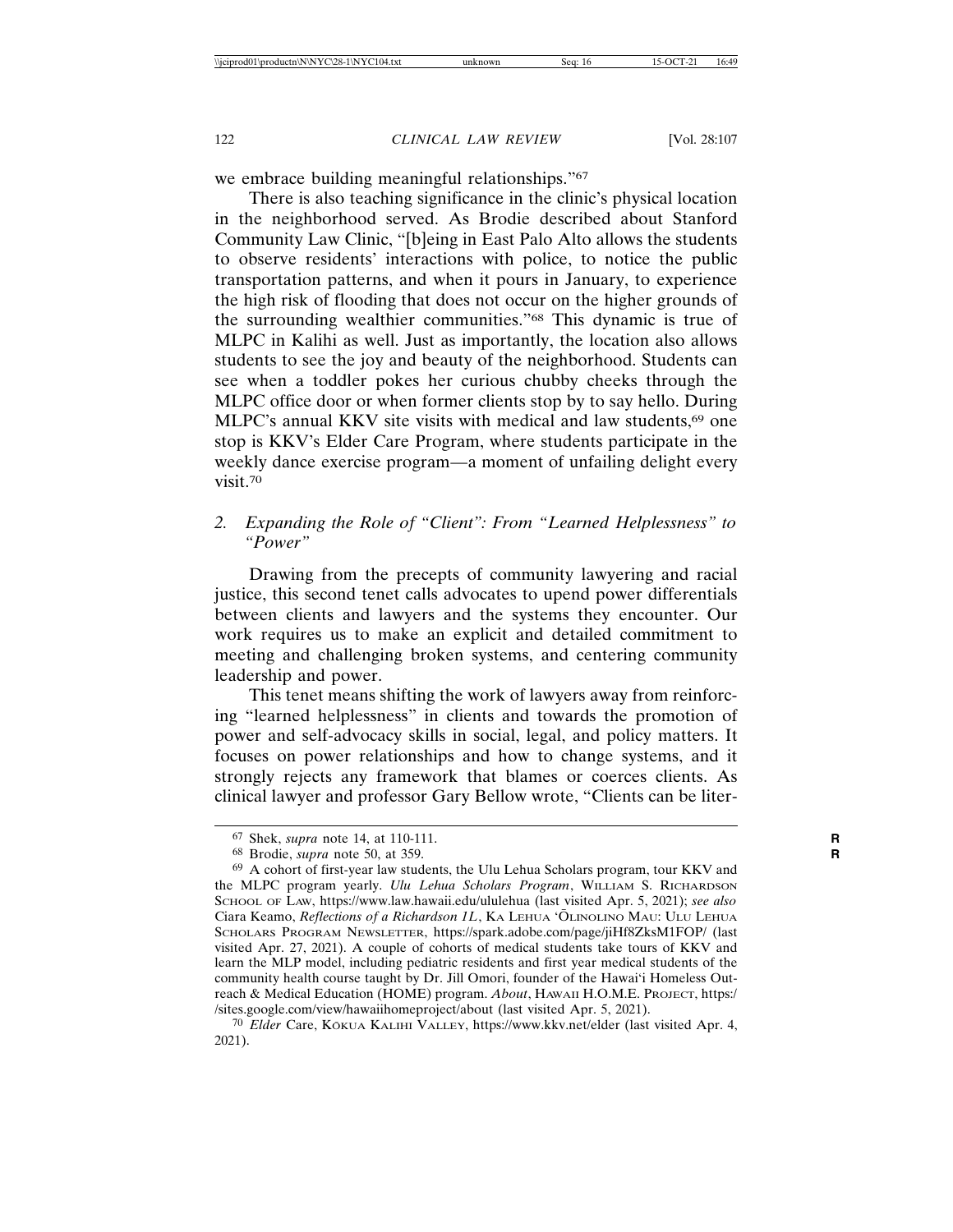ally 'taught' that their situations are natural, inevitable, or their own fault, and that dependence on professional advice and guidance is their only appropriate course of action . . . . To echo a now familiar phrase, a profession that is not part of the solution can soon become part of the problem."<sup>71</sup> Similarly, López presented the framework of "regnant lawyering"—in which attorneys center themselves as detached experts and professionals—versus "rebellious lawyering"—in which the lawyer recognizes and promotes the expertise of their client communities.72

Implementing this tenet involves daily reflection and purposeful action, trying new things and learning from missteps. These principles can be difficult to find in public interest lawyering, particularly when it matters the most.73 This tenet is not only foundational to dismantling institutional racism,74 but also the only way to treat individuals as full humans with the power and right to lead themselves.<sup>75</sup> It is the underpinning of societal change—and, ultimately, legal and democratic change.76

## *3. Expanding the Role of "Lawyer": Broadening the Idea of "Legal Needs" and "Legal Work"*

MLPC Hawai'i embraces the nimbleness and creativity needed to serve the community beyond traditionally-defined boundaries for legal work. The MLP and community lawyering literature uses many words to describe flexibility in legal work: holistic, multimodal, multidisciplinary.77 At MLPC, this tenet first involves offering a "generalist"78 model of legal practice rather than focusing on a specific subject

75 Dina Shek, *Lessons from JoJo: Organizing Side-by-Side with Power, Heart, and Grace*, THE VALUE OF HAWAI'I 3: HULIHIA, THE TURNING, 153 (2020).

76 Lani Guinier & Gerald Torres, *Changing the Wind: Notes toward a Demosprudence of Law and Social Movements*, 123 YALE L. J. 2740, 2750 (2014). ("[D]emosprudence focuses on the ways that ongoing collective action by ordinary people can permanently alter the practice of democracy by changing the people who make the law and the landscape in which that law is made.")

77 *See supra* Section I.B-C.

78 JoNel Newman, *Re-Conceptualizing Poverty Law Clinical Curriculum and Legal Services Practice: The Need for Generalists*, 34 FORDHAM URB. L.J. 1303, 1318 (2007) ("Without the ability or willingness to address the varying needs of the client, or to engage in 'general practice,' one-stop shopping and holistic services are impossible to achieve."); *see also* Jason A. Cade, *Teaching Tomorrow's Lawyers Through A (Semi-) Generalist,*

<sup>71</sup> Gary Bellow, *Turning solutions into problems: the legal aid experience*, 34 NLADA BRIEFCASE 106 (1977).

<sup>72</sup> Ancheta, *supra* note 41, at 1367-1372 ("The boundaries each lawyer establishes be- **R** tween herself and her clients determine the regnancy or rebelliousness of her work.")

<sup>73</sup> *See, e.g.*, Ressl-Moyer, Morales & Osorno, *supra* note 12 (explaining how inequities **R** in the legal system can undermine social movements and exploit community activists, particularly during times of crisis).

<sup>74</sup> *See, generally,* Shek, *supra* note 14.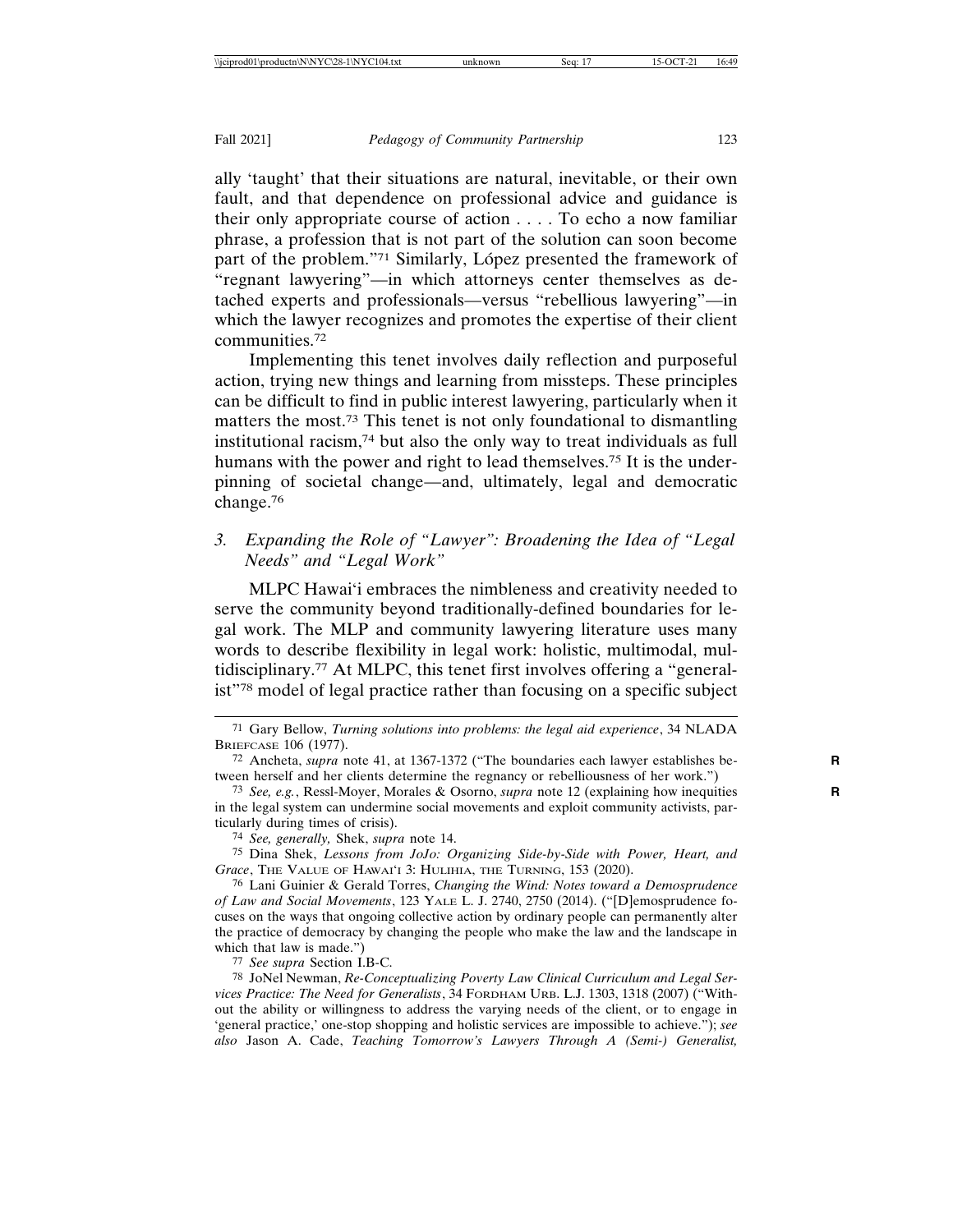area—acting as "primary care lawyers"79 analogous to the primary care physicians working next door. Second, it involves embracing the cross-discipline relationships within KKV and other community partners, so that "warm handoffs" are a key part of MLPC's work.

Finally, this tenet requires MLPC attorneys to respond to client needs without limiting themselves to "legal" tasks or even "legal" subjects. Teitelbaum and Lawton identified that there is no agreement on what constitutes a "legal need."<sup>80</sup> Similarly, Brodie recognized that community lawyering clinics commonly embrace flexibility, purposefully responding to changing community circumstances and priorities.81 Jane Aiken and Stephen Wizner in their article, *Law as Social Work*, respond to the critique that the work done on behalf of low income clients "isn't law, it's social work" with, "You're right. What *we* do *is* social work, and that is why it is so challenging and so important."<sup>82</sup> Set within López's framework of "lay lawyering," this tenet involves collapsing the distinction between "lay" and "lawyer" from both directions.

This does not mean that MLPC takes on every problem. Not only would that be impractical for its staff and students, but it also would disrespect the expertise of MLPC's many partners within KKV and other local organizations (including social workers). MLPC often engages in "warm handoffs" to its partners when the need arises.

Expanding our role does mean that, when the moment calls for it, MLPC's attorneys will spend non-negligible amounts of time in what would traditionally be considered non-legal tasks. Examples include filling out Head Start applications and rent relief applications, and navigating government systems that do not require a lawyer's expertise. It also means bringing coffee to encourage a client to show up to appointments, waiting for an hour with the client in a scary government waiting room so she does not feel alone, hanging out after hours at a community meeting just to chat, or helping a client start an intimi-

*<sup>(</sup>Mostly-) Individual Client Poverty Law Clinic: Reflections on Five Years of the Community Health Law Partnership*, 53 GA L. REV. ONLINE 143 (2018-2019) (discussing a generalist poverty law practice in the context of an MLP).

<sup>79</sup> S*ee* Shek & Turlington, *supra* note 20. **R**

<sup>80</sup> Teitelbaum & Lawton, *supra* note 27, at 369. **R**

<sup>81</sup> Brodie, *supra* note 50, at 345. **R**

<sup>82</sup> Aiken & Wizner, *supra* note 47, at 63-64. Aiken and Wizner go on to clarify, "Of **R** course, simply saying that our practice of law is, or ought to be, 'social work,' is something of a play on words. There are significant differences in the professional education, training, expertise, practice, and professional ethics of lawyers and social workers. While we do not wish to ignore or minimize these differences, we do want to argue that there is much in social work education, ethics, and practice that can and should be adopted by lawyers. These qualities are especially important for those who represent, and those who teach others to represent, both low income and disadvantaged clients." *Id*. at 64.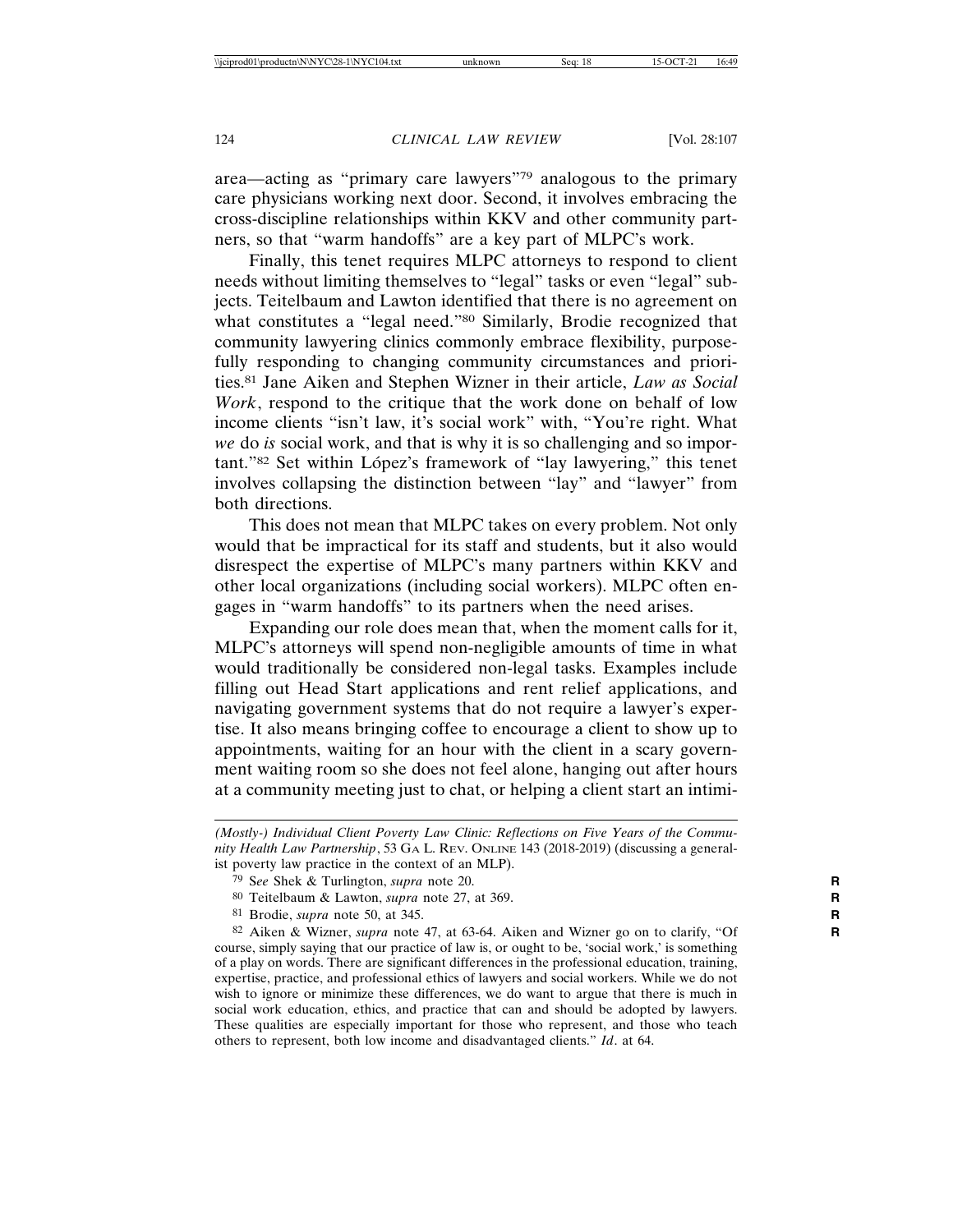dating phone call with a government agency.

Very often there is a direct legal pay-off to these moments. These are all moments that build trust in the lawyer-client relationship, which leads to successful legal outcomes in individual cases. They are also moments that allow the advocate insights into the lived experiences of client constituent communities, allowing for more effective collaboration in meaningful systemic advocacy. A moment of kindness often opens the door for clients to share stories of poor and denigrating—and at times discriminatory—treatment in other settings. The legal pay-off is not always foreseeable in the moment, however. Sometimes these moments are simply friendly gestures<sup>83</sup> of "neighbors being neighborly to neighbors."

### II. MLPC DURING THE COVID-19 PANDEMIC

MLPC's pedagogy of community partnership faced tests during the COVID-19 pandemic but ultimately proved effective in maintaining relationships. The COVID-19 pandemic challenged MLPC's neighborhood-centered model: being on-site and easily accessible were critical to MLPC's services and relationship with the community, and that physical presence was suddenly untenable during the COVID-19 pandemic. Nonetheless, following MLPC's longstanding tenets and working through our pre-existing collaboration with KKV community health center and other community partners, MLPC was able to pivot quickly to meet the demands and conform to the "new normal." As the overlapping crises of COVID-19, economic devastation, and racial injustice affected our client communities, the value of MLPC's model became increasingly clear.

## *A. Being There – Virtually*

COVID-19 posed a challenge to MLPC's first tenet of "neighborliness."84 Accessibility to clients and relationships with client communities are both important elements of MLPC that were facilitated through in-person interaction.85 MLPC attorneys would sit with the door open at the health center, just a block away from the public housing complex that many clients called home. Clients could easily access legal services through their existing relationships with their local community health center providers.

<sup>83</sup> A MLPC community partner, Jendrikdrik Paul, President of the Marshallese Community Organization of Hawai'i, described the key to building trusting relationships as, "We're not just colleagues, we're friends." Telephone Interview with Jendrikdrik Paul, President, Marshallese Community Organization of Hawai'i (Jan. 4, 2021).

<sup>84</sup> *See supra* Section I.E.1.

<sup>85</sup> *See supra* Section I.B-C.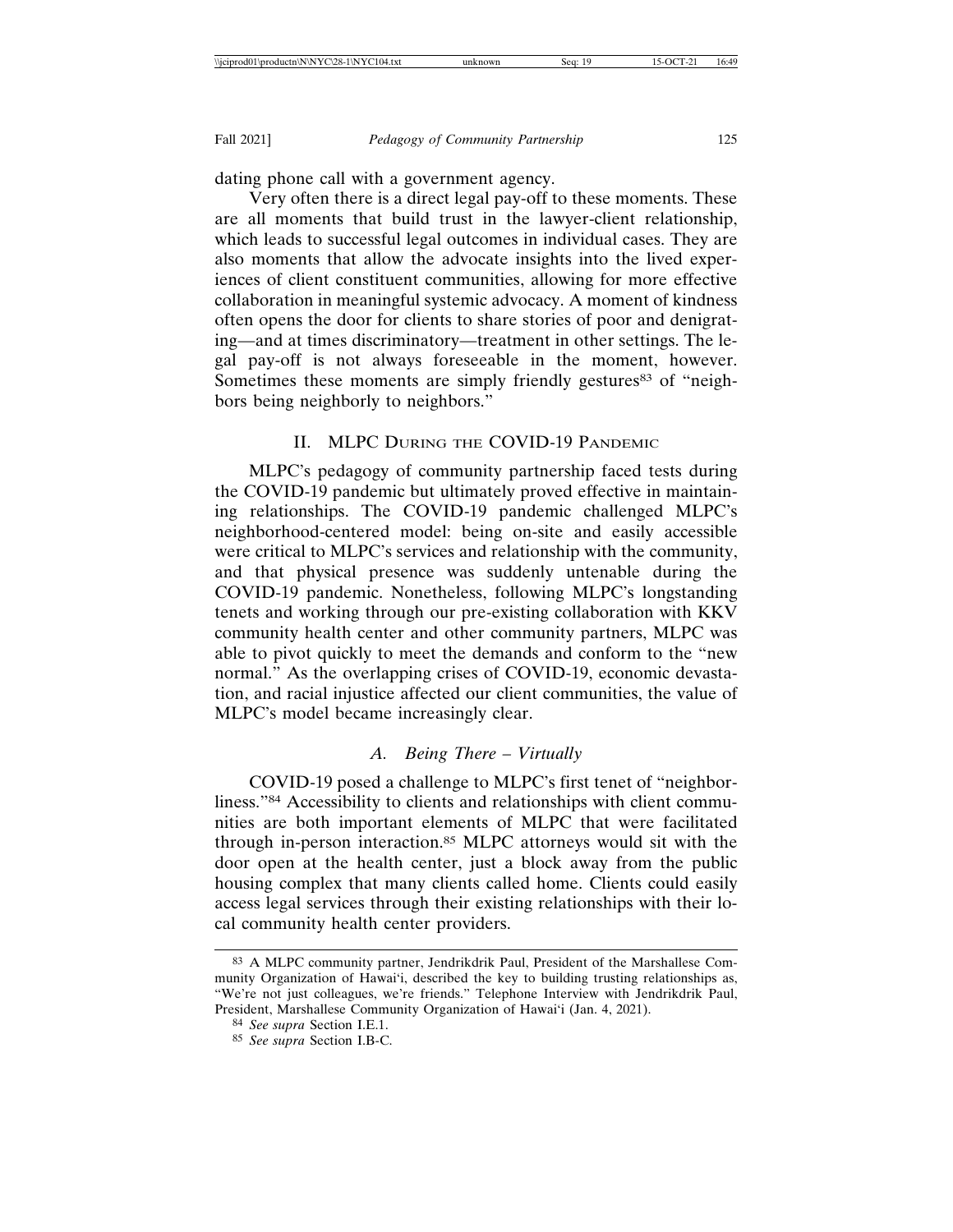The unprecedented nature of the pandemic led to many limitations and closures,86 and in the early days of COVID-19, many were scared to leave their homes. As attorneys working in a medical space, MLPC was particularly mindful of the needs of our healthcare partners, the safety of our medically vulnerable clients, and the overall public health of the neighborhood. When the MLPC team first cancelled in-person KKV legal clinics and education workshops in March 2020, we were unsure how being "neighborly" would look in this new reality.

Far from being an impediment, however, this tenet became one of the main reasons MLPC was able to quickly adapt. First, the pre-existing relationship between MLPC and the health care providers at KKV became vital on a practical level. Prior to the pandemic, MLPC attorneys would meet with clients directly onsite, usually through a referral from a healthcare provider immediately after a medical exam.87 With COVID-19, MLPC transitioned mostly to online referrals and consultations through video or phone conferencing, which were accomplished with the assistance of an onsite provider and interpreter at KKV. Clients still combined their medical appointments with legal ones. Medical providers continued to identify legal needs during health appointments, mainly through the pediatric and behavioral health departments. Sometimes pre-existing clients also called or emailed one of the attorneys separately. Now, however, MLPC attorneys set up new systems for remote sessions, using tablets and other mobile devices to mimic the onsite legal consultation process. KKV staff also facilitated meetings for patients without regular access to a telephone or computer, ensuring that technology access was not a barrier to clients. Finally, the community health center continued to provide trusted language interpreters, a critical, legally required, and trust-building necessity that was even more essential in remote communication.88

Furthermore, the last decade of fostering a relationship of trust with patient-clients and the community health center proved critical. The pre-existing relationships allowed clients to rely on trust to share sensitive legal information through new technology methods during a time of crisis.89 Rather than looking outward, community members

<sup>86</sup> *A COVID-19 Timeline: How Honolulu Got To This Point*, HONOLULU MAG. (Mar. 5, 2021), https://www.honolulumagazine.com/a-covid-19-timeline-how-honolulu-got-tothis-point.

<sup>87</sup> *See supra* Section I.A.

<sup>88</sup> *See,e.g.*, Patricia Hanrahan*, Serving Clients with Limited English Proficiency: Resources and Responses,* 38 CLEARINGHOUSE REV. 276 (2004).

<sup>89</sup> In our experience, the claim that "everyone has a smart phone" is simply not true. Many of our clients have no regular access to phones or share cell phones, including older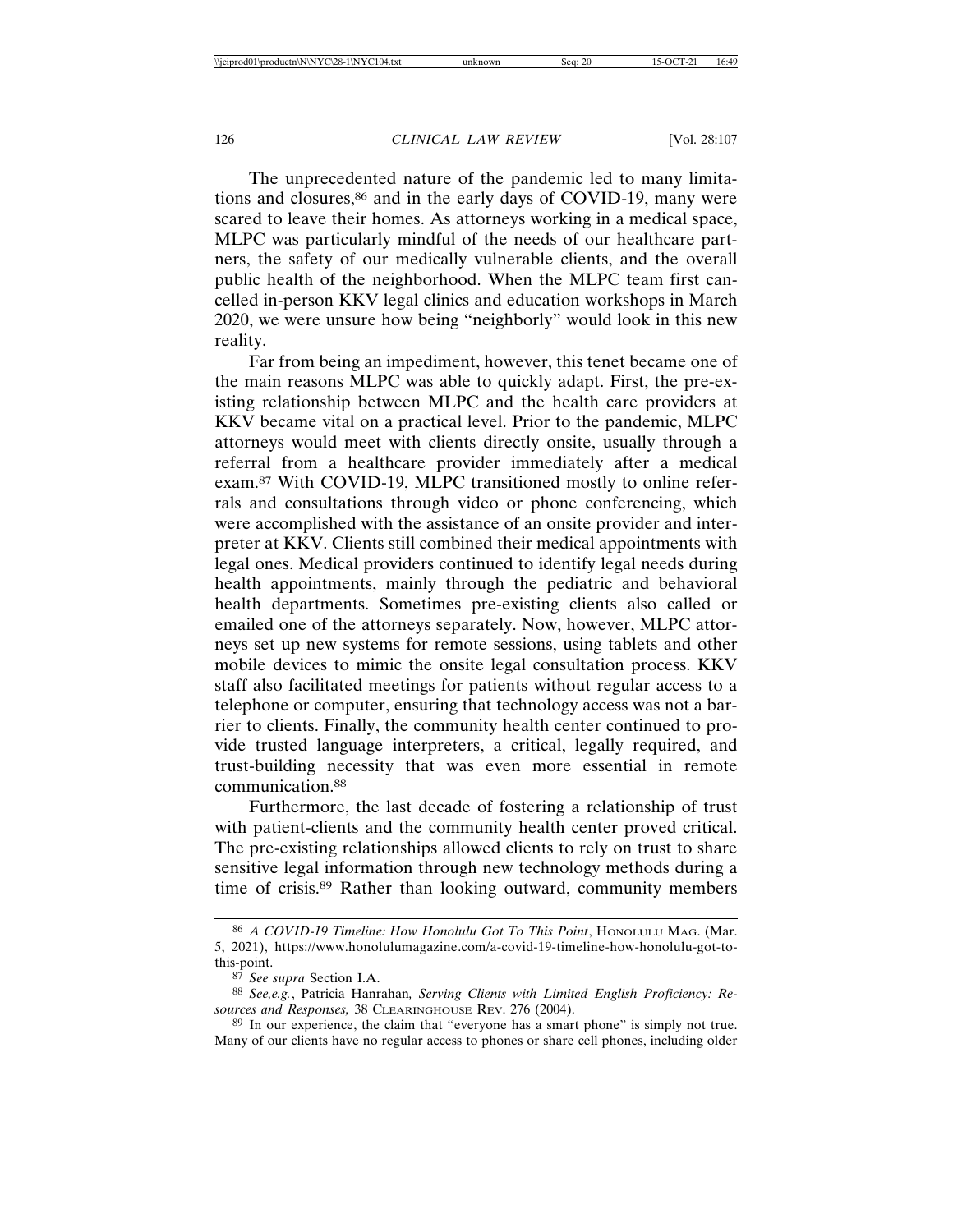leaned on their local health center. Local community health centers and community-centered non-profit organizations filled the voids where larger municipal entities fell short.<sup>90</sup> For example, many experienced difficulties in accessing timely unemployment benefits and rent relief subsidies. As a result, local community health centers provided assistance with benefits navigation and launched their own rent support programs. As the situation developed, community health centers and local organizations provided other response measures, such as contact tracing, COVID-19 outreach, food drives, and other necessary support services.

Overall, MLPC's decade of being embedded in the community and health center allowed our services to continue smoothly. In fact, MLP saw doubled case referrals in 2020 despite the shift to remote services. Cases grew in a variety of practice areas, like eviction defense and advocating for unemployment benefits. We also increased "curbside" consultations, in which medical and other service providers asked questions prior to a client referral. During the pandemic, these physical "curbside" consultations transitioned to electronic sessions, which allowed providers greater flexibility to consult at a convenient time. For example, KKV's behavioral health providers often consulted about an anonymous client via Zoom chat or encrypted email. If the MLPC attorney felt that more information was needed to vet the case, then he or she could formally initiate a full legal consultation. The MLPC's longstanding integration into the community health center allowed for a seamless transition to virtual conferencing methods and allowed us to amplify our voice with the community when it was most needed. As a member of a broader team, MLPC transformed the tenet of "neighborliness" to being there for our client communities virtually.

## *B. Expanding the Roles of Attorney, Client, and Community*

The MLPC's second and third tenets of expanding what can traditionally be considered a lawyer's role and client's role were also criti-

model "flip" phones.

<sup>&</sup>lt;sup>90</sup> Eleni Avendaño, Oahu Turns To Community Health Centers To Boost COVID-19 *Efforts*, HONOLULU CIVIL BEAT (Nov. 12, 2020), https://www.civilbeat.org/2020/11/oahuturns-to-community-health-centers-to-boost-covid-19-efforts/ (reporting that in response to pandemic relief funds going directly to KKV health center, Director David Derauf said, "To the extent we can get those dollars out into the community through existing channels that have longstanding relationships, then that starts to happen faster . . . . We know there's been a lot of frustration, for example, getting rental assistance out, and this is one way we can expedite that."); Ku'uwehi Hiraishi, *Why Hawai'i's Marshallese Are Taking COVID-19 Matters Into Their Own Hands,* HAW. PUB. RADIO (Sep. 9, 2020)*,* https:// www.hawaiipublicradio.org/post/why-hawai-marshallese-are-taking-covid-19-matters-theirown-hands#stream/0.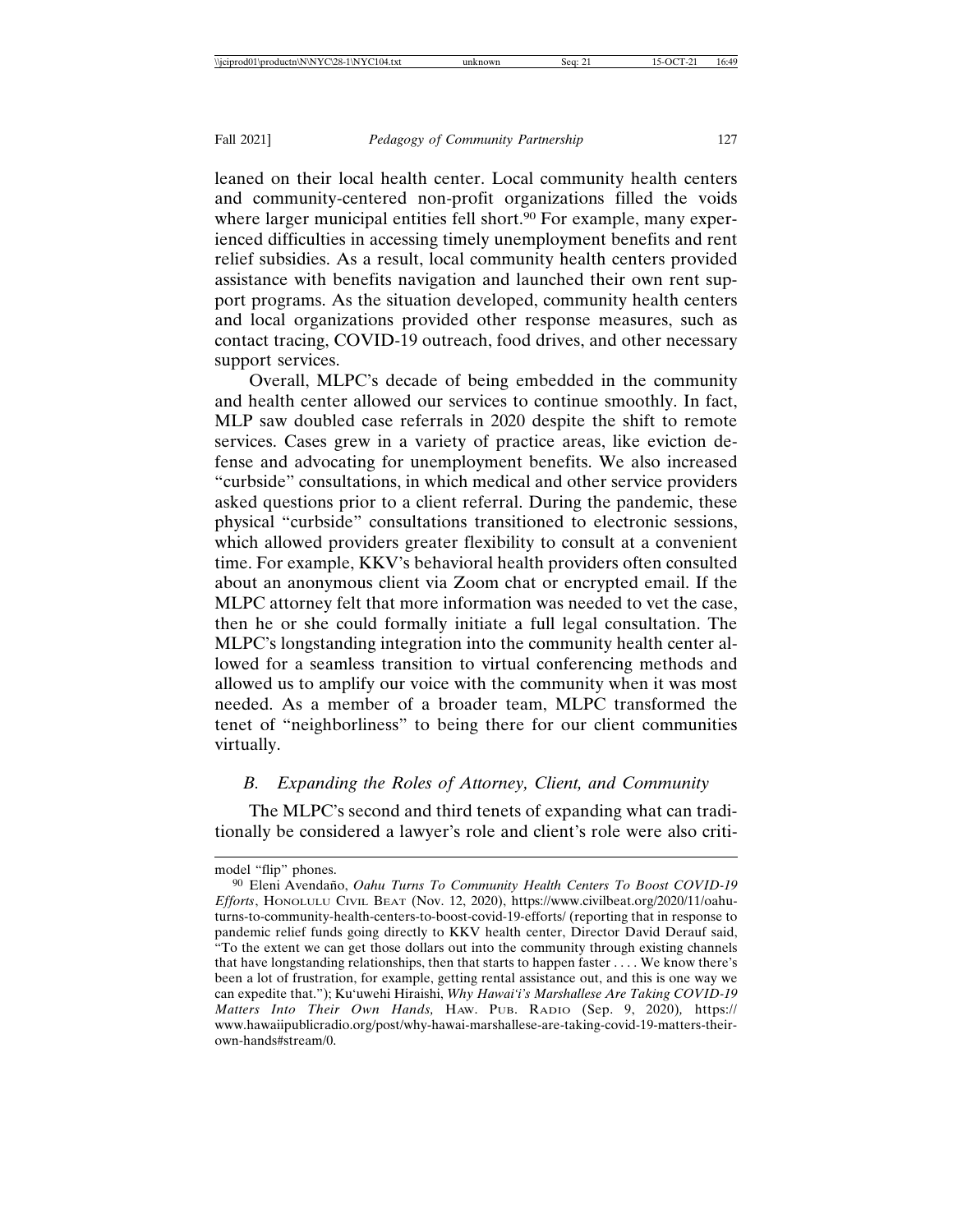cal in allowing for the flexibility, dexterity, and creativity needed to successfully respond to the COVID-19 pandemic. COVID-19 challenged these tenets initially too, as much of our power-building and non-traditional legal education work had relied on human connections. As we canceled in-person legal education and outreach events, it was unclear how this work would look. Ultimately, these tenets encouraged MLPC to leverage technologies and existing relationships to come up with creative solutions together with our clients and community partners. MLPC responded in several ways.

First, MLPC adapted together with our healthcare partners. With the consent of the client, the MLP model allows the attorney to confer with healthcare staff to achieve case objectives.<sup>91</sup> The pre-existing focus on team collaboration became even more necessary during COVID-19, when providers were precluded from traditional case conferencing methods, that normally took place during the twice-weekly onsite clinic hours. After COVID-19, MLPC structured regular weekly video meetings with both medical and legal providers, with part of the agenda dedicated to case conferencing. This allowed both legal and pediatric providers to collaborate and strategize on case issues. MLPC also increased remote communication lines with healthcare providers outside those meetings. These and other remote communication options proved to be a convenient benefit that will endure after COVID-19, particularly for providers working remotely offsite and on their own independent schedules.

Second, MLPC bolstered its own staff capacities. As the pandemic developed and it became evident that more services were needed, MLPC hired a part time interpreter/intake liaison to facilitate client intake and interviews.92 This new member of the team is not only a professional interpreter but also a trusted community advocate. Thus, MLPC was able to connect its model of community lawyering to what is called "community interpreting," which, as Muneer Ahmad describes, "explicitly contemplates an active role for interpreters in ensuring equal access to legal, health, and social services for LEP individuals."93

Third, MLPC embraced creative solutions to communication challenges. MLPC employed whatever means of communication was

<sup>91</sup> *See supra* Section I.B.

<sup>92</sup> *MLPCH Hires New Intake/Community Interpreter Philios Uruman*, MEDICAL-LE-GAL PARTNERSHIP HAWAI'I, https://www.mlpchawaii.org/post/mlpch-hires-new-intakecommunity-interpreter-philios-uruman (last accessed May 28, 2021).

<sup>93</sup> Ahmad, *supra* note 42, at 1066 ("In practice, and as a normative approach advocated **R** by a small but growing literature on the subject, community interpreting blurs the boundaries of traditional interpreters, frequently embracing cultural brokering, advocacy, and conciliation as a part of the interpreters' project.").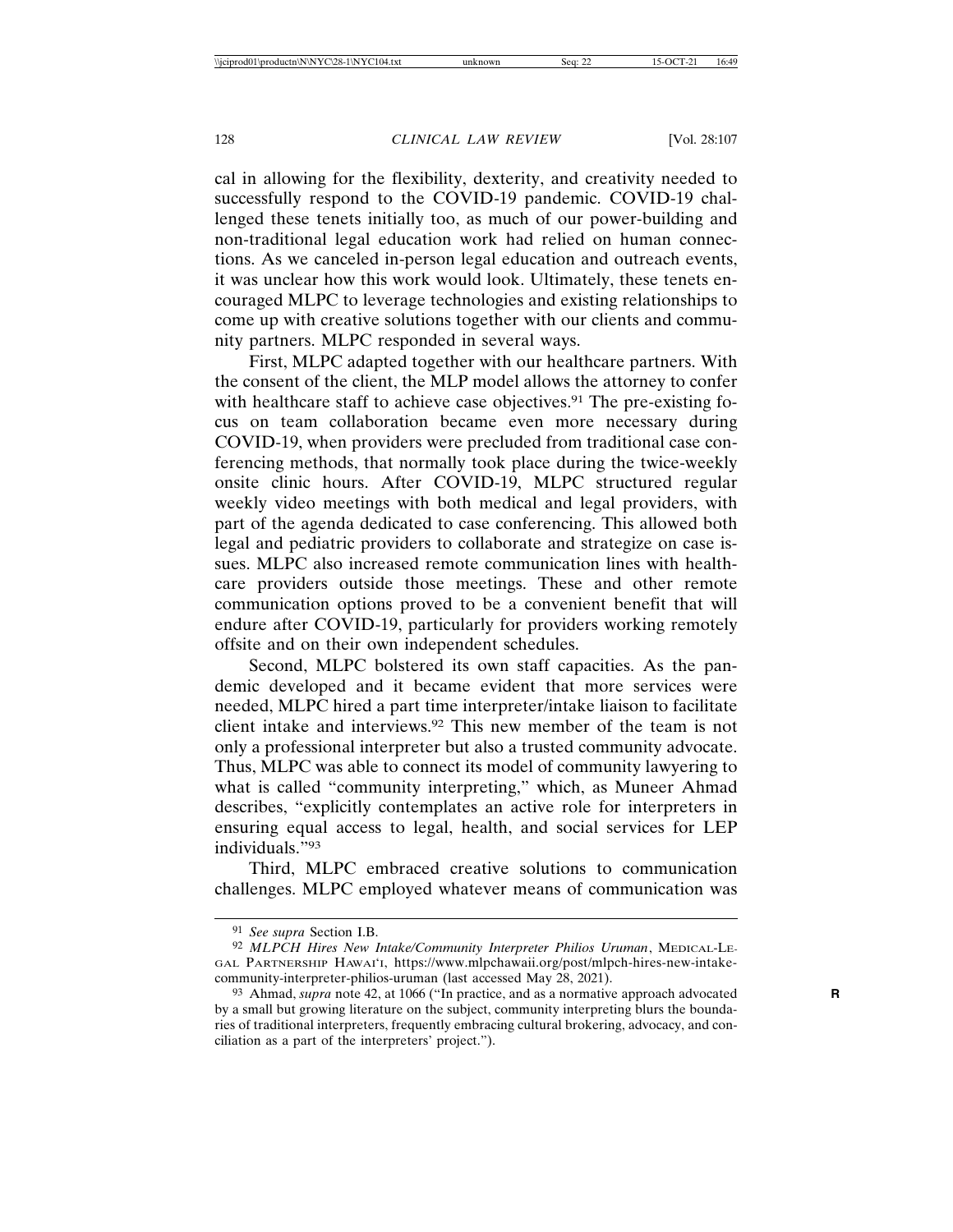most practical for the client, from text and picture messaging to email to regular mail. This flexibility allowed clients the option to communicate confidentially and securely in the manner most comfortable to them. If an in-person signature was required, this was accomplished with the help of healthcare providers with whom clients had in-person appointments, or by meeting in outdoor locations.94 Like other providers, we met clients in parking lots and on sidewalks outside of KKV and public housing complexes in order to facilitate document exchanges and signatures.

Fourth, MLPC continued to embrace moments when clients required what might traditionally be considered non-legal tasks. These moments took on increased importance during COVID-19 as need in all areas grew. We assisted families in navigating rent relief programs, including proactively reaching out to previous clients. We helped clients understand changing laws, like mask mandates and eviction moratoriums. We walked through confusing government forms and used our access to computers to help clients who were applying for benefits for the first time.

Fifth, MLPC worked together with other community partners. These relationships have always been a bulwark of MLPC.95 As community partners also took their work onto virtual platforms, MLPC maintained those connections and developed new ones. We responded to requests for community trainings from the City & County of Honolulu, AlohaCare insurance provider, and Micronesian community groups like the Big Island Kosrae COVID-19 Task Force; all of these requests stemmed from prior, longstanding relationships with key personnel. We worked strategically with other attorneys and grassroots community advocates to address illegal evictions and craft media messages to illuminate illegal and often discriminatory landlord practices. We also participated in organizing efforts alongside Micronesian communities facing high COVID-19 rates and discriminatory policing—an intersection not carefully contemplated or addressed by many others up until that point.96

Finally, MLPC leveraged technology and learned new skills to continue its community education goals. MLPC updated our website in an effort to reach more people. This included regular updates and

<sup>94</sup> Outdoor locations were recognized as safer than indoors due to lower likelihood of COVID-19 transmission. There are still COVID-19 risks for outdoor meetings, so advocates were always careful to maintain other safety measures like masks and social distancing. Michael Levenson, Tara Parker-Pope & James Gorman, *What We Know About Your Chances of Catching the Virus Outdoor*, N.Y. TIMES (May 15, 2020), https:// www.nytimes.com/2020/05/15/us/coronavirus-what-to-do-outside.html.

<sup>95</sup> Shek, *supra* note 75, at 153. **R**

<sup>96</sup> *See infra* Section IV.B.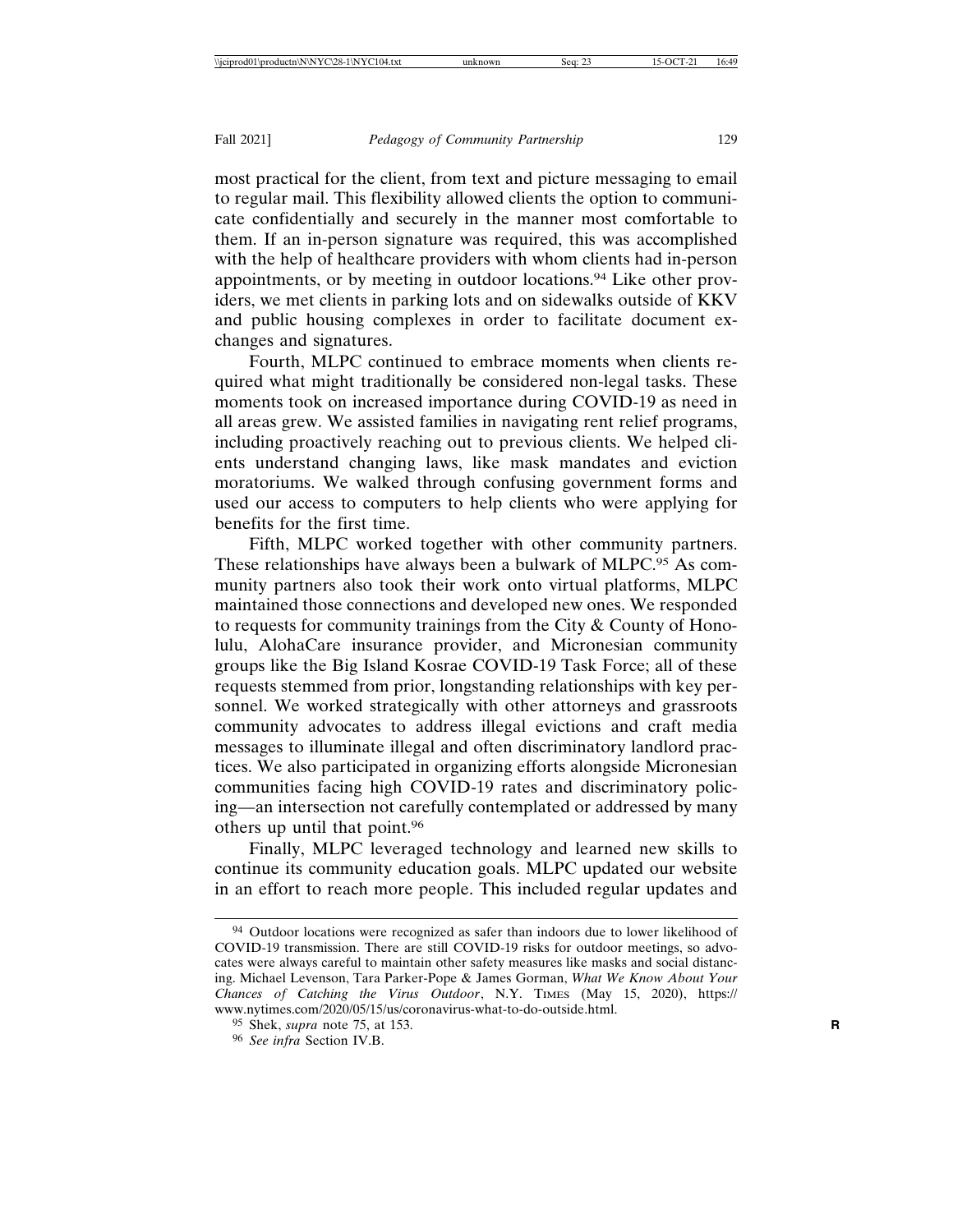legal "alerts" that were made available to the public for educational and outreach purposes.<sup>97</sup> MLPC attorneys created infographics, alerts, posters, and videos so that the legal knowledge would be accessible to as many people as possible.<sup>98</sup> MLPC also took part in speaking to media and authoring editorials.99 Community members and partners relied on these services when messaging from state and county offices lacked clarity.

## *C. Student Involvement and Pedagogy*

Student interns of the William S. Richardson School of Law have been actively involved in all aspects of MLP work since our founding.100 Throughout the pandemic, all interactions with students followed pandemic protocols and were done via remote options. MLPC attorneys met with students through videochat to discuss case assignments and debrief on research findings. MLPC was fortunate to have had many interns over the course of the pandemic period. These students, ranging from 1Ls to 3Ls, worked on an array of case issues including public and private landlord tenant issues, workers' compensation claims, drafting legal memoranda, case and statutory research, and mediation preparation.

Working with students remotely during the pandemic was also an opportunity to refine and teach the MLP pedagogy of community partnership, as well as to teach more broadly the national MLP, community lawyering, and racial justice models.101 COVID-19 and the other crises of the moment provided learning opportunities for students to more fully understand community lawyering during a time when their effect was critical. As we guided our students, we were

<sup>97</sup> *MLP Alerts*, MEDICAL-LEGAL PARTNERSHIP HAWAI'I, https://www.mlpchawaii.org/ mlpc-alerts (last visited May 17, 2021).

<sup>98</sup> In addition to the MLPC website, MLPC also posted MLP Alerts and other resources on its MLPC Hawaii (@mlpchawaii), INSTAGRAM, https://www.instagram.com/mlpc hawaii/?hl=en (last updated Aug. 28, 2021), and its Facebook, MLPC Hawaii, FACEBOOK, https://m.facebook.com/mlpchawaii/ (last updated Aug. 27, 2021).

<sup>99</sup> *See, e.g.*, Dina Shek & Deja Ostrowski, *What Hawaii Must Do To Protect Us All from COVID-19*, HONOLULU CIVIL BEAT (Mar. 17, 2020), https://www.civilbeat.org/2020/ 03/what-hawaii-must-do-to-protect-us-all-from-covid-19/; Catherine Chen & Esther Yoo, *Include Immigrants in Fight Against Coronavirus*, HONOLULU CIVIL BEAT (Apr. 9, 2020), https://www.civilbeat.org/2020/04/include-immigrants-in-fight-against-coronavirus/; Catherine Chen, Hao Nguyen, & Bettina Mok, *Column: Hawaii's invaluable immigrants need state aid, funding now*, STAR ADVERTISER (June 21, 2020), https://www.staradvertiser.com/ 2020/06/21/editorial/island-voices/isles-invaluable-immigrants-need-state-aid-funding-now/.

<sup>100</sup> The William S. Richardson School of Law (WSRSL) requires every student to complete 60 hours of pro bono work. MLPC Hawai'i accepts students year-round to engage as pro bono volunteers, clinic students and externs for course credit, and paid fellowships such as the WSRSL Advocates for Public Interest Law.

<sup>101</sup> *See supra* Section I.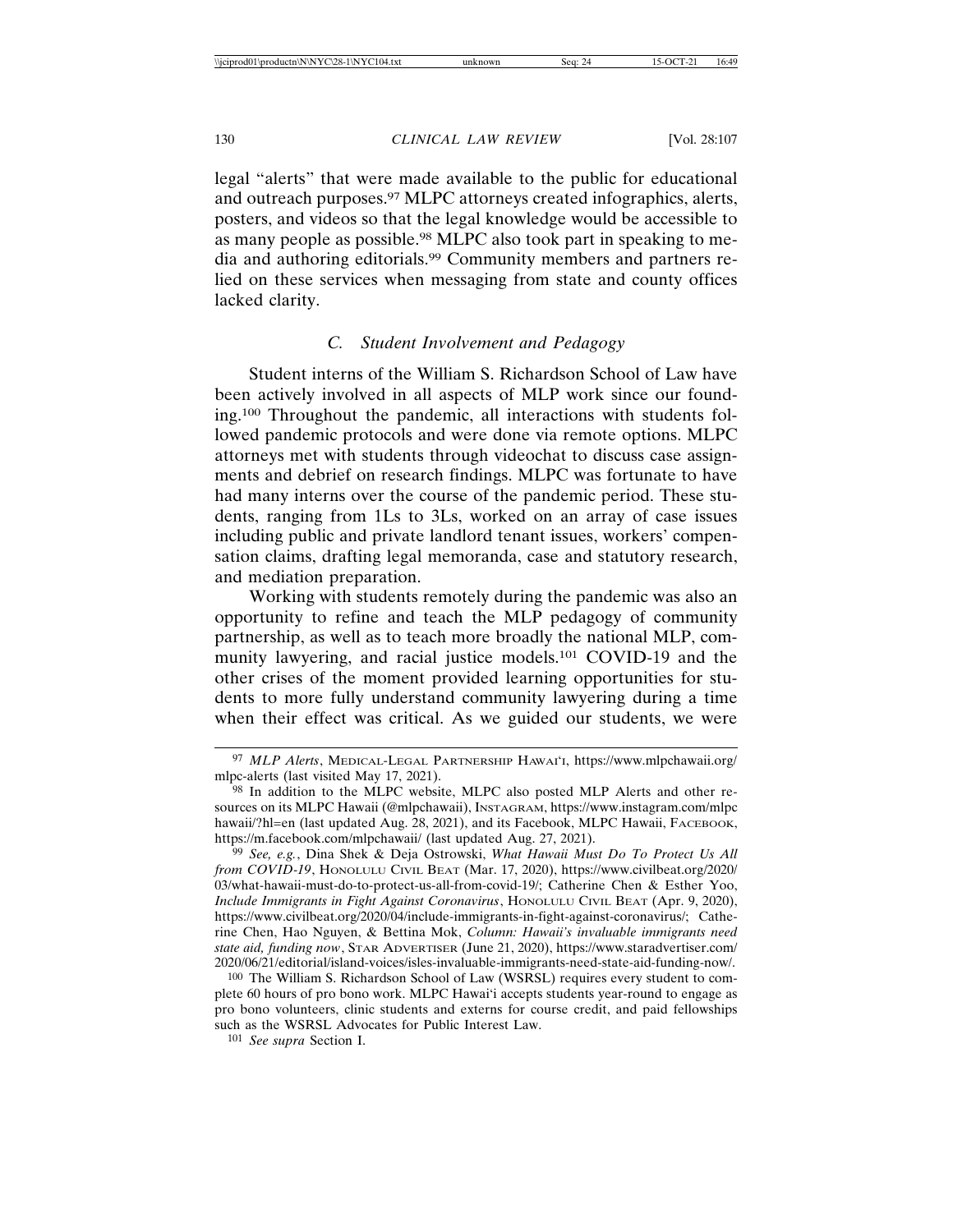learning these lessons ourselves. No one knew what to expect out of COVID-19, and so equal knowledge sharing between attorneys, students, clients, and others—already a key part of community partnership—carried heightened importance during this time. We encouraged students to bring their own creativity to lawyering. For example, faced with multiple calls regarding lost Unemployment Insurance online accounts, one MLPC student came up with the idea of a bookmark simplifying the steps for individuals with varying levels of technology access.102 Additionally, with increased volume in new referrals and intakes, students had increased opportunities to lead client intakes and interviews. Students attended and were active participants in weekly MLPC staff meetings, which allowed them to become acquainted with all the workings of the organization. Our students reported feeling like full members of the team, whose opinions and suggestions were valued and appreciated.

Overall, the pandemic galvanized the importance of creative and proactive lawyering. A regnant model of lawyering may have led to resistance to expanding outside the bounds of "traditional" lawyering, thus inhibiting effective services.103 Rather than resisting change, MLPC was open and willing to adapt in any way that served our clients best. Throughout this process, we continued to stress and emphasize the importance of "self-advocacy," knowing that despite our best efforts, we may not know when we will see our clients again, especially during the multiple challenges of the pandemic. Rather than leaving our clients vulnerable and dependent on access to a lawyer, we aimed to go beyond the task at hand and arm them with legal information and practical skills to advance their own "lay lawyering." In addition, we also made this information readily available to providers and other community partners to enhance their advocacy skills. Through this method we were able to amplify our voices at a time when we were all physically distanced and separated from our clients. We credit our success to our continued partnership with Kōkua Kalihi Valley and other trusted community groups.

## III. CHALLENGES FOR THE MLPC PROGRAM

## *A. Criticisms of MLPC Lawyering*

The MLPC Hawai'i developing pedagogy and praxis that allowed us to respond during the pandemic and to model new ways of lawyering also comes with challenges. Because the pedagogy of commu-

<sup>102</sup> *MLP Alerts*, *supra* note 97. **R**

<sup>103</sup> *See supra* Section I.E.2. *See, generally*, López, *supra* note 40; Ancheta, *supra* note 41, **R** at 1367-1372 (exploring what makes lawyering more regnant versus more rebellious).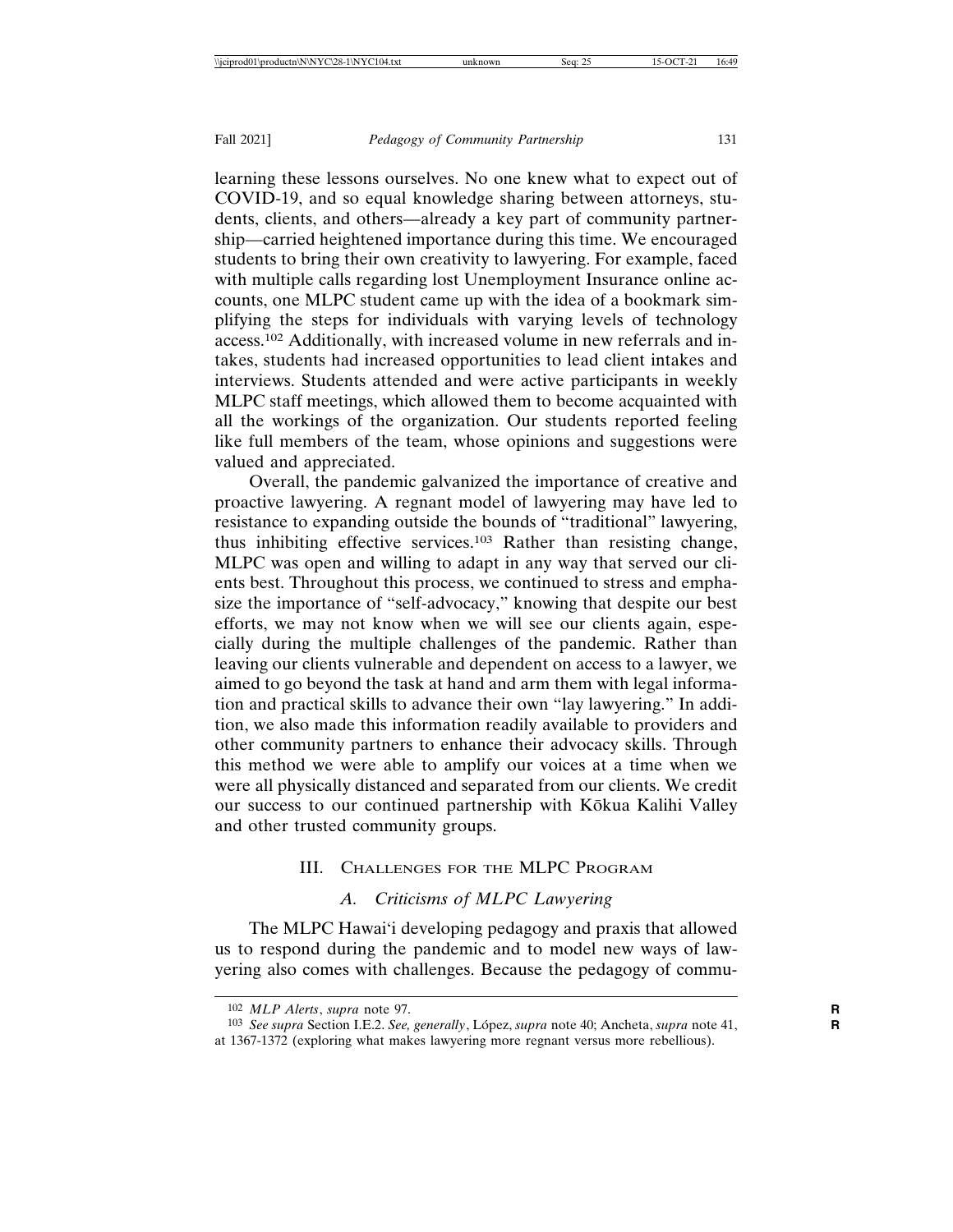nity partnership is explicit in centering race and seeks to change systems that delegitimize community expertise, confronting these power systems requires new problem-solving skills and client counseling skills. We next address common criticisms from government service providers and other members of the legal community that attorneys and law students must learn to respond to.

## *1. "Not Legal Enough"*

One of the challenges MLPC faces is carving out our role as lawyers when working on matters often viewed as "not legal enough" for our involvement.104 Because our policy advocacy ("upstream" work) is rooted in our direct services work, we see and understand the compounding systemic challenges of racism, patriarchy, and government system delivery through individual client matters. Following our clients as they try to access a bed in an emergency shelter, apply for welfare benefits, or engage in other "non-legal" transactional tasks is an irreplaceable window into the way most people experience how our government and social services implement care. These stories illuminate how race, gender, and colonial and military legacies work to reward, or disempower communities and individuals. The experiences of an individual client demonstrate barriers faced by the entire community—including barriers our system chooses not to confront. Their experiences often reveal underlying system values that condone or perpetuate rather than confront racism and discrimination.

Many times, some of the biggest barriers are also the most mundane—not flashy cases, but invisible injustices. For example, lack of access to a copy machine is a significant barrier for individuals receiving state welfare benefits who must make copies. The costs per page mean that clients must pay about \$15 in copy fees for pay stubs and other documentation in order to receive a total benefit of \$388 a month.105 During the pandemic when offices were closed, cutting off access to free copy machines, this barrier became even more challeng-

<sup>104</sup> This critique has been lobbed at many public interest lawyers engaging in many types of work over the course of many decades. *See* Aiken & Wizner, *supra* note 47, at 63-64; *see* **R** *also* López, *supra* note 40, at 12 (confronting this challenge through López's fictional protagonist and illustrating a common refrain heard by public interest lawyers: "Her father, a private big-firm attorney with liberal leanings, supports her decision to go into public interest law, but he thinks she should work first for a large firm, 'just for a few years,' so that she can get 'proper training.'")

<sup>105</sup> This was the amount for General Assistance, administered by Hawai'i's Department of Human Services. The Department began in March 2021 to reduce those payments from \$388 to \$260 a month. *Hawaii reduces welfare payments to about 6,700 residents,* ASSOCI-ATED PRESS (March 22, 2021), https://apnews.com/article/hawaii-honolulu-homelessness-710f080813c058de6a29a10b15c32b9c.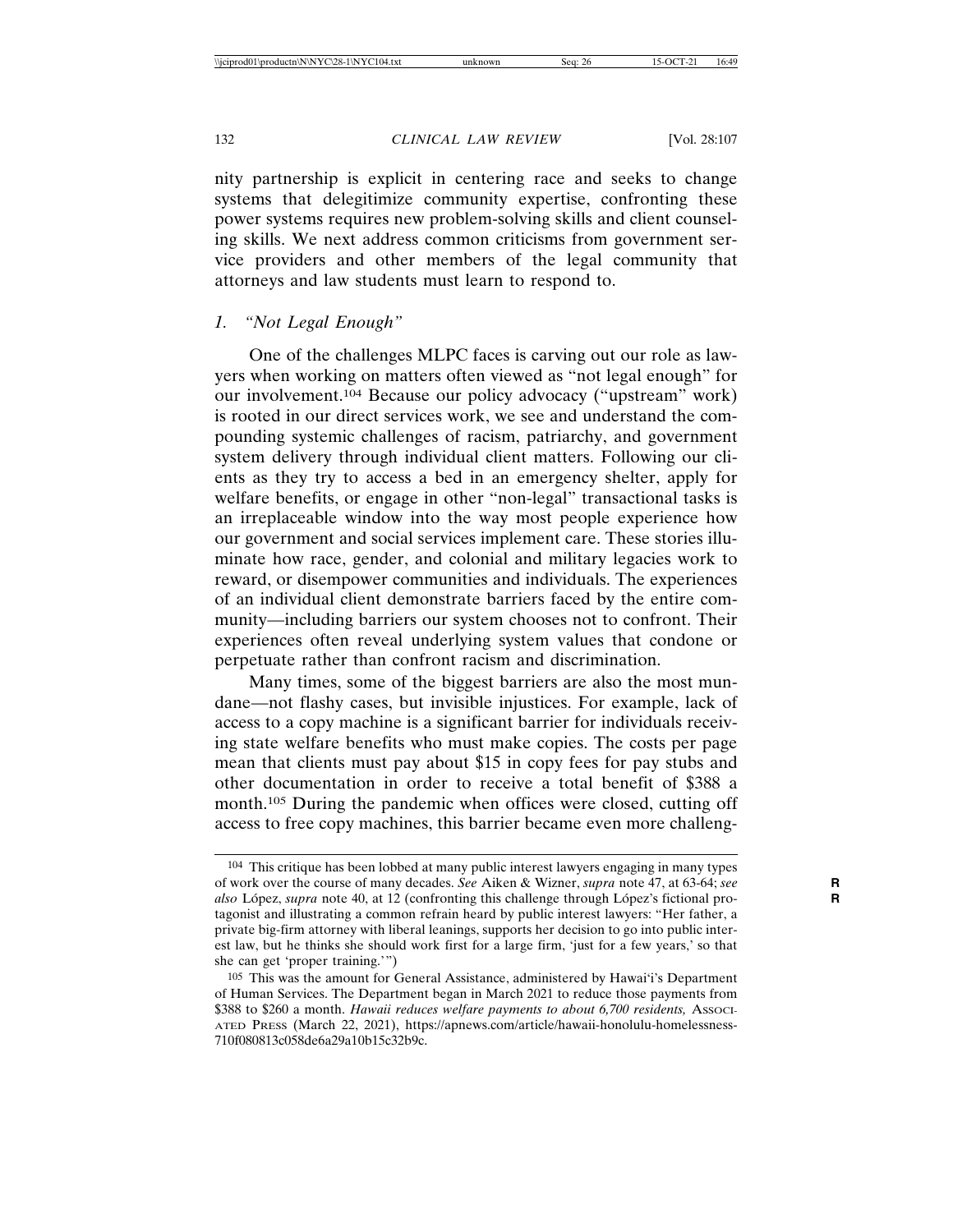ing.106 Access to these resources is often not viewed as a systemic challenge, and policymakers often fail to focus on removing these practical barriers to enhance access. Yet, we as lawyers see the "downstream" effects in the form of inevitable increases in administrative hearings for individuals wrongfully terminated from welfare benefits because they were unable to provide documentary evidence.

Lawyers partnering with communities to address system barriers like access to copy machines, however, is often viewed as an inefficient use of our time, and not a legal problem. Our presence as attorneys in problem solving conversations requires new counseling skills and communicating directly about these expectations with clients. Together, we demonstrate how program administration and the daily transactional work of an agency effectuates "legal policy."107 Often, the legal community sees our work as "not lawyerly" since it entails actions that could be done by a non-legal advocate. But, as explained in Section I, *supra*, this is in fact a core tenet of how we engage in community lawyering.

### *2. "Not Important Enough"*

Our pedagogy of community partnership involves training community members in Advocacy Academies to act as their own self advocates.108 When we refer to Advocacy Academy workshops as "mini law school" for community members, we have heard lawyers balk at the idea of non-professionals being trained as "lay lawyers," even if this is both a key aspect of rebellious lawyering and necessary.109 Underlying their reaction is a societal devaluation of the knowledge and

<sup>106</sup> Lisa Kubota, *Hawaii's libraries prepare to start a new chapter as branches slowly resume service*, HAWAII NEWS NOW (May 20, 2020), https://www.hawaiinewsnow.com/2020/ 05/20/hawaiis-libraries-prepare-start-new-chapter-branches-slowly-resume-service/.

<sup>107</sup> *See, generally*, Charles R. Lawrence III, Sustaining the Struggle for Justice: A Program Review of the Basic Rights Portfolio 30-35 (Aug. 1, 1992) (prepared for The Rockefeller Foundation) (on file with authors).

<sup>108</sup> *See* Shek, *supra* note 14, at 138. ("Academy begins with a dynamic presentation **R** about a rights issue (e.g., language access, housing, public benefits, family law) that often includes role-playing common scenarios. Basic lessons are shared about the mechanics of the law, regulations, and procedures. Participants will then practice self-advocacy skills, including, for example, taking notes during class, role-playing various scenarios, practicing to request documentation, or simply repeating, 'I need an interpreter!' Advocacy participants often then share their own experiences and stories of barriers and of success when navigating complex and unfriendly systems. In this safe space, race stories, including triumph over discriminatory encounters and systems, are shared. At the end of each session, participants are asked to suggest future topics to explore. Advocacy Academy moves beyond traditional "know your rights" workshops in two ways. First, by teaching skills, through hands-on, experiential learning, for navigating complex systems. Second, by consciously incorporating policy knowledge so that these family navigators understand not only what is happening to them, but why, and to whose benefit." (footnotes omitted)).

<sup>109</sup> *See* L´opez, *supra* note 40. **R**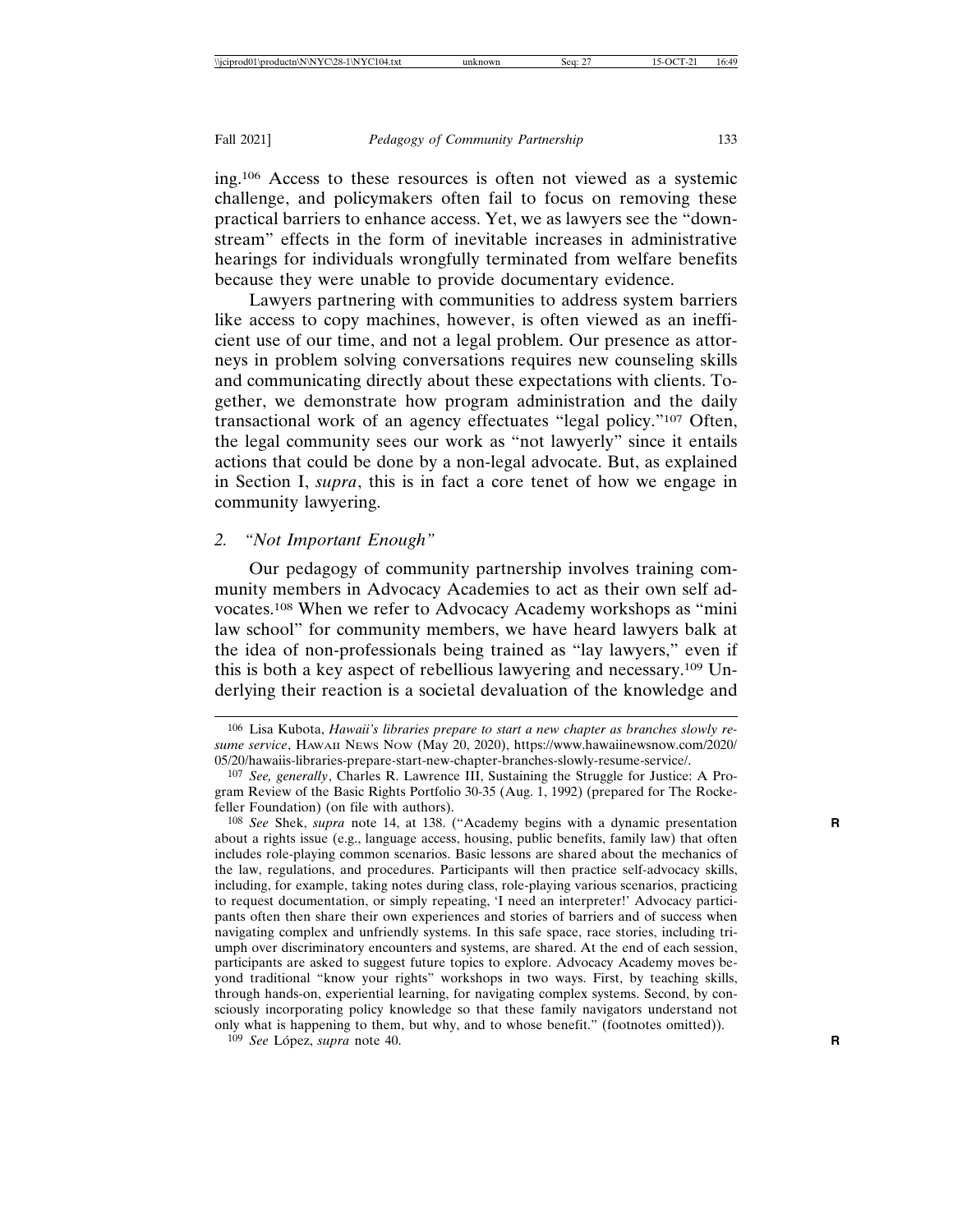abilities of our client communities, often because of the legacies of racism and patriarchy.110 The voices and perspectives of those most impacted by poverty-related policies are commonly deemed not knowledgeable or relevant enough to be at the policy table.

Part of the MLPC pedagogy is to reframe the idea of "community knowledge gaps" and instead view the partnership as "different knowledge contributions." Centered in a racial justice framework, MLPC acknowledges the legacies of racism that lead to devaluing the knowledge and power of community. Communities and lay advocates know how to navigate systems while contending with the layered narratives of race, gender, immigrant status, colonialism, and militarization. Communities have important knowledge that is equally important to outcomes, and survival under systems of racism and patriarchy mean communities have already trained lay advocates with important knowledge to contribute. Lay advocates know that going to a certain agency office is better because security protocols at the other site result in clients being unable to access the building lobby. Lay advocates know staffing schedules at offices and can identify those employees who are better at communication with LEP clients. Lay advocates know that racism and discrimination mean that challenging a worker or asserting their rights can lead to being labeled as uncooperative or even dangerous. Most times lay advocates know how to navigate complex systems better than lawyers. This type of on-theground knowledge is not taught in an academic classroom setting. Even more importantly, it acknowledges the ways in which centering race is vital, as the lawyer may have knowledge gaps in understanding the practical strategies needed to assist individuals as they confront racism embedded in systems.

We have seen our work inspire visceral reactions from other members of the legal profession, who are concerned about diminishing or de-professionalizing the work of a lawyer. However, in reality, it is only by valuing the knowledge of our clients that we are able to fulfill our profession as attorneys, and center race in our work to actually improve outcomes. Our clients lay the groundwork for the partnership, at which point we are all equipped to share our respective knowledge. Our community partnerships mean we are in constant communication to spot challenges and barriers together, to provide comprehensive self-advocacy training, and to work together to analyze and create the most appropriate response. Only then, when com-

<sup>110</sup> Vu Le, *Trickle-Down Community Engagement, part 2: The infantilization of marginalized communities must stop,* NONPROFIT AF (Jan. 19, 2016), https://nonprofit af.com/2016/01/trickle-down-community-engagement-part-2-the-infantilization-ofmarginalized-communities-must-stop/.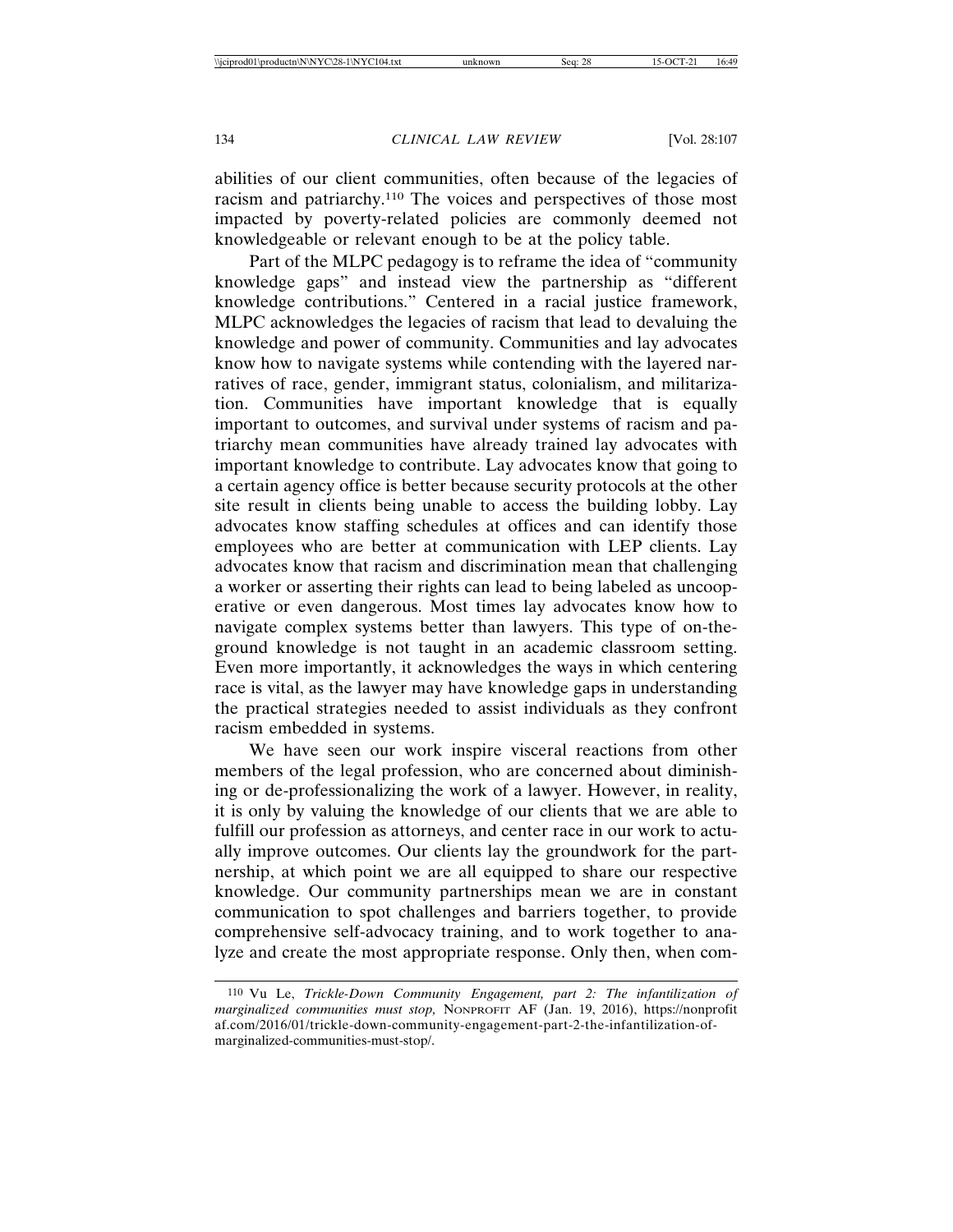munities most affected are at the table and heard, can systems be truly responsive.

## *3. "Too Adversarial"*

As MLPC attorneys, we also train students on our model of prevention, working to address problems before they become "legal."111 Because it is unusual for lawyers to be present at these early stages, other lawyers and government service providers have criticized our program's early legal intervention in cases as needlessly adversarial. This is particularly relevant when we make race and bias explicit in our advocacy. The nature of the practice of law is too often seen as only adversarial. The prevailing view of the attorney is that of a zealous advocate looking for evidence of wrongdoing, rather than that of a subject matter specialist, mediator, or even system problem solver. For frontline staff at government agencies, a phone call or meeting they see as routine is not a place where they expect, or want, to see an attorney. Discussing race or gender explicitly as a consideration is seen as needlessly complicating or causing division.

Working as an MLPC Hawai'i lawyer means developing the client counseling and advocacy skills to directly confront, inform, and complete a power analysis<sup>112</sup> with clients. For example, during client counseling, the MLPC attorney will discuss with a client the pros and cons of when to have the MLPC attorney on the call, and when to have the client work on their own. A power analysis with our clients directly addresses implicit biases—often acknowledging and validating their experiences of being treated differently or disrespectfully—and situates their individual case within the larger contexts of systemic justice movements. Client counseling skills mean understanding when a client may have the legacies of racism land on their shoulders directly. Working together, the MLPC attorney and client engage in complex problem-solving, spotting which issues are better tackled in tandem, and which issues require more direct legal intervention.<sup>113</sup>

<sup>111</sup> This expands on the general MLP model of preventative legal care. *See supra* Section I.B.

<sup>112</sup> *See, generally,* MARY L. OHMER & KAREN DEMASI, CONSENSUS ORGANIZING: A COMMUNITY DEVELOPMENT WORKBOOK: A COMPREHENSIVE GUIDE TO DESIGNING, IM-PLEMENTING, AND EVALUATING COMMUNITY CHANGE INITIATIVES (2008); BERKELEY MEDIA STUDIES GROUP, WORKING UPSTREAM: SKILLS FOR SOCIAL CHANGE (2009), http:// www.bmsg.org/wp-content/uploads/2009/02/bmsg\_handbook\_working\_upstream.pdf.

<sup>113</sup> This is actually required by basic professional responsibility. *Hawaii Rules of Professional Conduct*, Rule 1.2(a) Scope of Representation and Allocation of Authority Between Client And Lawyer ("Subject to paragraphs (c) and (d), a lawyer shall abide by a client's decisions concerning the objectives of representation, and, as required by Rule 1.4, shall consult with the client as to the means by which the objectives are to be pursued. A lawyer may take such action on behalf of the client as is impliedly authorized to carry out the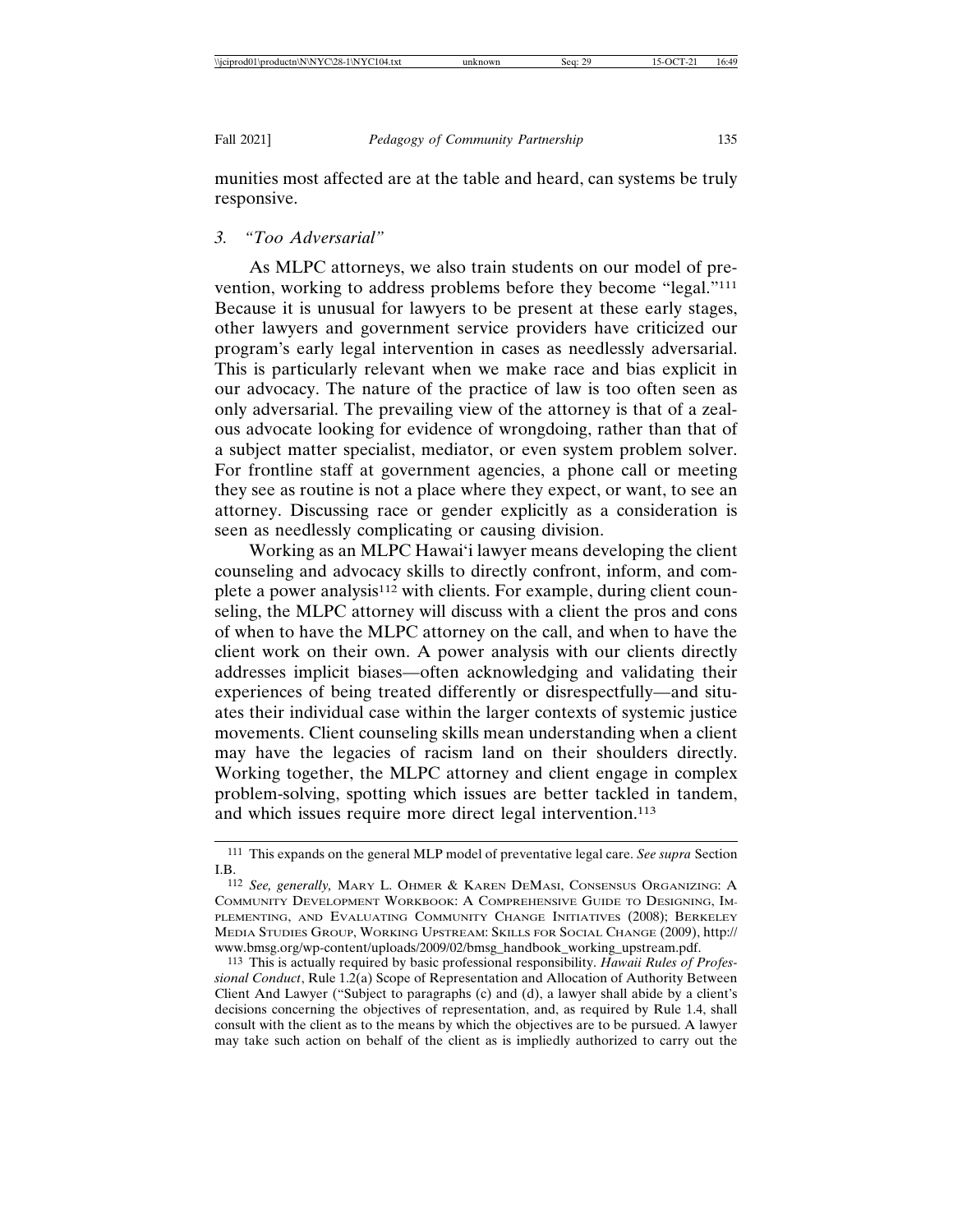## *4. "Special Treatment"*

Government service providers have also criticized early intervention by attorneys as inappropriately asking for better attention for our clients, as compared to the general population. For example, when MLPC lawyers and students work upstream to ensure that a client receives a comprehensive shelter services screening to ensure they are 'scored'114 to be best placed with appropriate housing and case management services, our program has been criticized as lawyers working for "special treatment" for clients. Yet most of these clients are immigrants with limited English who were overlooked or under-scored by traditional screening methods.

MLPC Hawai'i pedagogy means to make explicit when this response by the system is due to the history of racial, gender, and other forms of discrimination. When the MLPC attorney is involved in early intervention on behalf of those in poverty or with limited English proficiency, we are often confronting systems that expect poor people and immigrants to be content with a status quo that marshals them through systems that are chronically underfunded, and thus consistently fall short of adequate services and even civil rights compliance.115

As we follow our clients through services, the involvement of lawyers can be seen as not working 'collaboratively' because it disrupts both the service side (where clients are not expected to push back) and the policy side (where clients and even frontline staff are not expected to have input). Our lens of racial justice means not accepting a system of dysfunction that disproportionately affects Native Hawaiians or Pacific Islanders in our community. Additionally, with our community partnerships, we are able to work together, and know when client experiences are not outliers, but standard procedures.

Part of the problem is that for many systems that provide benefits for those in poverty, their function is too often viewed only as "benefits" rather than essential government functions.116 Government service providers, as well as charitable organizations, are often unaccustomed to being held accountable for gaps in access or system

representation. A lawyer shall abide by a client's decision whether to settle a matter. In a criminal case, the lawyer shall abide by the client's decision, after consultation with the lawyer, as to a plea to be entered, whether to waive jury trial, and whether the client will testify.").

<sup>114</sup> *Individuals Prioritization Matrix*, PARTNERS IN CARE, https://www.partnersincareoahu. org/individuals-prioritization-matrix (last accessed May 27, 2021).

<sup>115</sup> Lawrence, *supra* note 17. **R**

<sup>116</sup> *See* John McKnight, *Services Are Bad for People: You're Either a Citizen or a Client*, ORGANIZING, Spring/Summer 1991, at 41, 41-44.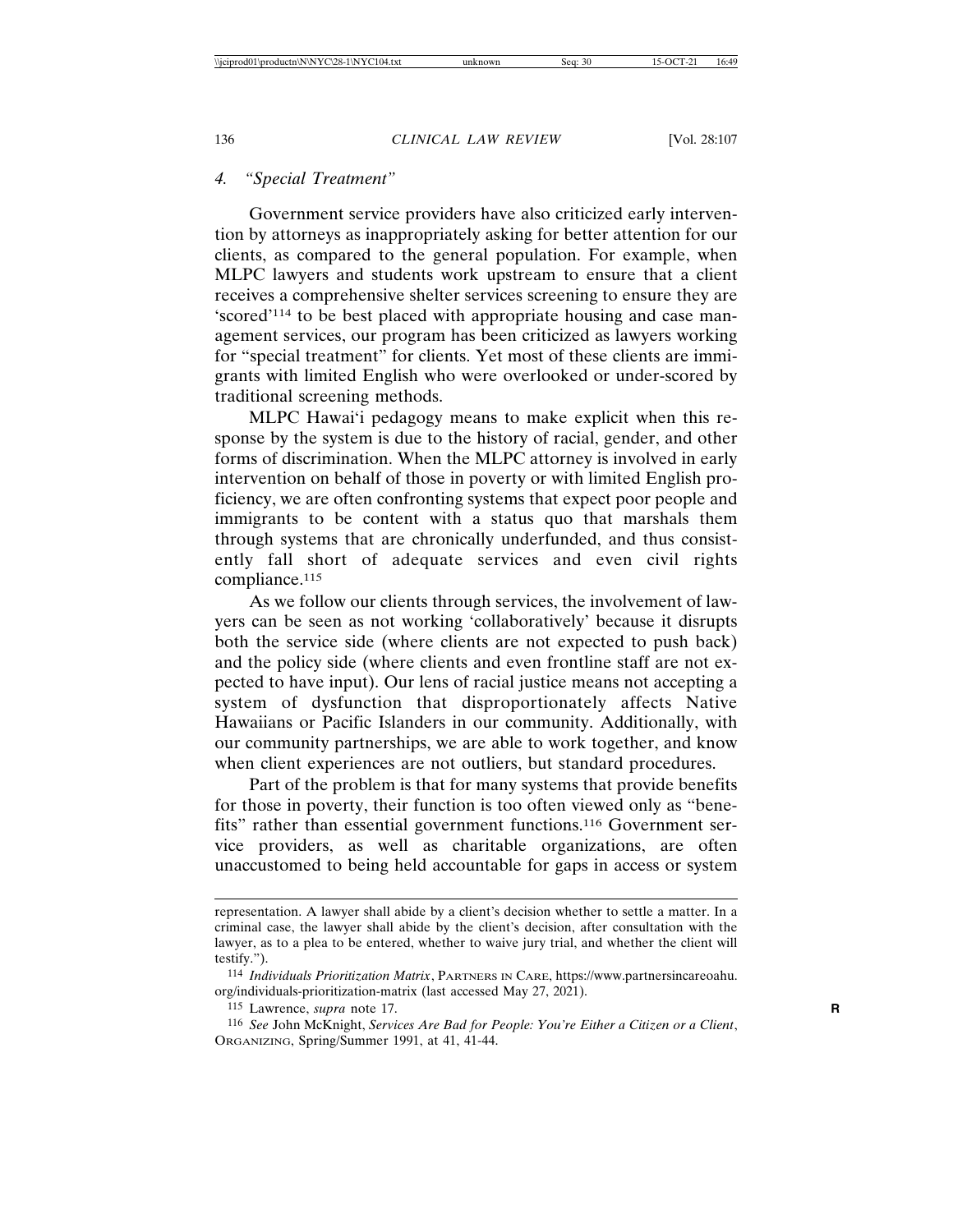dysfunctions.117 Similarly, indigent legal services too often are framed as only providing acute and necessary emergency legal interventions to those in poverty.118 Systemic advocacy and working to problemsolve to meet community needs together is not seen as a space for indigent and poor communities.<sup>119</sup>

Overall, using the public health model to discuss the acute care issues of "direct service" while working on more "upstream" preventive lawyering through community partnership helps us respond to criticisms. Most importantly, focusing on a power analysis and building community power as a team partner, rather than through a purely client services approach, has proven most helpful.120 The true power of our model of partnership lies in investing in community ownership, education, and power to tackle systemic inequality and positively address community wellbeing. As the community begins to flex their power—in individual transactional work, in broader community agenda-setting, and in training everyone to assert their rights—we hope to see the benefits of our work together. Every day we challenge ourselves to better develop how we work in partnership.

### *B. The Challenges of Funding*

Funding has always shaped public interest lawyering services.121 The COVID-19 pandemic highlighted and exacerbated these dynamics, as the community's needs both expanded and deepened in a myriad of ways. The pandemic crisis made some one-time donations and grants available, but in general traditional nonprofit funding sources are not conducive to community lawyering. Tensions remain between MLPC's tenets and the requirements of many funding opportunities.

## *1. Influencing the Process*

Funding can influence how an organization undertakes its work. Most notably, organizations who receive federal Legal Services Corporation (LSC) funding face strict restrictions on their legal activi-

<sup>117</sup> *See, generally*, James J. Fishman, *Improving Charitable Accountability*, 62 MD. L. REV. 218 (2003).

<sup>118</sup> As MLP Legal Director Dina Shek writes, "We encourage [clients] to push back on unfairness and encourage them to say, 'I need to ask my lawyer first.' This almost always elicits laughter because it is something only rich people say." Shek, *supra* note 14, at 137. It **R** turns out that when poor clients, or poor communities, "ask their lawyer first" to problem solve together, it is not just clients who respond that this is something reserved only for rich people.

<sup>119</sup> Lawrence, *supra* note 17. **R**

<sup>120</sup> McKnight, *supra* note 116. **R**

<sup>121</sup> William P. Quigley, *The Demise Of Law Reform And The Triumph Of Legal Aid: Congress And The Legal Services Corporation From The 1960;s To The 1990's*, 17 ST. LOUIS U. PUB. L. REV. 241, 264 (1998).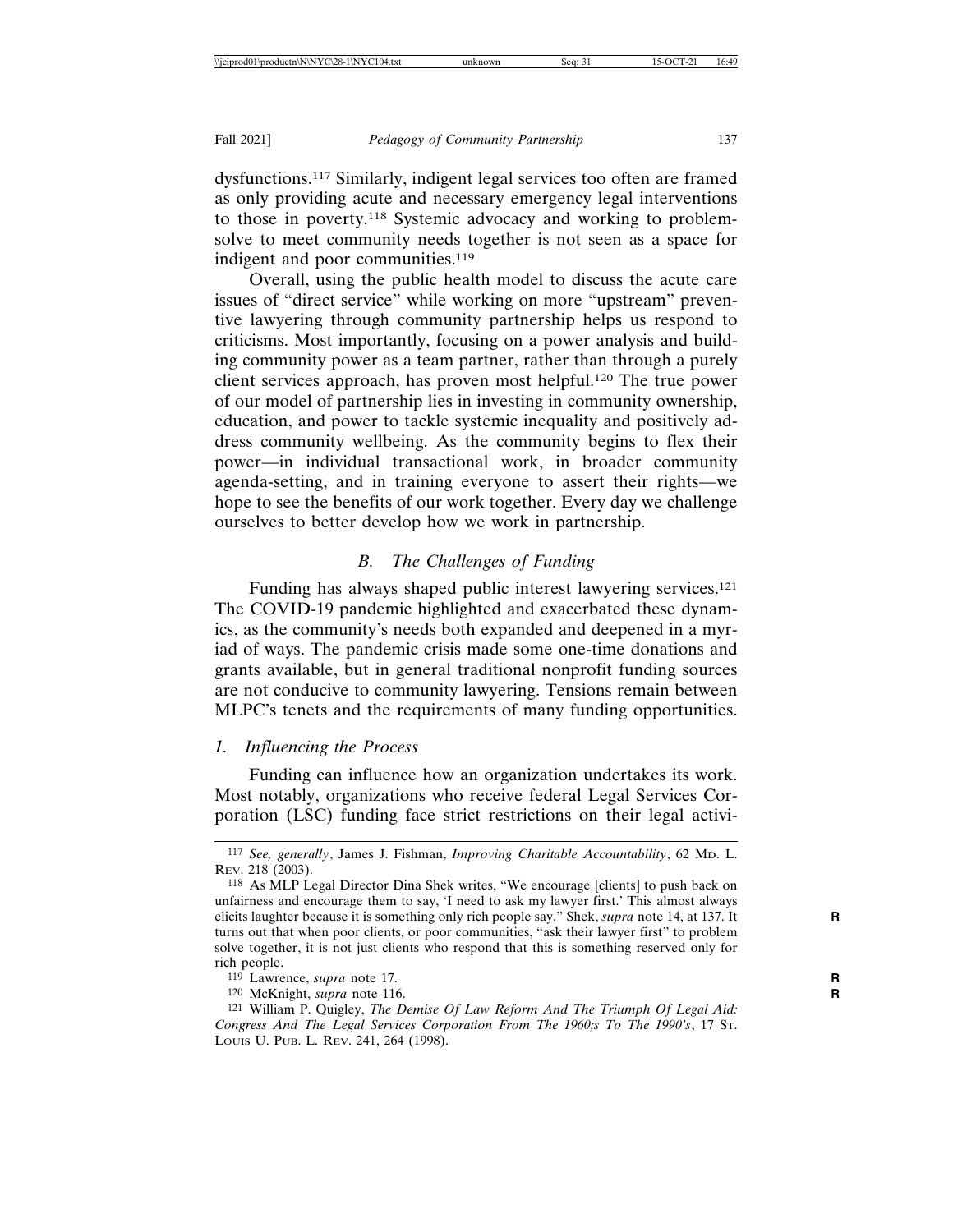ties,122 and some state funds also include restrictions.123 Further, many grants, especially government funding for "legal aid" services, provide funding based on the number of cases while limiting the number of hours per case.124 Most civil legal services funding does not reward assisting families with "non-legal" work like completing Head Start applications or engaging in hours-long meetings to help a single mother self-advocate in a criminal law setting. Even less restrictive grants often include burdensome reporting requirements to clearly delineate (and properly account for) lawyers' time and types of services. On the other hand, grants that fund policy and community engagement work often distinguish and exclude funding direct legal services.125 While many non-profit organizations aspire to maintain diverse funding streams that allow for both lawyering and advocacy activities, this is difficult to maintain.126 It is a rare grant opportunity that supports community lawyering elements and does not venerate case closure numbers.

123 *See* Houseman, *supra* note 122, at 2196-97 (explaining state-created restrictions for **R** Interest on Lawyers' Trust Accounts (IOLTA) and other funds, and detailing examples from Texas and Washington).

<sup>122</sup> *See* Alan W. Houseman, *Restrictions By Funders And The Ethical Practice Of Law*, 67 FORDHAM L. REV. 2187, 2188-2193 (1999) (describing the history of LSC-funding restrictions and considering the ethical implications for civil legal assistance providers); Quigley, *supra* note 121, at 264 (1998) ("Congress has decided that legal aid alone and not **R** legal aid and law reform will be available to the poor. As a consequence, poor people's lawyers will not be allowed access to all the tools available to the lawyers for the rest of the population.").

<sup>124</sup> *See, e.g.*, *Section 2.5: Compensation and Method of Payment,* LEGAL ADVOCACY, OUTREACH, AND REFERRAL SERVICES TO PROTECT THE RIGHTS OF CHILDREN AND THEIR FAMILIES (Dec. 5, 2012) (on file with authors) (allowing for \$70/hour for lawyers and \$35/ hour for non-lawyers and for the maximum amount per case to be \$3,500, requesting a proposal that estimated the anticipated number of service hours by category, and then requiring tracking and monthly reporting on hours per case for each category); *see also* Nathan Eagle, *Hawaii Lawmakers Quietly Dole Out Millions of Dollars in Grants*, HONO-LULU CIVIL BEAT (May 7, 2015), https://www.civilbeat.org/2015/05/hawaii-lawmakers-quietly-dole-out-millions-of-dollars-in-grants/ (describing the lack of transparency and politicization of the state's grants-in-aid process).

<sup>125</sup> Many of these challenges arise in private funding sources as well. Much has been written about the trends, opportunities, and challenges of private philanthropy. *See, e.g.*, Richard L. Abel, *Law without Politics: Legal Aid under Advanced Capitalism, 32* UCLA L. REV. 474, 537-39 (1985) (explaining the history of philanthropy in establishing legal aid in the nineteenth century and subsequent role in shaping it, with related limits); Susan R. Jones, *Current Issues in the Changing Roles and Practices of Community Economic Development Lawyers*, 2002 WIS. L. REV. 437, 443-45 (2002) (discussing the subfield of Community Economic Development public interest law, which has always involved private entities, including trends in charitable giving); SALLY BROOKS, MELISSA LEACH, ERIK MILLSTONE, & HENRY LUCAS, SILVER BULLETS, GRAND CHALLENGES AND THE NEW PHILANTHROPY (2009).

<sup>126</sup> *See, generally*, NONPROFIT AF, https://nonprofitaf.com/ (last accessed May 28, 2021). Longtime nonprofit executive and social justice advocate, Vu Le, writes this popular and humorous blog that critically reflects many nonprofit concerns.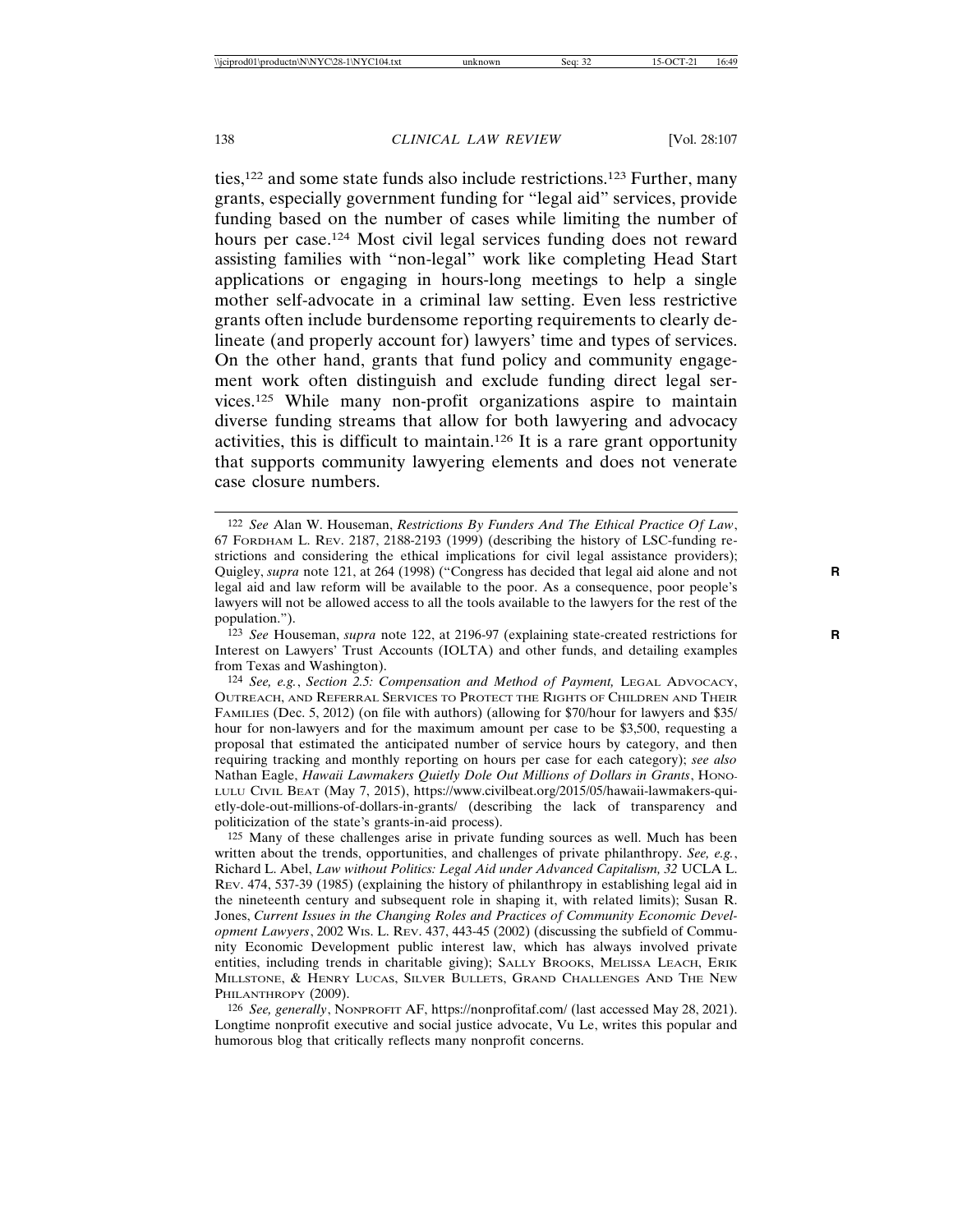If community lawyering elements do not "count" towards funding, then they can be difficult to maintain and prioritize. Funding solely focused on a narrow view of "direct legal services" would undercut our core tenets, including promoting community power<sup>127</sup> and encouraging staff to spend the time to address an array of client needs.128 Such grants can actually undermine efforts to build relationships with clients and communities, work that is essential to our racial justice commitment. For example, when a client comes to us with a problem that is stressful or shameful, if we cut short our time with them because the issue is not "legal" enough, then that sends our client the message that we do not want to hear from them. In tight-knit client communities, that message spreads.

Finally, when reporting on community lawyering work for grant evaluations and applications, it can be challenging to describe and uplift work that is not only done in collaboration with others but also meant to place constituent communities at the forefront. The pedagogy of community partnership runs counter to the "lawyer as hero" narrative, and rarely boasts of "wins" and finite case closures.<sup>129</sup> In a field that rewards formal representation and lawyers winning and closing cases, quickly, it is often difficult to quantify the legal outcomes of a client who successfully self-advocates at the public housing office after we walk her through the process or the ten hours over several weeks that an attorney spends on safety planning with a mother escaping domestic violence, even after the mother ultimately decides against filing a restraining order or engaging in other legal procedures.

The COVID-19 pandemic and related economic crisis magnified these funding and reporting dynamics. During an unprecedented time of need among our clients, we expanded our services in ways that would have been in tension with traditional funding requirements. MLP increased its workload substantially over the course of the pandemic, and some of those cases were "curbside" consultations130 with medical and other service providers. In other words, while we did not form the traditional "lawyer-client" relationship with some of those individuals—and, relatedly, did not assume the role of the "hero law-

<sup>127</sup> *See supra* note I.E.2.

<sup>128</sup> *See supra* note I.E.3.

<sup>129</sup> As a reporting matter, we follow standard protocols for counting and closing legal case matters. But as a practice matter, we rarely tell clients "your case is closed" if a client returns after completing a legal matter. Instead, we invite them to update their situation and assess whether to re-open a previously "closed" legal matter or to open a new matter. As a neighborhood-based, community health center—their "legal home"—MLPC recognizes how legal norms can work to undermine community relationships.

<sup>130</sup> *See supra* notes 21-22. **R**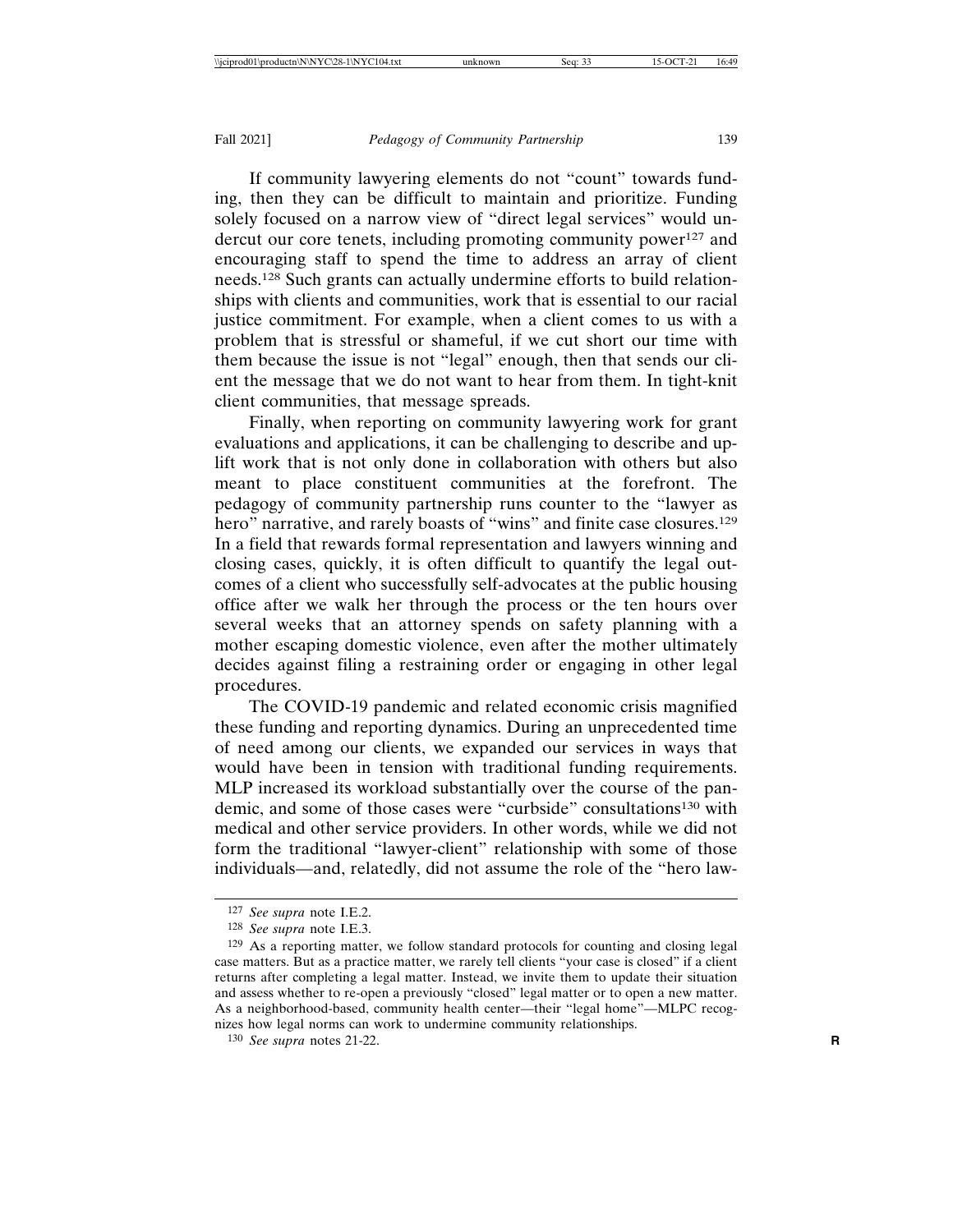yer" who takes credit for relaying information and sharing knowledge—our role as part of a larger community of providers allowed us to help more community members through the moment of crisis than otherwise would have been possible by restricting ourselves to traditional representation.

MLPC continued to practice rebellious lawyering in ways that were less visible to other attorneys and especially to traditional funders. We did this both on the direct services side, like assisting families in navigating rent relief programs, and on the systemic advocacy and education side, responding to requests from a range of community groups for education workshops or their own "curbside" consultations.131 We also engaged in extensive behind-the-scenes work to uplift community voices and power, such as ghostwriting and coauthoring popular and scholarly works and engaging in extensive community organizing.132 Despite the fact that this was not quantifiable and not necessarily traditional lawyering, our intention was simply to respond to community needs and provide the most information possible in the hopes that it would benefit people during a hard time. These actions may not be easy to compartmentalize into normal reporting categories, but they have been essential at a time when people need information and support from someone they can trust.

## *2. Influencing the Substance*

Funding can also shape community advocacy in complex ways by molding priorities and centering attorneys in ways that strain community lawyering tenets. Some funders are aware of these subtleties and have critiqued and sought to transform their own roles. Benjamin Márquez, for example, illuminates the history of the Ford Foundation's role in building the Mexican American Legal Defense and Educational Fund (MALDEF) and shaping Latinx politics.133 The story of the relationship between funding and advocacy is complex.134

<sup>131</sup> *See supra* Section II.B.

<sup>132</sup> *See, e.g*., Sound-Kikku & Puas, *supra* note 25; Dina M. Shek, Rebecca Delafield, **R** James Perez Viernes, Joseph Pangelinan, Innocenta Sound-Kikku, Jendrikdrik Paul, Tulpe Tosie Day, & Shanty Sigrah Asher, *Micronesians Building Healthier Communities During the COVID-19 Pandemic*, 80 HAW. J. OF HEALTH & SOC. WELFARE 10 (forthcoming Oct. 2021).

<sup>133</sup> BENJAMIN MÁRQUEZ, Cause Lawyers, Foundations, and Social Movements, in THE POLITICS OF PATRONAGE: LAWYERS, PHILANTHROPY, AND THE MEXICAN AMERICAN LE-GAL DEFENSE AND EDUCATIONAL FUND 1 (2021).

<sup>134</sup> *Id.* at 8 ("I contend that foundations, corporations, and the wealthy individuals who give to MALDEF are abitrators in the articulation of community interests. These entities and individuals set the terms of engagement by funding specialized entities that employ teams of professional advocates. Resource-poor populations are especially vulnerable to financial agenda-setting that confers legitimacy and grants longevity to those who engage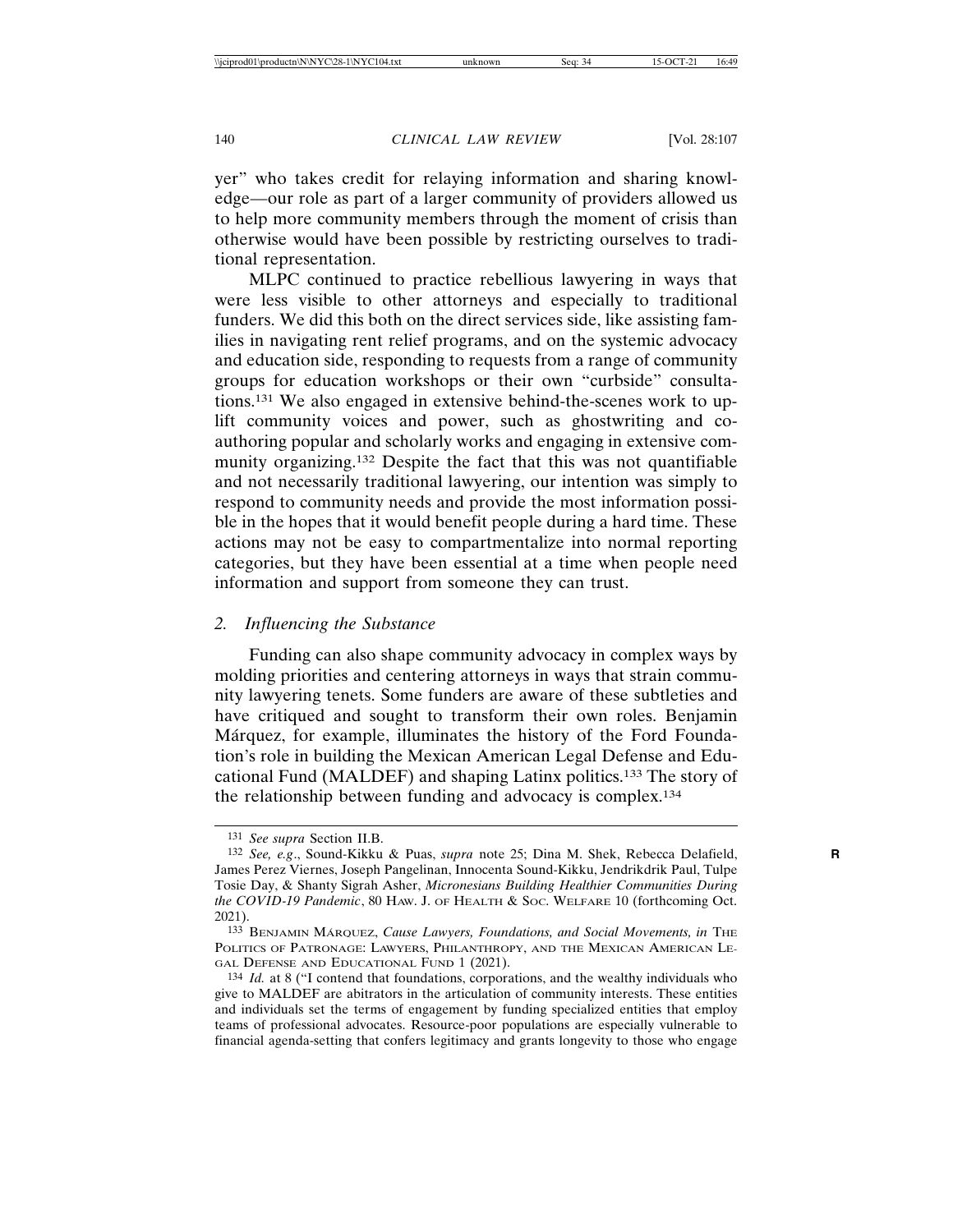Recently, the Ford Foundation has been making headlines for the efforts of its president Darren Walker to move his \$14 billion foundation "from generosity to justice."135 Nearly thirty years earlier, another major foundation took steps to consider centering the practical needs, voices, and power of traditionally under-resourced communities. In 1992, Charles Lawrence III, led a review for the Rockefeller Foundation that culminated in a report, *Sustaining the Struggle for Justice: A Program Review of the Basic Rights Portfolio*. 136 At a time of great crisis following the Rodney King verdict and subsequent riots, the foundation sought to re-think their strategies and interventions. Two recommendations were to "provide support to advocacy organizations for transactional lawyering," and to "make and steward investments in human capital, the most important asset of basic rights organizations."137

At MLPC, our pedagogy of community partnership closely tracks many of the specific recommendations offered by Professor Lawrence including the idea that "transactional civil rights advocacy involves the work of building the capacity of constituent communities to advance their own interests. It is more important for lawyers and other advocates to help individuals and groups from minority communities gain a voice and a continuing role in policy-making than it is to win substantive decisions establishing judicially or legislatively created rights."138 Three decades after this report, meaningful funding for power-building work like this remains rare. Our adherence to following community needs and advancing community voices, rather than independently agenda-setting, makes us cautious and careful about the various influences tied to funding opportunities.

## IV. CASE STORIES: PEDAGOGY OF COMMUNITY PARTNERSHIP IN **ACTION**

Our pedagogy of community partnership develops directly from our practice. We offer two case stories—one in our direct services work and one in our systemic advocacy work—to illustrate the chal-

in institutional reform and compromise. Finally, the Ford Foundation reshaped Mexican American politics by sustaining a social movement of policy-oriented strategies for change instead of co-opting existing individuals and organizations.").

<sup>135</sup> DARREN WALKER, FROM GENEROSITY TO JUSTICE: A NEW GOSPEL OF WEALTH (2019), https://www.fordfoundation.org/new-gospel-media/GenerositytoJustice.pdf (last visited Sept. 1, 2021). *See also*, Lesley Stahl, *Darren Walker: How the Head of the Ford Foundation Wants to Change Philanthropy*, CBS NEWS (Apr. 4, 2021), https:// www.cbsnews.com/news/darren-walker-ford-foundation-60-minutes-2021-04-04/.

<sup>136</sup> Lawrence, *supra* note 107. **R**

<sup>137</sup> *Id.* at 44-45.

<sup>138</sup> *Id.* at 26.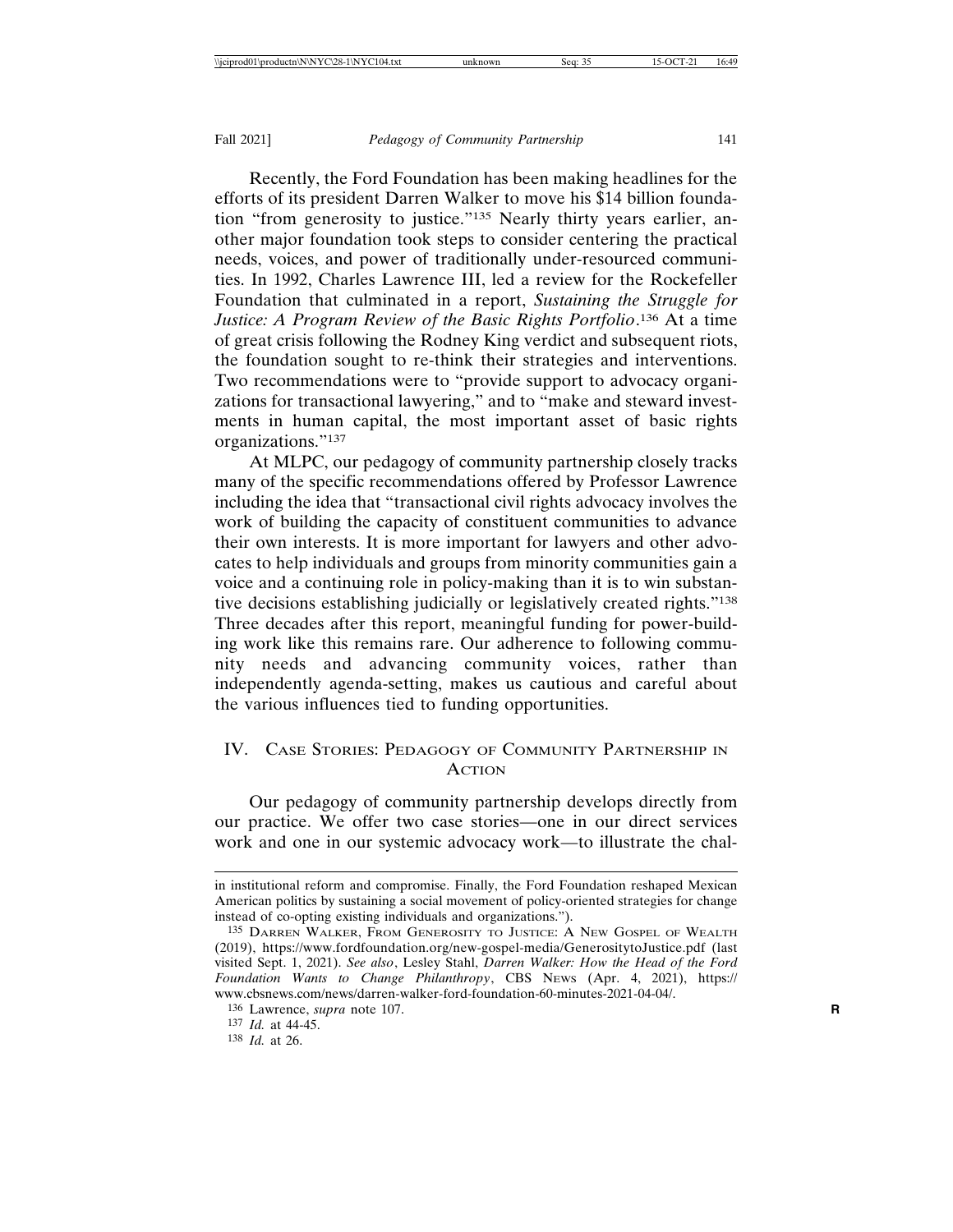lenges that arose during COVID-19 and how we see our pedagogy through our client and community work.

## *A. Compounding Legal Troubles and MLPC's Pedagogy in Direct Services*

Joanna139 resides in a local public housing complex near KKV with her children. She was a former client, and after her prior matter ended, we encouraged her to keep in touch. When she experienced new legal issues during COVID-19, she turned to a familiar resource and called us.

During the early days of the pandemic, Joanna's husband suddenly abandoned the family, sparking a series of housing and public benefits issues for Joanna, during a time of office closures and general confusion. To make matters worse, all her children contracted COVID-19. As the sole caretaker, she had no ability to work as the children required around-the-clock care. Once they thankfully recovered, she was able to obtain part time employment at a small retail store. However, bad luck continued to strike as she was precluded from starting her first day on the job due to the City and County of Honolulu's mandatory closures of all non-essential businesses.

The first problem was housing, as Joanna had no other means to pay the outstanding rent. Under normal circumstances, as a Project-Based Section 8 tenant, Joanna could have reported her household income changes to management and have the rental charges amended. However, due to COVID-19, many state offices had closed to the public. State agency office closures led to confusion for many tenants. Reporting monthly income changes quickly morphed into a "he said she said debate," with tenants swearing that they had communicated the information beforehand and housing providers denying it. For those like Joanna without regular phone and computer access, these processes became more difficult. Additionally, she had heard various rumors from friends that, as a legal permanent resident, she may not be able to qualify for housing assistance independently, without her U.S. citizen husband.

Earlier in the pandemic, in response to confusion from many clients following office closures, MLPC had updated our self-help template for reporting income changes in subsidized housing to include COVID-based changes. The goal was to reduce the reliance on verbal communications and help tenants transition their transactions into something that could be proven via written record. Our healthcare

<sup>139</sup> MLPC shares the following client story with permission from the client. We have changed the client's name and certain identifying details.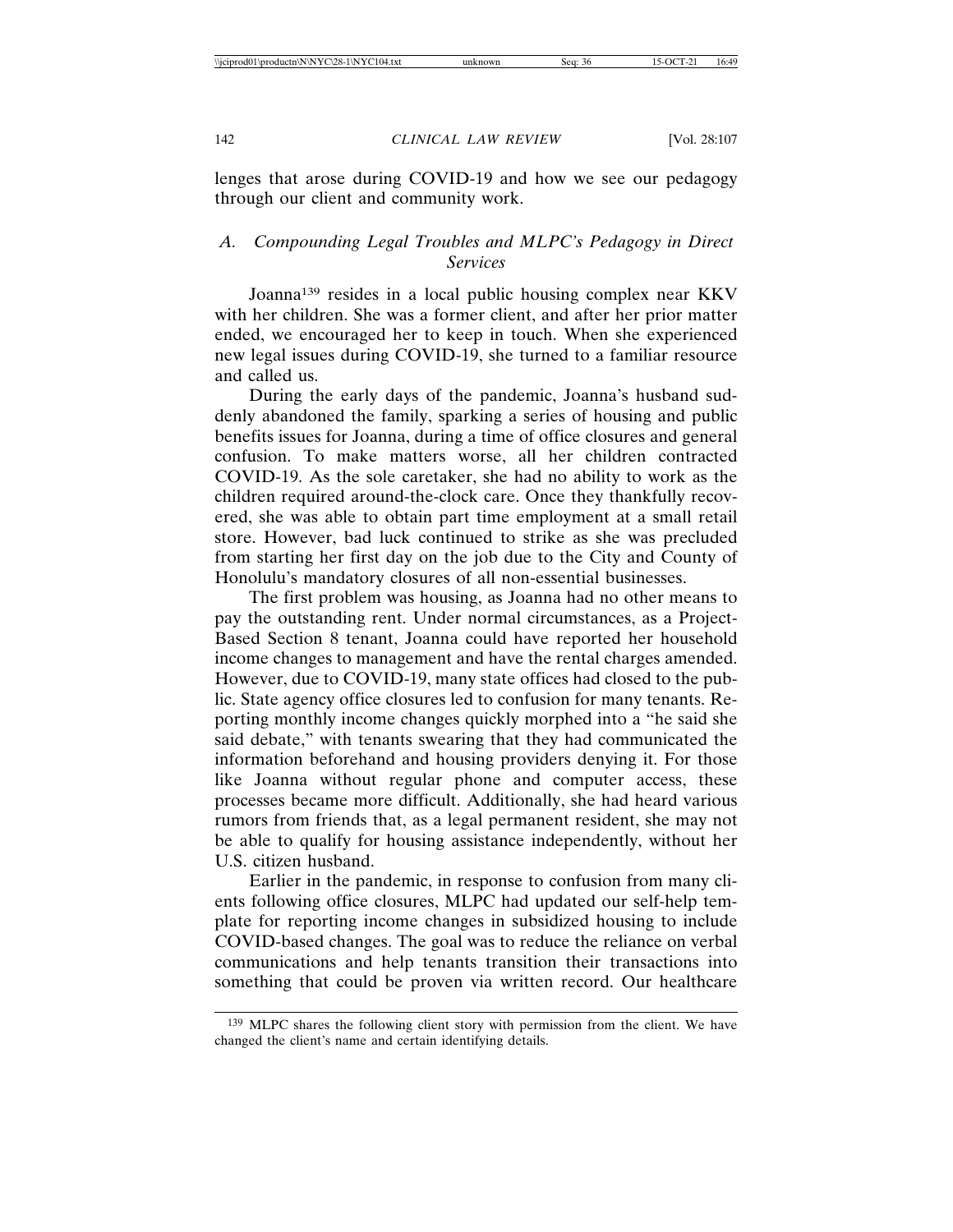partners passed out these forms to clients during doctor's visits and reminded them of their housing rights. However, even with this proactive approach, tenants like Joanna still experienced delay in the adjustment of their rent.

Joanna continued to incur bills based on outdated financial information. Once she was finally able to reach her housing management, they instructed her to obtain a signed affidavit from her husband to amend the rental amount. This task seemed impossible, as he had abandoned the family. Finally, with the assistance of other family members, she was able to locate him and obtain the executed affidavit. By that point, the outstanding balance had ballooned to over \$10,000.00.

MLPC negotiated on Joanna's behalf and pursued other avenues of relief, helping Joanna seek financial assistance for her remaining rent and utility expenses. Ultimately, Joanna successfully received rental assistance, finding success in smaller neighborhood organizations rather than larger State and County agencies.140 MLPC also assured Joanna that her immigration status made her eligible to continue to receive Section 8 benefits, and that those benefits would not hurt her immigration status.

At that same time, Joanna encountered a second problem when the Hawai'i Department of Human Services suddenly terminated her welfare benefits for the same reason of failure to report spousal income information. Joanna shared yet again that she could not provide this information because her husband had abandoned the family—to get a second affidavit from the husband would have been too difficult. At that point, MLP attorneys formally intervened and threatened an appeal, and the Department of Human Services finally restored Joanna's benefits.141

Cases like Joanna's highlight the compounding challenges that individuals face daily and that are exacerbated by the COVID-19 pan-

<sup>140</sup> *See, e.g.*, *Hawaii Rental Assistance Program Puts Hold on Applications,* U.S. NEWS & WORLD REP. (Oct. 19, 2020), https://www.usnews.com/news/best-states/hawaii/articles/ 2020-10-19/hawaii-rental-assistance-program-puts-hold-on-applications; Ashley Mizuo, *Applications closed for rent relief 4 hours after city program launches,* STAR ADVERTISER (Apr. 6, 2021), https://www.staradvertiser.com/2021/04/06/hawaii-news/applications-closedfor-rent-relief-4-hours-after-city-program-launches/.

<sup>141</sup> This situation would not have occurred had there been a practice of communication between the agencies. A simple note in the file from the housing department indicating that the individual had abandoned the household would have notified DHS of the issue. This could have prevented the unwarranted termination of benefits at a time when she needed it most. In contrast, state agencies will immediately share client information when, for example, the public benefits office shares information about a family separation in order to trigger a child support case with the goal of recovering funding back to the state from the non-custodial parent. At times this occurs without the meaningful knowledge of the reporting parent.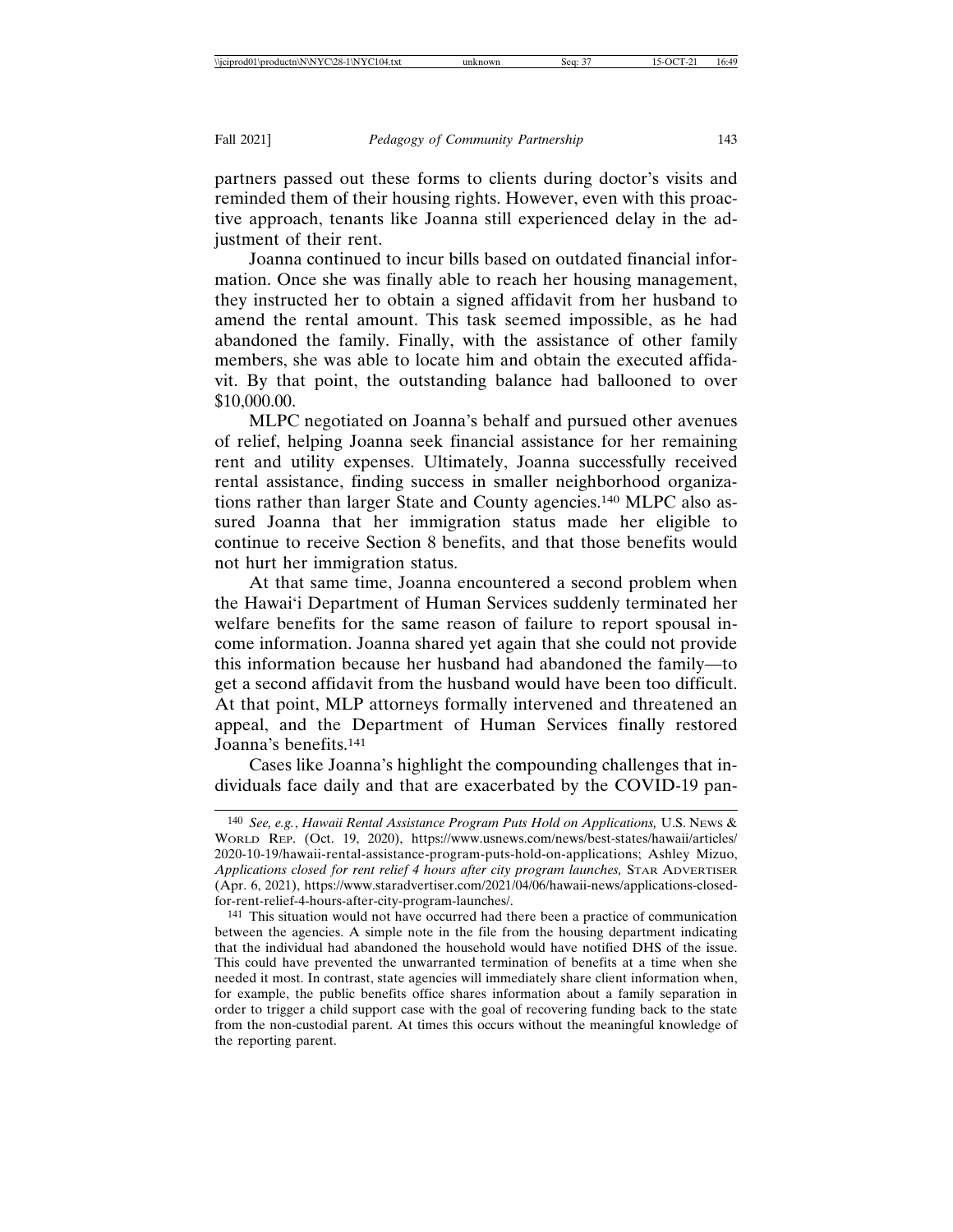demic. Tasks that already presented challenges became increasingly difficult when offices closed for in-person business. Her case also highlights how community health centers and other neighborhood organizations were best poised to meet needs when the pandemic hit. These institutions were successful due to the underlying trust and relationships fostered with members of the community for the many years preceding COVID-19.142 These groups were receptive to patient-client needs, equipped to address their cultural and linguistic needs, and overall more aware of how COVID-19 caused disproportionate problems for patient-clients. At its core, the emphasis was placed on proactive, rather than reactive response protocols.

Joanna's case also offers an example of how MLPC's pedagogy of community partnership requires collaboration between client, legal advocate, and other trusted providers. Here, MLPC and Joanna worked together to determine when MLPC would intervene behind the scenes—by walking her through her rights and various processes and by providing form templates that she could submit without a formal lawyer at her side. MLPC and Joanna also worked together to determine when a more active intervention by the attorney would be necessary. Although MLPC attorneys took a more direct approach in representing her in front of the housing authority and welfare department, it was still a team effort. Joanna's children's healthcare provider was an important part of connecting Joanna to MLPC resources, and Joanna's extended family was also important in securing that affidavit on which her housing management insisted. The informed contributions of multiple people—most centrally of which was Joanna—was a critical component to Joanna's case.

Finally, MLPC's intervention at these early "non-legal" stages of Joanna's housing dilemma were critical to a much better outcome than any situation involving the stressful process of housing court and ongoing indebtedness for Joanna's family. Here in many ways our attorneys were much more than a legal resource, but simply rather a friend and confidant during a time of need during extreme personal hardship. The client felt comfortable knowing that she could openly share all aspects of her situation without any judgment, from her husband's spontaneous abandonment to the fact that all of her children contracted COVID-19. Regardless of any external stigma, she felt comfortable to approach MLPC. This willingness can only be attributed to the prior relationships, reputation, and longstanding trust that was developed over the years.

<sup>142</sup> *See* Avenda ˜no, *supra* note 90. **R**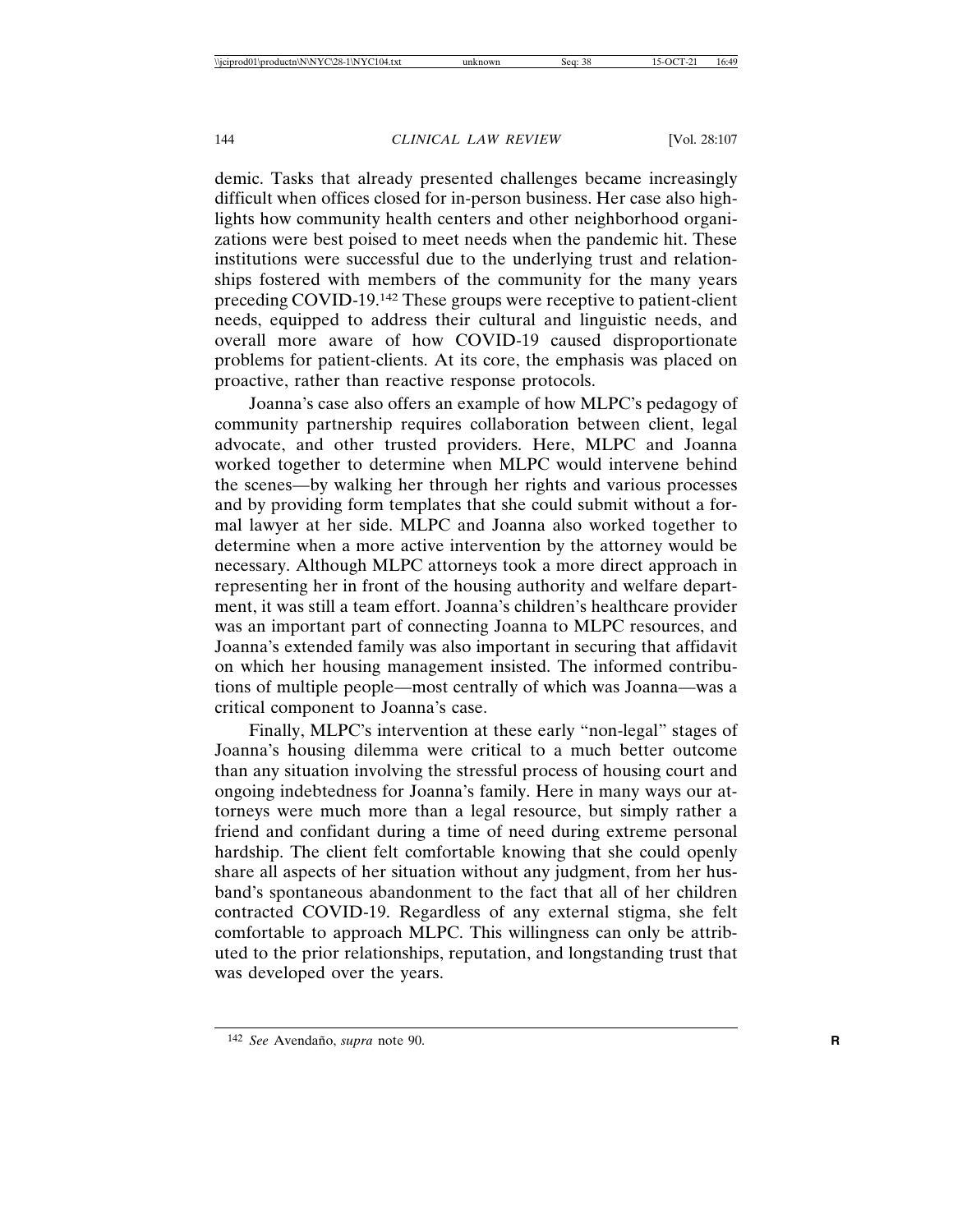## *B. Policing Abuses in the Micronesian Community and MLPC's Pedagogy in Systemic Advocacy*

One story of MLPC's policy work exemplifies how we center client stories and follow the lead of the community's needs, readiness, and strategies. During the pandemic, several latent policy matters boiled up as COVID-19 intensified long-simmering injustices. One of the biggest Micronesian community concerns was discriminatory policing. For many years, MLPC had been hearing about police abuses, most often from female colleagues like KKV staff and interpreters who shared stories about their boyfriends, nephews, or sons being mistreated by police. Then, as trust was built, we increasingly heard from clients directly about police abuses like "driving while Micronesian" and random harassment at bus stops by the Honolulu Police Department after kitchen shifts in Waikiki.143

Despite our urging, people rarely wanted to file a complaint or push back on the system. Then the pandemic hit, George Floyd was murdered, and racial disparity and inequality became part of the daily ether. During the pandemic, the over-policing of Pacific Islanders mostly Micronesians—for mask citations and other pandemic-related violations pushed this issue to the fore.144 At a weekly gathering of Micronesian ministers and leaders, stories emerged from professional interpreters, community health workers, and youth about troubling and discriminatory police encounters. This Micronesian Ministers & Leaders Uut (a Chuukese word meaning "gathering") was first organized and facilitated by KKV health center (Micronesian staff member Innocenta Sound-Kikku and Executive Director David Derauf) in May 2020 "to address community concerns and disseminate critical public health information and advisories."145 MLPC was first invited to the *uut* in early September to share information about employment

<sup>143</sup> Most of the stories we heard went formally unreported, especially where no arrests were made. Yet formal data affirmed these claims with findings of significant racial disparities in Honolulu's use of force. *See* Jedra & Hofschneider, *supra* note 9. And even in the **R** face of these facts, and with the rest of the country and the world facing racial reckoning following the murder of George Floyd, Honolulu Police Chief Susan Ballard downplayed implicit bias and race disparities in Hawai'i. See Hofschneider, *supra* note 10; Anita **R** Hofschneider, *HPD Chief Says There's Less Racial Bias in Hawaii. She's Wrong, HONO-*LULU CIVIL BEAT (June 29, 2020), https://www.civilbeat.org/2020/06/what-implicit-biaslooks-like-in-hawaii/.

<sup>144</sup> Anita Hofschneider, *HPD Data Shows Racial Disparities in Stay-At-Home Enforcement*, HONOLULU CIVIL BEAT (June 29, 2020), https://www.civilbeat.org/beat/hpd-datashows-racial-disparities-in-stay-at-home-enforcement/ ("Reporter Ashley Mizuo analyzed police data and found 26% of arrests involved Micronesians, Pacific Islanders indigenous to Micronesia who represent just 1% of Hawaii's population, and 8% involved Samoans, who represent about 3% of the population."); Mizuo, *supra* note 9. **R**

<sup>145</sup> Dina Shek et al., *supra* note 132, at 29. **R**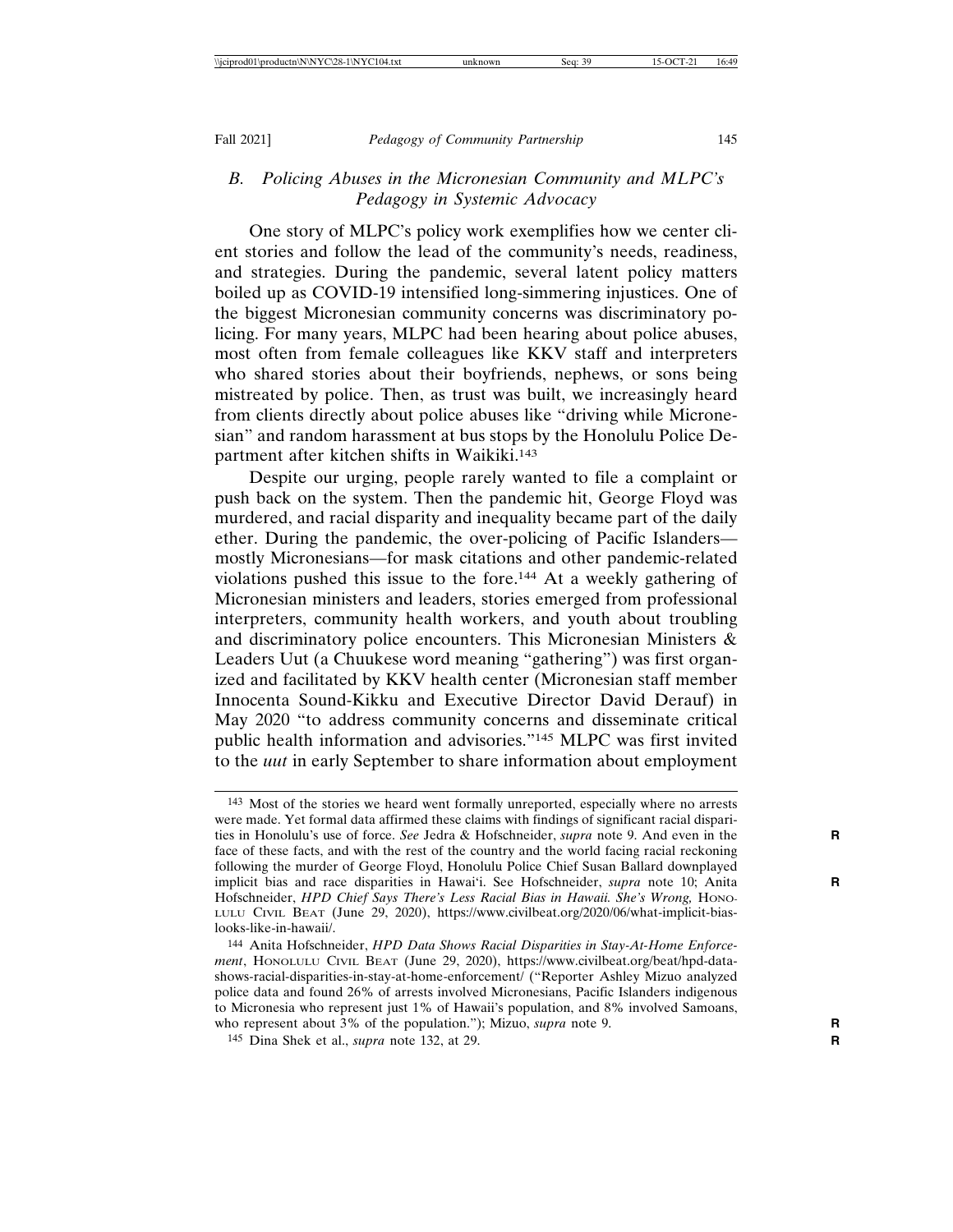rights during the pandemic (e.g., COVID-19 testing requirements, "return to work" policies and expectations, and privacy rights). Our subsequent attendance at the weekly Zoom gatherings alongside Micronesian ministers and leaders established trust, and over time allowed us to introduce critical analysis of civil rights issues facing the community. Like many other Asian and Pacific immigrant communities before them, Micronesian leaders moved from a stance of "don't make waves" to "we must *really* listen to the young people" to address the discrimination they face.146

Soon, more stories about youth harassment by the Honolulu Police Department were shared. Tragically, just as pandemic restrictions were easing in April 2021, Honolulu police officers killed a 16-yearold Micronesian American boy, Iremamber Sykap, when they shot into a stopped car full of mostly minor Micronesian boys.147 This further galvanized the Ministers group to respond and demand accountability.148 After months of participation in the *uut*, MLPC is now fully engaged in working alongside affected communities to address police misconduct. Over time, this group has uncovered painful policing stories and connected what is happening to Micronesians in Hawai'i with "mainland" racial justice movements. This work includes engaging policing data, supporting testimony at Honolulu Police Commission and City Council meetings, advising youth advocates, ministers, and elders, and engaging with other civil rights lawyers, advocates, and community organizers.

The social change impact of following the lead of the community often reveals itself slowly, especially in a public interest legal paradigm rife with fast-moving, quick-fix, crisis interventions. The unfolding timeline for this significant policy issue was measured in years of developing the necessary trusted relationships before any meaningful action could be taken. The level of trust that allows for meaningful change and activates community power requires months and years of investment in the relationships. This often invisible and unquantifiable work could be considered "non-legal" by traditional standards. But

<sup>146</sup> Personal notes from a Micronesian Ministers and Leaders Uut (April 13, 2021) (on file with authors). For more background about the Micronesian Ministers and Leaders Uut, see Shek et al., *supra* note 132. **R**

<sup>147</sup> Jennifer Sinco Kelleher, *Micronesians feel hatred in Hawaii, decry police shooting*, STAR ADVERTISER (May 9, 2021), https://www.staradvertiser.com/2021/05/09/breakingnews/micronesians-feel-hatred-in-hawaii-decry-police-shooting/.

<sup>148</sup> The *uut* co-authored an open letter to Honolulu Mayor Rick Blangiardi. Sound-Kikku & Puas, *supra* note 25. *Uut* members also worked closely with the Sykap family to **R** identify and engage a civil rights attorney. Christine Jedra, *Sykap Family Sues Honolulu Police, Alleging Wrongful Death of Teen,* HONOLULU CIVIL BEAT (May 21, 2021), https:// www.civilbeat.org/2021/05/sykap-family-sues-honolulu-police-alleging-wrongful-death-ofteen/.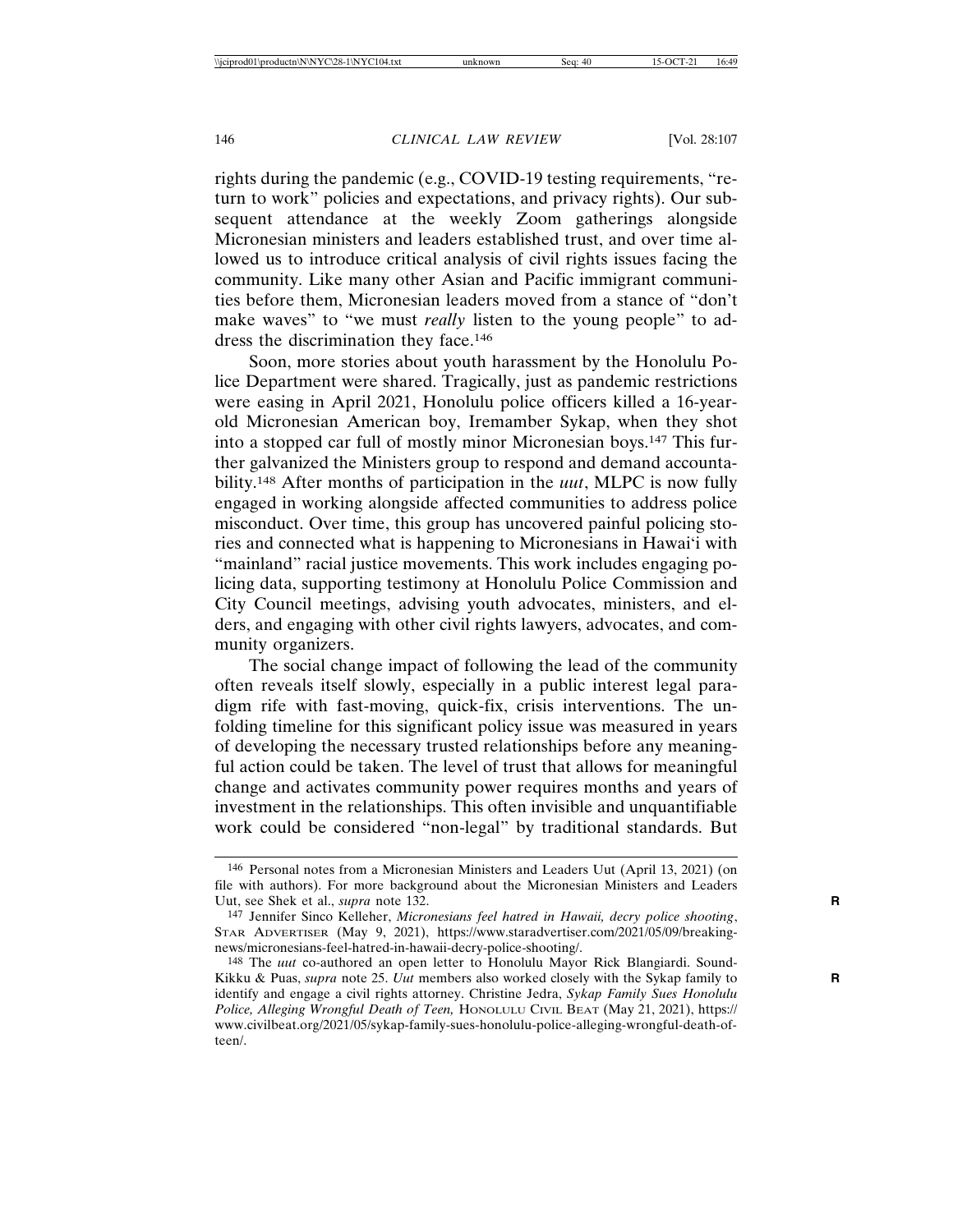without it, meaningful social change is not possible.

This case story also illustrates challenges in funding. First, this work is difficult to quantify and report. It involved years of listening to second-hand stories without engaging any "clients" or opening any cases, months of attending community meetings, and hours of talking to clients who ultimately do not want to pursue legal processes. Nonetheless, these are necessary investments of time. Second, this story shows how funding considerations might have thwarted our community approach. Throughout the last decade, grants related to "juvenile justice" have been offered before us, but it would not have made sense at the time when we only had snippets of stories and most importantly, our community partners were not ready for action. Funding and related reporting requirements would likely have pushed us to push the community to act in ways that would only replicate hierarchies and racist narratives.149 During the pandemic, the dire health disparities also widened inequities in policing, access to benefits, and other areas of life. And throughout, the community members we worked with led their own efforts to address each of these disparities. It has been a great privilege to work alongside and support communities at a time when they are ready to take action from positions of leadership and power.

#### **CONCLUSION**

We at MLPC Hawai'i, like our colleagues around the country, wonder what lessons will be learned from COVID-19. The calendar years of 2020 and 2021 will be a unique chapter in our MLPC practice, but the general themes of this period remain the same as they have always been: racial discrimination, economic inequality, and health disparities. Looking backwards at the preceding years, the community was already in crisis in many ways. Looking forward to a "post-pandemic" world, we know that these underlying problems will continue as they always have unless there is a profound change in our society.

In the same way that crisis did not start with COVID-19, however, joy also did not stop with it. So that is how we will end our essay on our pedagogy of community partnership: by remembering the moments of profound happiness we have shared with our clients, our healthcare partners, and our community partners. There was genuine laughter over phones and computer screens, screams of excitement

<sup>149</sup> For example, "juvenile justice" funding typically involves diversion programs for youth after involvement with law enforcement rather than addressing systemic racism or building relationships and drawing meaningful solutions with historically excluded communities. *See, e.g.*, Funding, OFFICE OF JUVENILE JUSTICE AND DELINQUENCY PREVENTION, https://ojjdp.ojp.gov/funding (last visited Sep. 1, 2021).